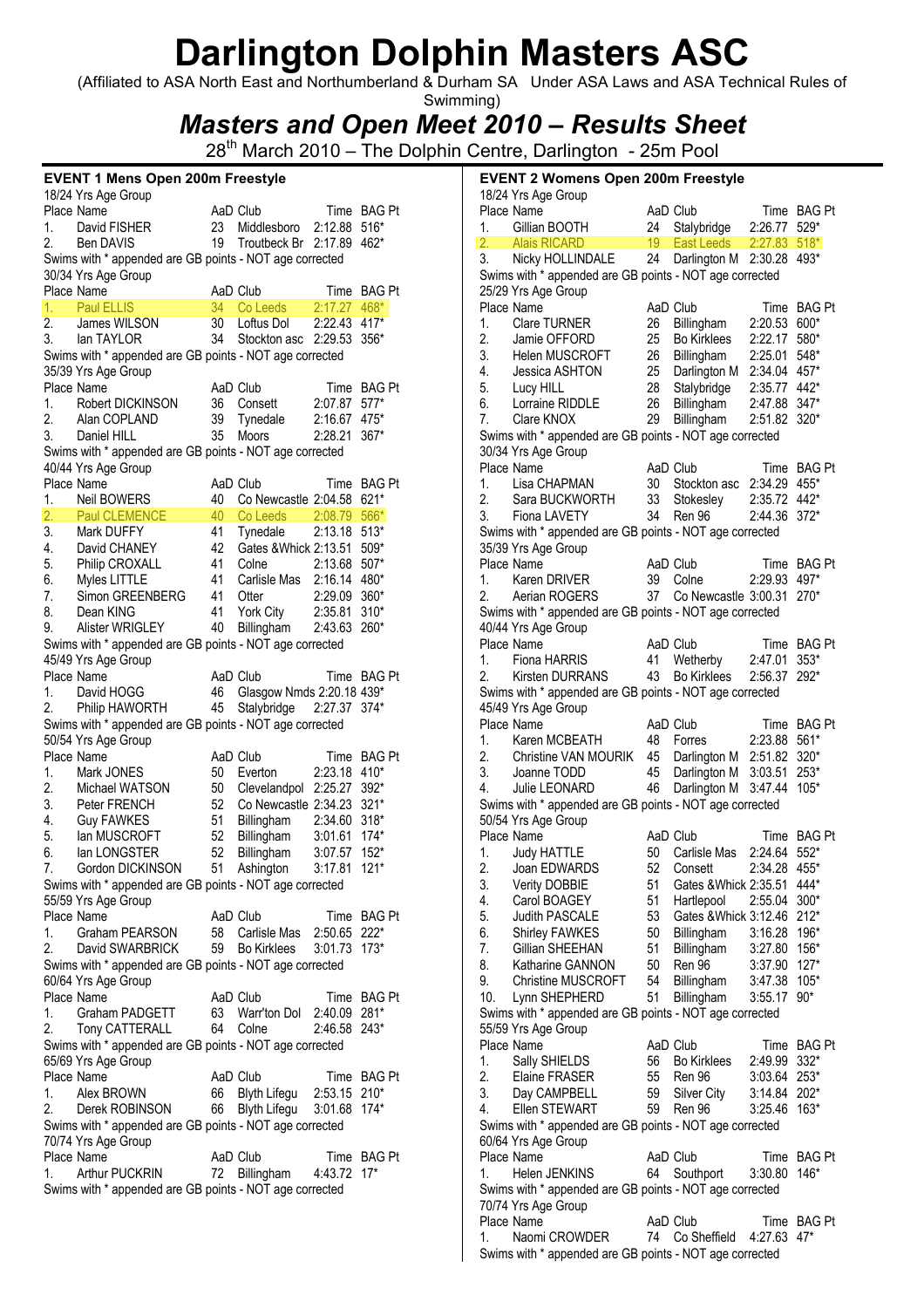(Affiliated to ASA North East and Northumberland & Durham SA Under ASA Laws and ASA Technical Rules of Swimming)

### Masters and Open Meet 2010 – Results Sheet

28<sup>th</sup> March 2010 – The Dolphin Centre, Darlington - 25m Pool

|    | EVENT 3 Mixed 200+ 4x50m Freestyle Team                 |  |                           |                |             |  |  |  |
|----|---------------------------------------------------------|--|---------------------------|----------------|-------------|--|--|--|
|    | Place Name                                              |  | A.G Club                  |                | Time BAG Pt |  |  |  |
|    | 1. Carlisle Masters SC                                  |  | Carlisle Mas 2:11.19 467* |                |             |  |  |  |
| 2. | Consett SC                                              |  | Consett                   | $2:16.44$ 413* |             |  |  |  |
| 3. | Borough of Kirklees SC                                  |  | Bo Kirklees 2:26.04 330*  |                |             |  |  |  |
|    | Darlington Dolphin Mas                                  |  | Darlington M              | <b>DNC</b>     |             |  |  |  |
|    | Swims with * appended are GB points - NOT age corrected |  |                           |                |             |  |  |  |

#### EVENT 4 Mixed 160+ 4x50m Medley Team

|    | Place Name                                              | A.G Club                  |       | Time BAG Pt |
|----|---------------------------------------------------------|---------------------------|-------|-------------|
| 1. | Darlington Dolphin Mas                                  | Darlington M 2:19.44 531* |       |             |
| 2. | Carlisle Masters SC                                     | Carlisle Mas 2:32.21 406* |       |             |
|    | Stockton ASC                                            | Stockton asc              | DO T- |             |
|    | Swims with * annended are GR noints - NOT ane corrected |                           |       |             |

Swims with  $*$  appended are GB points - NOT age corrected

### EVENT 5

#### Mixed 72+ 4x50m Freestyle Team

|                                                         | Place Name             |  | A.G Club                  |                | Time BAG Pt |  |  |
|---------------------------------------------------------|------------------------|--|---------------------------|----------------|-------------|--|--|
| 1.                                                      | Stockton ASC 72 years  |  | Stockton asc              | 1:55.18 679*   |             |  |  |
| 2.7                                                     | East Leeds SC 72 year  |  | East Leeds                | $1:56.89$ 652* |             |  |  |
| 3.                                                      | Stalybridge SC 72 year |  | Stalybridge               | 1:57.04        | 650*        |  |  |
| 4.                                                      | Stockton ASc 72 year B |  | stockton asc 1:58.91 622* |                |             |  |  |
| Swims with * appended are GB points - NOT age corrected |                        |  |                           |                |             |  |  |

#### Mixed 120+ 4x50m Freestyle Team

|                | Place Name                                              | A.G Club                  | Time BAG Pt |
|----------------|---------------------------------------------------------|---------------------------|-------------|
|                | 1. Stalybridge SC                                       | Stalybridge 1:57.58 642*  |             |
| 2 <sub>1</sub> | Stockton ASC                                            | Stockton asc 2:05.91 528* |             |
| 3.             | Borough of Kirklees SC                                  | Bo Kirklees 2:06.22 524*  |             |
|                | Swims with * appended are GB points - NOT age corrected |                           |             |

#### EVENT 6 Mens Open 50m Freestyle

18/24 Yrs Age Group

|     | Place Name                                              |    | AaD Club            | Time       | <b>BAG Pt</b> |
|-----|---------------------------------------------------------|----|---------------------|------------|---------------|
| 1.  | Thomas HARFORTH                                         | 22 | Middlesboro         | 26.05      | 596*          |
| 1.  | Tom MCAVOY                                              | 22 | <b>Bo Kirklees</b>  | 26.05      | 596*          |
| 3.  | lain TOUGH                                              | 23 | Northwich           | 26.28      | 582*          |
| 4.  | Andrew SIXSMITH                                         | 21 | Northumbria U       | 26.44572*  |               |
| 5.  | Sean KELLY                                              | 18 | Stockton asc        | 26.48      | 569*          |
| 6.  | <b>Adam DAVIS</b>                                       | 19 | <b>East Leeds</b>   | 26.59      | $562*$        |
| 7.  | lain ROBINSON                                           | 23 | Harrogate           | 26.96      | 540*          |
| 8.  | <b>Kevin SCHOFIELD</b>                                  | 22 | East Leeds          | 27.01      | $537*$        |
| 9.  | <b>Jake RYLATT</b>                                      | 18 | East Leeds          | 27.10      | $532*$        |
| 9.  | <b>Ben DAVIS</b>                                        | 19 | <b>Troutbeck Br</b> | 27.10      | 532*          |
| 11. | <b>Matthew CRACKELL</b>                                 | 19 | Middlesboro         | 27.31      | 520*          |
| 12. | <b>Nicholas WESTERMAN</b>                               | 22 | East Leeds          | 27.34      | $519*$        |
| 13. | David FISHER                                            | 23 | Middlesboro         | 27.68      | 500*          |
| 14. | <b>Ross FISHER</b>                                      | 18 | Middlesboro         | 27.80      | 493*          |
| 15. | Gary NISBET                                             | 24 | Forfar              | 28.25      | 470*          |
| 16. | Matthew JAGGER                                          | 24 | East Leeds          | 28.51      | $457*$        |
| 17. | Michael WILLIAMS                                        | 20 | Northumbria U       | 28.53      | 456*          |
| 18. | Christopher GREEN                                       | 21 | Middlesboro         | 33.82      | $257*$        |
|     | Swims with * appended are GB points - NOT age corrected |    |                     |            |               |
|     | 25/29 Yrs Age Group                                     |    |                     |            |               |
|     | Place Name                                              |    | AaD Club            | Time       | <b>BAG Pt</b> |
| 1.  | Steven DICKINSON                                        | 25 | Ashington           | 26.09      | 594*          |
| 2.  | <b>Philip PRATT</b>                                     | 29 | East Leeds          | 26.11      | 592*          |
| 3.  | Robert HYDE                                             | 29 | Co Sheffield        | 26.29      | 581*          |
| 4.  | David CRAIG                                             | 26 | Gates & Whick       | 27.83      | 492*          |
| 5.  | Graham KENNEDY                                          | 26 | Boldon              | 28.82      | 442*          |
| 6.  | Wayne KENNION                                           | 25 | Stalybridge         | 29.58      | 407*          |
| 7.  | David CHARLTON                                          | 29 | <b>Boldon</b>       | 30.04      | 387*          |
|     | Gary MENDUM                                             | 29 | <b>Moors</b>        | <b>DNC</b> |               |
|     |                                                         |    |                     |            |               |

Swims with \* appended are GB points - NOT age corrected

| 1.       | Place Name<br>Gareth UNSWORTH                           | 31       | AaD Club<br>Stalybridge | 26.23          | Time BAG Pt<br>$585*$ |
|----------|---------------------------------------------------------|----------|-------------------------|----------------|-----------------------|
| 2.       | <b>Chris KNEE</b>                                       | 31       | Co Leeds                | 26.90          | 544*                  |
| 3.       | Paul ELLIS                                              | 34       | Co Leeds                | 27.39          | $516*$                |
| 4.       | James WILSON                                            | 30       | Loftus Dol              | 28.32          | 466*                  |
| 5.       | lan TAYLOR                                              | 34       | Stockton asc            | 29.26          | 421*                  |
|          | Samuel PARKES                                           | 34       | East Leeds              | <b>DNC</b>     |                       |
|          | Swims with * appended are GB points - NOT age corrected |          |                         |                |                       |
|          | 35/39 Yrs Age Group                                     |          |                         |                |                       |
|          | Place Name                                              |          | AaD Club                | Time           | <b>BAG Pt</b>         |
| 1.       | Robert DICKINSON                                        | 36       | Consett                 | 26.75          | $553*$                |
| 2.       | Alan COPLAND                                            | 39       | Tynedale                | 27.67          | 500*                  |
| 3.       | <b>Scott DAVISON</b>                                    | 38       | Co Sheffield            | 28.77          | 444*                  |
| 4.       | Graham WALTON                                           | 37       | Consett                 | 29.87          | 394*                  |
| 5.       | lan CLARKE                                              | 38       | Consett                 | 30.87          | 354*                  |
| 6.       | Gary CLOUGH                                             | 38       | Consett                 | 33.30          | $272*$                |
|          | Swims with * appended are GB points - NOT age corrected |          |                         |                |                       |
|          | 40/44 Yrs Age Group                                     |          |                         |                |                       |
|          | Place Name                                              |          | AaD Club                | Time           | <b>BAG Pt</b>         |
| 1.       | Stephen SMITH                                           | 42       | Colne                   | 25.97          | 602*                  |
| 2.       | Mark DUFFY                                              | 41       | Tynedale                | 27.07          | 534*                  |
| 3.       | Philip CROXALL                                          | 41       | Colne                   | 27.92          | 487*                  |
| 4.       | Steve VAUGHAN                                           | 40       | Scunthorpe A            | 28.49          | 458*                  |
| 5.       | David MASSEY                                            | 43       | Stalybridge             | 28.83          | 441*                  |
| 6.       | lan HARRIS                                              | 44       | Wetherby                | 29.03          | 432*                  |
| 7.       | Colin CAMPBELL                                          | 40       | York City               | 29.16          | 426*                  |
| 8.       | Gary WILSON                                             | 43       | Newburn                 | 29.35          | 417*                  |
| 9.       | Simon GREENBERG                                         | 41       | Otter                   | 30.51          | 368*                  |
| 10.      | Nigel DAWSON                                            | 42       | Consett                 | 33.06          | 279*                  |
| 11.      | Alister WRIGLEY                                         | 40       | Billingham              | 34.53          | 238*                  |
|          | Swims with * appended are GB points - NOT age corrected |          |                         |                |                       |
|          | 45/49 Yrs Age Group                                     |          |                         |                |                       |
|          | Place Name                                              |          | AaD Club                | Time           | <b>BAG Pt</b>         |
| 1.       | David HOGG                                              | 46       | Glasgow Nmds            | 27.69 499*     |                       |
| 2.       | Julian HARFORTH                                         | 48       | Clevelandpol            | 27.78          | 494*                  |
| 3.       | John STANDRING                                          | 48       | Stalybridge             | 29.39          | 415*                  |
| 4.       | Kevin BEER                                              | 45       | Darlington M            | 31.63          | 326*                  |
| 5.       | Robert CROWTHER                                         | 48       | Consett                 | 32.05          | $311*$                |
|          | Swims with * appended are GB points - NOT age corrected |          |                         |                |                       |
|          | 50/54 Yrs Age Group                                     |          |                         |                |                       |
|          | Place Name                                              |          | AaD Club                | Time           | <b>BAG Pt</b>         |
| 1.       | Michael EDWARDS                                         | 50       | Consett                 | 29.30          | 419*                  |
| 2.       | Peter FRENCH                                            | 52       | Co Newcastle            | 30.38 373*     |                       |
| 3.       | Michael WATSON                                          | 50       | Clevelandpol            | 30.55          | 366*                  |
| 4.       | Mark JONES                                              | 50       | Everton                 | 31.12          | 344*                  |
| 5.       | <b>Guy FAWKES</b>                                       | 51       | Billingham              | 32.61          | 293*                  |
| 6.       | Stephen FOSTER                                          | 53       | Carlisle Mas            | 33.27          | $273*$                |
| 7.       | David EDDOWES                                           | 51       | <b>Bo Kirklees</b>      | 34.67          | 234*                  |
| 8.       | Stephen URWIN                                           | 53       | Newburn                 | 37.16 179*     |                       |
| 9.       | lan LONGSTER                                            | 52       | Billingham              | 38.67 152*     |                       |
| 10.      | lan MUSCROFT                                            | 52       | Billingham              | 38.85          | 149*                  |
| 11.      | Robin SLEIGHT                                           | 54       | Co Newcastle            | 43.15          | 93*                   |
|          | Swims with * appended are GB points - NOT age corrected |          |                         |                |                       |
|          | 55/59 Yrs Age Group                                     |          |                         |                |                       |
|          | Place Name                                              |          | AaD Club                | Time           | <b>BAG Pt</b>         |
| 1.       | Ray WAGGOTT                                             | 56       | Co Sund'land            | 37.05          | 181*                  |
| 2.       | Stuart DOWNIE                                           | 55       | <b>Blyth Lifegu</b>     | 37.82          | 167*                  |
| 3.       | David SWARBRICK                                         | 59       | <b>Bo Kirklees</b>      | 37.93          | 165*                  |
|          | Swims with * appended are GB points - NOT age corrected |          |                         |                |                       |
|          | 60/64 Yrs Age Group                                     |          |                         |                |                       |
|          | Place Name                                              |          | AaD Club                | Time           | <b>BAG Pt</b>         |
| 1.       | <b>Brian TAYLOR</b>                                     | 60       | Adwick                  | 31.83          | $319*$                |
| 2.       | Graham PADGETT                                          | 63       | Warr'ton Dol            | 32.34          | $302*$                |
| 3.       | Keith CUNNINGHAM                                        | 62       | Consett                 | 32.97          | 282*                  |
|          |                                                         |          |                         |                |                       |
|          |                                                         |          |                         |                |                       |
| 4.<br>5. | Tony CATTERALL<br>Graeme SHUTT                          | 64<br>61 | Colne<br>Co Sund'land   | 35.25<br>37.47 | 220*<br>$173*$        |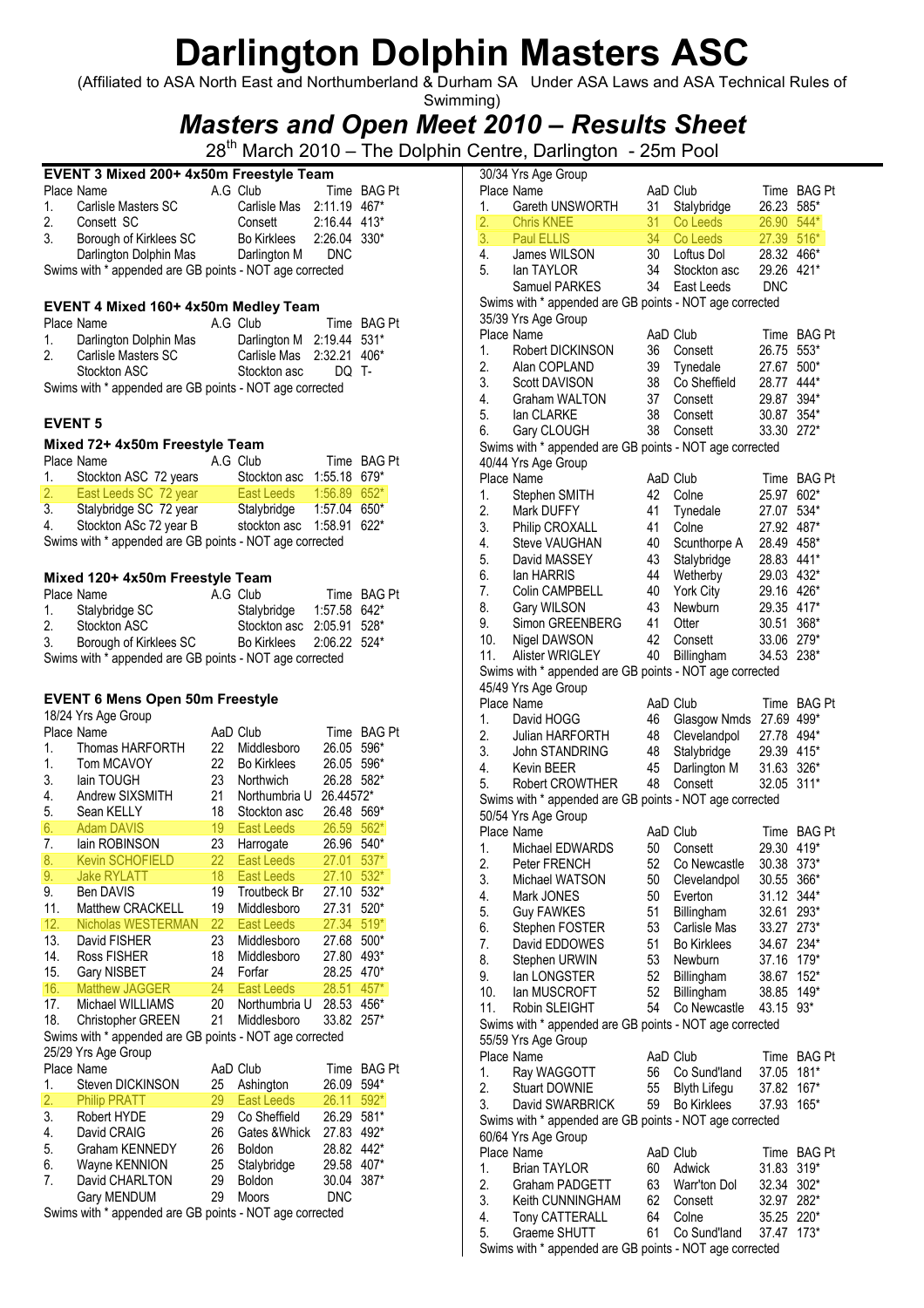(Affiliated to ASA North East and Northumberland & Durham SA Under ASA Laws and ASA Technical Rules of

### Swimming) Masters and Open Meet 2010 – Results Sheet

|                  | 65/69 Yrs Age Group                                             |    |                     |               |               |
|------------------|-----------------------------------------------------------------|----|---------------------|---------------|---------------|
|                  | Place Name                                                      |    | AaD Club            |               | Time BAG Pt   |
| 1.               | Alex BROWN                                                      | 66 | <b>Blyth Lifegu</b> | 35.39         | $217*$        |
| 2.               | Carl BUTLER                                                     | 66 | RichmondDale        | 35.83         | $207*$        |
| 3.               | Derek ROBINSON                                                  | 66 | <b>Blyth Lifegu</b> | 36.03         | $202*$        |
|                  | Swims with * appended are GB points - NOT age corrected         |    |                     |               |               |
|                  | 70/74 Yrs Age Group                                             |    |                     |               |               |
|                  | Place Name                                                      |    | AaD Club            | Time          | <b>BAG Pt</b> |
| 1.               | John PENSWICK                                                   | 72 | Colne               | 45.38         | 73*           |
| 2.               | <b>Arthur PUCKRIN</b>                                           | 72 | Billingham          | 1:03.71       | $10*$         |
|                  |                                                                 |    |                     |               |               |
|                  | <b>EVENT 7 Womens Open 50m Freestyle</b><br>18/24 Yrs Age Group |    |                     |               |               |
|                  | Place Name                                                      |    | AaD Club            |               |               |
| 1.               |                                                                 | 19 |                     | Time<br>29.43 | <b>BAG Pt</b> |
|                  | Francesca MORTON                                                |    | Northumbria U       |               | 607*          |
| 2.               | Lorna MACDONALD                                                 | 21 | Northumbria U       | 30.90         | $527*$        |
| 3.               | <b>Alais RICARD</b>                                             | 19 | <b>East Leeds</b>   | 30.92         | $526*$        |
| 4.               | <b>Bobbi HORNER</b>                                             | 20 | Northumbria U       | 30.99         | $523*$        |
| 5.               | Hannah NOBLE                                                    | 20 | Troutbeck Br        | 31.50         | 498*          |
| 6.               | <b>Becki MCGUIRE</b>                                            | 19 | Northumbria U       | 32.50         | 453*          |
| 7.               | <b>Hayley MELLOR</b>                                            | 22 | <b>East Leeds</b>   | 33.51         | $411*$        |
|                  | Swims with * appended are GB points - NOT age corrected         |    |                     |               |               |
|                  | 25/29 Yrs Age Group                                             |    |                     |               |               |
|                  | Place Name                                                      |    | AaD Club            | Time          | <b>BAG Pt</b> |
| 1.               | Kate SMITH                                                      | 28 | Co Newcastle        | 28.25         | $679*$        |
| 2.               | <b>Clare TURNER</b>                                             | 26 | Billingham          | 30.20         | 564*          |
| 3.               | Hannah JONES                                                    | 29 | Stalybridge         | 30.58         | 544*          |
| 4.               | Maureen PRESTON                                                 | 25 | Derwentside         | 33.00         | 432*          |
| 5.               | Clare KNOX                                                      | 29 | Billingham          | 35.52         | $340*$        |
|                  | Swims with * appended are GB points - NOT age corrected         |    |                     |               |               |
|                  |                                                                 |    |                     |               |               |
|                  | 30/34 Yrs Age Group                                             |    |                     |               |               |
|                  | Place Name                                                      |    | AaD Club            | Time          | <b>BAG Pt</b> |
| 1.               | <b>Helen TONGE</b>                                              | 33 | Stalybridge         | 30.25         | 561*          |
| 2.               | <b>Claire BATH</b>                                              | 34 | Consett             | 30.99         | $523*$        |
| 3.               | Sara BUCKWORTH                                                  | 33 | Stokesley           | 31.78         | 485*          |
| 4.               | Fiona LAVETY                                                    | 34 | <b>Ren 96</b>       | 32.33         | 460*          |
| 5.               | Vikki NOBLE                                                     | 30 | Ashington           | 45.02         | $137*$        |
|                  | Swims with * appended are GB points - NOT age corrected         |    |                     |               |               |
|                  | 35/39 Yrs Age Group                                             |    |                     |               |               |
|                  | Place Name                                                      |    | AaD Club            | Time          | <b>BAG Pt</b> |
| 1.               | Barbara DAVIS                                                   | 39 | Stockton asc        | 31.73         | 487*          |
| 2.               | Rachel CLINKARD                                                 | 39 | Co Newcastle        | 32.87         | 437*          |
| 3.               | Karen DRIVER                                                    | 39 | Colne               | 33.77         | 401*          |
| 4.               | <b>Lisa STANSBIE</b>                                            | 36 | Etwall              | 37.22         | 289*          |
| 5.               | Aerian ROGERS                                                   |    | 37 Co Newcastle     | 38.13 265*    |               |
|                  | Swims with * appended are GB points - NOT age corrected         |    |                     |               |               |
|                  | 40/44 Yrs Age Group                                             |    |                     |               |               |
|                  |                                                                 |    |                     |               |               |
|                  | Place Name                                                      |    | AaD Club            | Time          | <b>BAG Pt</b> |
| 1.               | <b>Ashley KINGSNORTH</b>                                        | 41 | Co Leeds            | 38.69         | $251*$        |
| $\overline{2}$ . | Patricia WEAVILL                                                | 43 | Stockton asc        | 42.45         | $175*$        |
|                  | Swims with * appended are GB points - NOT age corrected         |    |                     |               |               |
|                  | 45/49 Yrs Age Group                                             |    |                     |               |               |
|                  | Place Name                                                      |    | AaD Club            | Time          | <b>BAG Pt</b> |
| 1.               | Karen MCBEATH                                                   | 48 | Forres              | 29.70         | 591*          |
| 2.               | Jacqueline ROBINSON                                             | 48 | Harrogate DC        | 33.92         | 396*          |
| 3.               | Joanne TODD                                                     | 45 | Darlington M        | 37.02         | 294*          |
| 4.               | Kath DICKINSON                                                  | 48 | Ashington           | 37.85         | $272*$        |
|                  | Swims with * appended are GB points - NOT age corrected         |    |                     |               |               |
|                  |                                                                 |    |                     |               |               |
|                  |                                                                 |    |                     |               |               |
|                  |                                                                 |    |                     |               |               |
|                  |                                                                 |    |                     |               |               |
|                  |                                                                 |    |                     |               |               |

| 50/54 Yrs Age Group                                     |          |                                                  |                |               |
|---------------------------------------------------------|----------|--------------------------------------------------|----------------|---------------|
| Place Name                                              |          | AaD Club                                         |                | Time BAG Pt   |
| 1.<br><b>Judy HATTLE</b>                                | 50       | Carlisle Mas                                     | 29.77          | 587*          |
| 2.<br><b>Verity DOBBIE</b>                              | 51       | Gates & Whick                                    | 32.43 456*     |               |
| 3.<br>Joan EDWARDS                                      | 52       | Consett                                          | 34.01          | 392*          |
| 4.<br>Vanessa FOSTER                                    | 52       | Carlisle Mas                                     | 34.80 364*     |               |
| 5.<br>Carol BOAGEY                                      | 51       | Hartlepool                                       | 37.52          | 281*          |
| 6.<br><b>Judith PASCALE</b>                             | 53       | Gates & Whick                                    | 38.49 256*     |               |
| 7.<br>Shirley FAWKES                                    | 50       | Billingham                                       | 41.23 197*     |               |
| 8.<br>Gillian SHEEHAN                                   | 51       | Billingham                                       | 43.72 155*     |               |
| 9.<br>Katharine GANNON                                  | 50       | Ren 96                                           | 43.92 152*     |               |
| 10.<br>Lynn SHEPHERD                                    | 51       | Billingham                                       | 48.47          | $99*$         |
| Swims with * appended are GB points - NOT age corrected |          |                                                  |                |               |
| 55/59 Yrs Age Group                                     |          |                                                  |                |               |
| Place Name                                              |          | AaD Club                                         |                | Time BAG Pt   |
| 1.<br>Sally SHIELDS                                     | 56       | <b>Bo Kirklees</b>                               | 35.00 357*     |               |
| Wendy OFFORD<br>2.                                      | 56       | <b>Bo Kirklees</b>                               | 35.23 349*     |               |
| 3. Elaine FRASER                                        | 55       | Ren 96                                           | 40.85 204*     |               |
| 4.<br>Ellen STEWART                                     | 59       | Ren 96                                           | 42.50 175*     |               |
| 5.                                                      | 59       |                                                  |                |               |
| Day CAMPBELL                                            |          | Silver City                                      | 42.64 172*     |               |
| 6.<br><b>Nicky BUTLER</b>                               | 55       | Boldon                                           | 48.59          | $98*$         |
| Swims with * appended are GB points - NOT age corrected |          |                                                  |                |               |
| 70/74 Yrs Age Group                                     |          |                                                  |                |               |
| Place Name                                              |          | AaD Club                                         |                | Time BAG Pt   |
| Naomi CROWDER<br>1.                                     | 74       | Co Sheffield                                     | 52.74          | 66*           |
| Swims with * appended are GB points - NOT age corrected |          |                                                  |                |               |
|                                                         |          |                                                  |                |               |
| <b>EVENT 8 Mens Open 100m Backstroke</b>                |          |                                                  |                |               |
| 18/24 Yrs Age Group                                     |          |                                                  |                |               |
| Place Name                                              |          | AaD Club                                         |                | Time BAG Pt   |
| 1.<br>Graham Bruce                                      | 19       | stockton asc                                     | 1:00.91        | 644*          |
| 2.<br><b>Jake RYLATT</b>                                | 18       | East Leeds                                       | $1:06.44$ 502* |               |
| 3.<br>lain TOUGH                                        | 23       | Northwich                                        | 1:07.48 479*   |               |
|                                                         |          |                                                  |                |               |
|                                                         |          |                                                  |                |               |
| 4.<br>Stephen HALL                                      | 24       | Gates & Whick 1:14.24                            |                | $353*$        |
| Michael WILLIAMS<br>5.                                  | 20       | Unattached                                       | 1:14.89        | 343*          |
| Swims with * appended are GB points - NOT age corrected |          |                                                  |                |               |
| 25/29 Yrs Age Group                                     |          |                                                  |                |               |
| Place Name                                              |          | AaD Club                                         | Time           | <b>BAG Pt</b> |
| <b>Steven DICKINSON</b>                                 | 25       | Ashington                                        | <b>DNC</b>     |               |
| 35/39 Yrs Age Group                                     |          |                                                  |                |               |
| Place Name                                              |          | AaD Club                                         | Time           | <b>BAG Pt</b> |
| 1.<br>Martin DOUGLAS                                    | 37       | CivilServiceSC 1:07.93 469*                      |                |               |
| 2.<br>Alan COPLAND                                      | 39       | Tynedale                                         | 1:15.16        | $339*$        |
| Swims with * appended are GB points - NOT age corrected |          |                                                  |                |               |
| 40/44 Yrs Age Group                                     |          |                                                  |                |               |
| Place Name                                              |          | AaD Club                                         |                | Time BAG Pt   |
| 1.<br>Myles LITTLE                                      | 41       | Carlisle Mas                                     | 1:12.07 389*   |               |
| Philip CROXALL<br>2.                                    | 41       | Colne                                            | 1:16.97 312*   |               |
| Swims with * appended are GB points - NOT age corrected |          |                                                  |                |               |
| 45/49 Yrs Age Group                                     |          |                                                  |                |               |
| Place Name                                              |          | AaD Club                                         |                | Time BAG Pt   |
| 1.<br>lan RUDDLE                                        | 46       | Darlington M                                     | 1:10.56 417*   |               |
| 2.<br>Matthew GRANT                                     | 46       | Gates & Whick 1:15.34                            |                | 336*          |
| Swims with * appended are GB points - NOT age corrected |          |                                                  |                |               |
| 50/54 Yrs Age Group                                     |          |                                                  |                |               |
| Place Name                                              |          | AaD Club                                         |                | Time BAG Pt   |
| 1.<br>Mark JONES                                        | 50       | Everton                                          | 1:23.04        | 237*          |
| 2.<br>Graeme SUTTON                                     | 51       | Carlisle Mas                                     | 1:24.29 224*   |               |
|                                                         | 52       | Co Newcastle 1:24.63 221*                        |                |               |
| 3. Peter FRENCH<br>4.<br>Gordon DICKINSON               | 51       |                                                  | 1:28.12 189*   |               |
|                                                         | 53       | Ashington<br>Carlisle Mas                        | 1:32.25 157*   |               |
| 5.<br>Stephen FOSTER<br>6.<br><b>Kevin DEVINE</b>       | 53       | RichmondDale 1:32.65 154*                        |                |               |
|                                                         |          |                                                  |                |               |
| Swims with * appended are GB points - NOT age corrected |          |                                                  |                |               |
| 55/59 Yrs Age Group                                     |          |                                                  |                |               |
| Place Name                                              |          | AaD Club                                         |                | Time BAG Pt   |
| 1.<br>Colin WEBB<br>2.<br>Ray BUTTERS                   | 58<br>59 | Cockermouth 1:26.30<br>RichmondDale 1:27.97 190* |                | 205*          |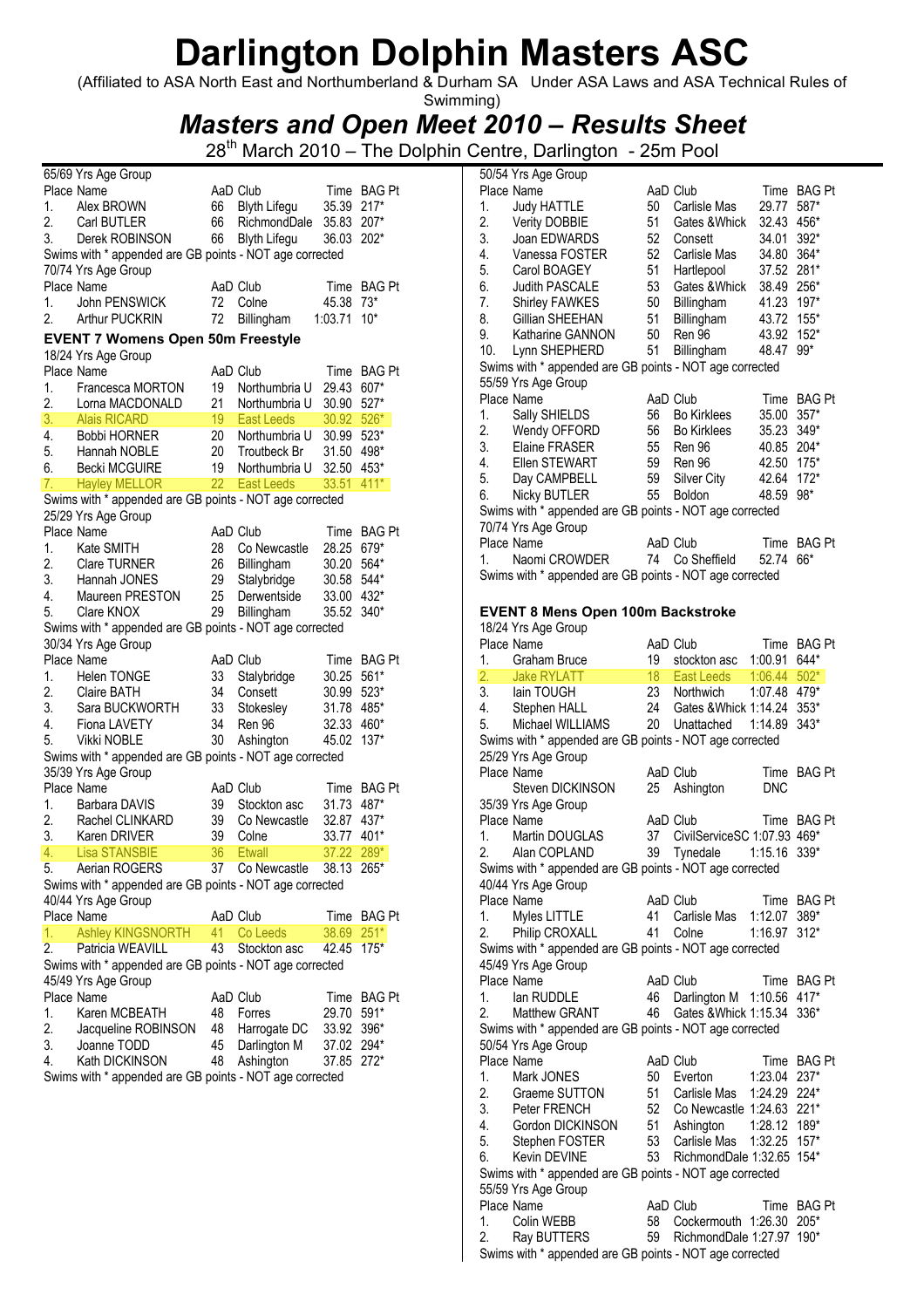(Affiliated to ASA North East and Northumberland & Durham SA Under ASA Laws and ASA Technical Rules of Swimming)

### Masters and Open Meet 2010 – Results Sheet

28<sup>th</sup> March 2010 – The Dolphin Centre, Darlington - 25m Pool

|    | 70/74 Yrs Age Group   |               |                          |             |  |
|----|-----------------------|---------------|--------------------------|-------------|--|
|    | Place Name            | AaD Club      |                          | Time BAG Pt |  |
|    | 1. Bill MOORE         | 73 East Leeds | $1:40.56$ 108*           |             |  |
| 2. | John PENSWICK         | 72 Colne      | $1:59.03$ 47*            |             |  |
| 3. | <b>Arthur PUCKRIN</b> | 72 Billingham | $2:48.17$ 5 <sup>*</sup> |             |  |
|    |                       |               |                          |             |  |

Swims with \* appended are GB points - NOT age corrected

### EVENT 9 Womens Open 100m Backstroke

18/24 Yrs Age Group

|    | Place Name                                                                                    | AaD Club                    | Time BAG Pt |        |  |
|----|-----------------------------------------------------------------------------------------------|-----------------------------|-------------|--------|--|
| 1. | ,Name<br>_Alais RICARD _________                                                              | 19 East Leeds  1:11.65 589* |             |        |  |
|    | 2. Hannah STOCKLEY 23 Co Newcastle 1:15.85 499*                                               |                             |             |        |  |
|    | 3. Gillian BOOTH                                                                              | 24 Stalybridge 1:16.62 484* |             |        |  |
|    | 4. Nicky HOLLINDALE 24 Darlington M 1:19.53 431*                                              |                             |             |        |  |
|    | Swims with * appended are GB points - NOT age corrected                                       |                             |             |        |  |
|    | 25/29 Yrs Age Group                                                                           |                             |             |        |  |
|    | Place Name                                                                                    | AaD Club Time BAG Pt        |             |        |  |
|    | 1. Helen MUSCROFT 26 Billingham 1:17.77 462*                                                  |                             |             |        |  |
|    |                                                                                               |                             |             |        |  |
|    | 2. Donna DAWSON 28 Stockton asc 1:25.99 334*<br>3. Lorraine RIDDLE 26 Billingham 1:26.90 322* |                             |             |        |  |
|    | Swims with * appended are GB points - NOT age corrected                                       |                             |             |        |  |
|    |                                                                                               |                             |             |        |  |
|    | 35/39 Yrs Age Group                                                                           |                             |             |        |  |
|    | Place Name                                                                                    | AaD Club Time BAG Pt        |             |        |  |
|    | 1. Karen DRIVER                                                                               | 39 Colne 1:27.16 319*       |             |        |  |
|    | 2. Jenny MACMURRAY 35 Darlington M 1:34.28 241*                                               |                             |             |        |  |
|    | Swims with * appended are GB points - NOT age corrected                                       |                             |             |        |  |
|    | 40/44 Yrs Age Group                                                                           |                             |             |        |  |
|    | Place Name                                                                                    | AaD Club Time BAG Pt        |             |        |  |
|    | 1. Kirsten DURRANS 43 Bo Kirklees 1:30.01                                                     |                             |             | $285*$ |  |
|    | Swims with * appended are GB points - NOT age corrected                                       |                             |             |        |  |
|    | 45/49 Yrs Age Group                                                                           |                             |             |        |  |
|    | Place Name                                                                                    | AaD Club Time BAG Pt        |             |        |  |
|    |                                                                                               |                             |             |        |  |
|    | Swims with * appended are GB points - NOT age corrected                                       |                             |             |        |  |
|    | 50/54 Yrs Age Group                                                                           |                             |             |        |  |
|    | Place Name                                                                                    | AaD Club Time BAG Pt        |             |        |  |
|    | 1. Katharine GANNON 50 Ren 96 1:57.88 94*                                                     |                             |             |        |  |
|    | Swims with * appended are GB points - NOT age corrected                                       |                             |             |        |  |
|    | 60/64 Yrs Age Group                                                                           |                             |             |        |  |
|    | Place Name                                                                                    | AaD Club Time BAG Pt        |             |        |  |
|    | 1. Helen JENKINS 64 Southport 1:41.57 180*                                                    |                             |             |        |  |
|    | Swims with * appended are GB points - NOT age corrected                                       |                             |             |        |  |

|          | <b>EVENT 10 Mens Open 50m Butterfly</b>                                  |                 |                         |                |                |
|----------|--------------------------------------------------------------------------|-----------------|-------------------------|----------------|----------------|
|          | 18/24 Yrs Age Group                                                      |                 |                         |                |                |
|          | Place Name                                                               |                 | AaD Club                |                | Time BAG Pt    |
| 1.       | James Benson                                                             | $20\,$          | Stockton asc            | 26.31          | $713*$         |
| 2.       | Tom MCAVOY                                                               | 22              | <b>Bo Kirklees</b>      | 28.18          | 591*           |
| 3.       | <b>Adam DAVIS</b>                                                        | 19 <sup>°</sup> | East Leeds              | 28.70          | $561*$         |
| 4.       | <b>Jake RYLATT</b>                                                       | 18              | East Leeds              | 29.06          | $541*$         |
| 5.       | <b>Kevin SCHOFIELD</b><br>lain TOUGH                                     | 22<br>23        | East Leeds<br>Northwich | 29.31<br>29.83 | 528*           |
| 6.<br>7. | Sean Kely                                                                | 18              | stockton asc            | 29.86          | $501*$<br>499* |
| 8.       | lain ROBINSON                                                            | 23              | Harrogate               | 29.98          | 493*           |
| 9.       | Thomas HARFORTH                                                          | 22              | Middlesboro             | 30.09          | 488*           |
| 10.      | Matthew CRACKELL                                                         | 19              | Middlesboro             | 30.24          | 481*           |
| 11.      | Andrew SIXSMITH                                                          | 21              | Northumbria U           | 30.57          | 465*           |
| 12.      | Nicholas WESTERMAN                                                       | 22              | <b>East Leeds</b>       | 31.10          | 441*           |
| 13.      | <b>Ben DAVIS</b>                                                         | 19              | Troutbeck Br            | 31.20 437*     |                |
| 14.      | <b>Matthew JAGGER</b>                                                    | 24              | East Leeds              | 31.68          | 416*           |
| 15.      | Gary NISBET                                                              | 24              | Forfar                  | 31.75          | 413*           |
|          | Swims with * appended are GB points - NOT age corrected                  |                 |                         |                |                |
|          | 25/29 Yrs Age Group                                                      |                 |                         |                |                |
|          | Place Name                                                               |                 | AaD Club                | Time           | <b>BAG Pt</b>  |
| 1.       | <b>Philip PRATT</b>                                                      | 29              | East Leeds              | 28.63          | 565*           |
| 2.       | Steven DICKINSON                                                         | 25              | Ashington               | 28.95          | 547*           |
| 3.       | Robert HYDE                                                              | 29              | Co Sheffield            | 29.08          | 540*           |
| 4.       | Wayne KENNION                                                            | 25              | Stalybridge             | 33.71          | 339*           |
|          | Swims with * appended are GB points - NOT age corrected                  |                 |                         |                |                |
|          | 30/34 Yrs Age Group                                                      |                 |                         |                |                |
|          | Place Name                                                               |                 | AaD Club                | Time           | <b>BAG Pt</b>  |
| 1.       | James WILSON                                                             | 30              | Loftus Dol              | 32.73          | $374*$         |
| 2.       | Michael VICKERS                                                          | 34              | Wear Valley             | 33.43          | 349*           |
|          | <b>Chris KNEE</b>                                                        | 31              | Co Leeds                | <b>DNC</b>     |                |
|          | Swims with * appended are GB points - NOT age corrected                  |                 |                         |                |                |
|          | 35/39 Yrs Age Group<br>Place Name                                        |                 | AaD Club                | Time           | <b>BAG Pt</b>  |
| 1.       | Paul BUTLER                                                              | 38              | Co Sheffield            | 30.26          | 480*           |
| 2.       |                                                                          |                 |                         |                |                |
|          |                                                                          |                 |                         |                |                |
|          | Scott DAVISON<br>Swims with * appended are GB points - NOT age corrected | 38              | Co Sheffield            | 33.61          | $343*$         |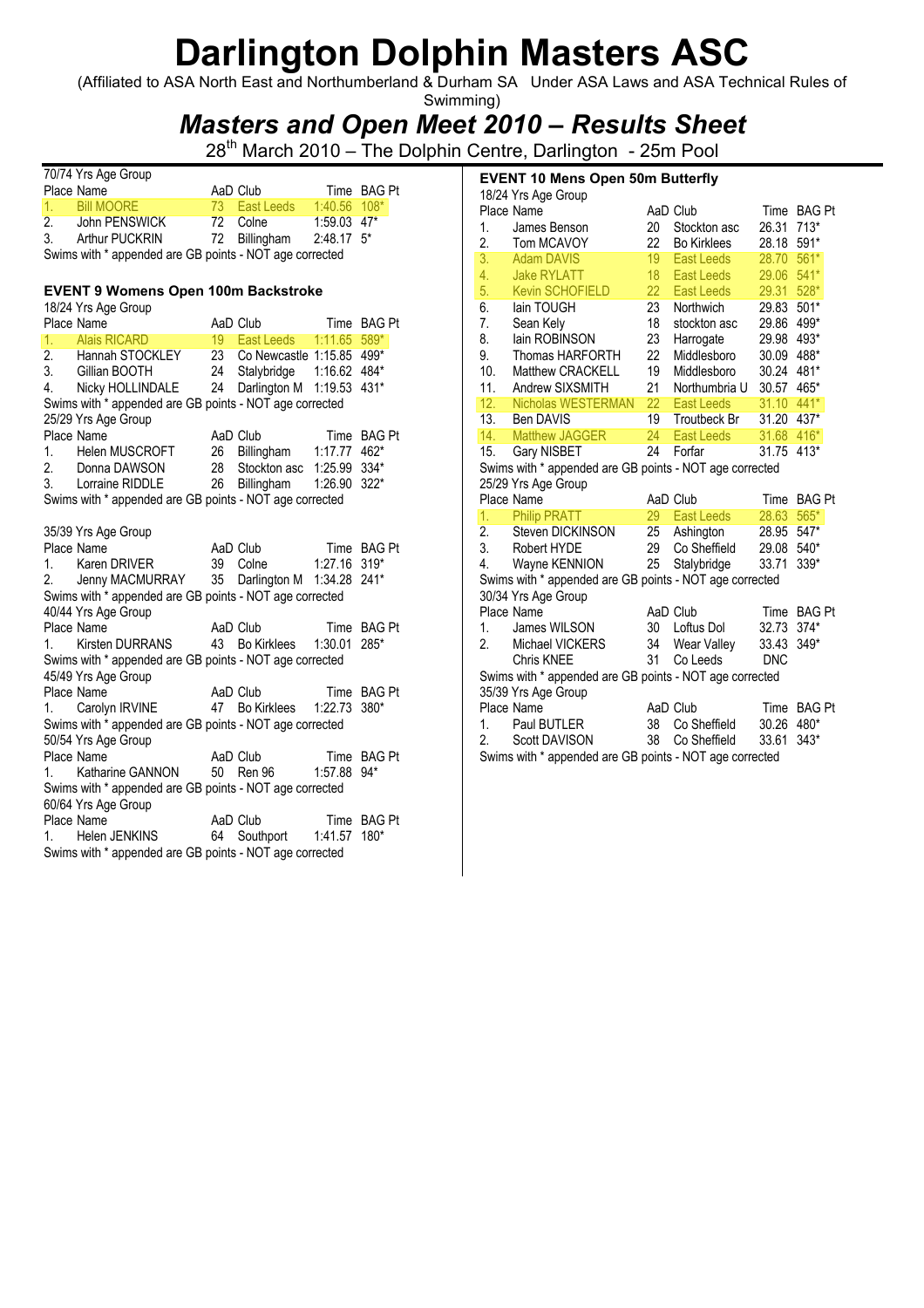(Affiliated to ASA North East and Northumberland & Durham SA Under ASA Laws and ASA Technical Rules of

### Swimming) Masters and Open Meet 2010 – Results Sheet

28<sup>th</sup> March 2010 – The Dolphin Centre, Darlington - 25m Pool 30/34 Yrs Age Group

|    | 40/44 Yrs Age Group                                     |    |                             |            |               |
|----|---------------------------------------------------------|----|-----------------------------|------------|---------------|
|    | Place Name                                              |    | AaD Club                    | Time       | <b>BAG Pt</b> |
| 1. | David CHANEY                                            | 42 | Gates & Whick               | 27.55      | 630*          |
| 2. | <b>Neil BOWERS</b>                                      | 40 | Co Newcastle                | 28.71      | 561*          |
| 3. | Stephen SMITH                                           | 42 | Colne                       | 30.06      | 489*          |
| 4. | <b>Paul CLEMENCE</b>                                    | 40 | Co Leeds                    | 31.13      | 440*          |
| 5. | David MASSEY                                            | 43 | Stalybridge                 | 31.54      | 422*          |
| 6. | John BOYER                                              | 44 | Darlington M                | 31.71      | 415*          |
| 7. | Gary WILSON                                             | 43 | <b>Newburn</b>              | 32.50      | 383*          |
| 8. | Colin CAMPBELL                                          | 40 | York City                   | 33.26      | $355*$        |
| 9. | Alister WRIGLEY                                         | 40 | Billingham                  | 36.24      | 263*          |
|    | Swims with * appended are GB points - NOT age corrected |    |                             |            |               |
|    | 45/49 Yrs Age Group                                     |    |                             |            |               |
|    | Place Name                                              |    | AaD Club                    | Time       | <b>BAG Pt</b> |
| 1. | Philip HAWORTH                                          | 45 | Stalybridge                 | 29.53      | $516*$        |
|    |                                                         |    |                             |            |               |
| 2. | lan RUDDLE                                              | 46 | Darlington M                | 30.63      | 462*          |
| 3. | David HOGG                                              | 46 | Glasgow Nmds                | 30.91      | 449*          |
| 4. | John STANDRING                                          | 48 | Stalybridge                 | 31.99      | 403*          |
| 5. | <b>Robert CROWTHER</b>                                  | 48 | Consett                     | 36.59      | 254*          |
|    | Swims with * appended are GB points - NOT age corrected |    |                             |            |               |
|    | 50/54 Yrs Age Group                                     |    |                             |            |               |
|    | Place Name                                              |    | AaD Club                    | Time       | <b>BAG Pt</b> |
| 1. | Michael EDWARDS                                         | 50 | Consett                     | 32.36      | 389*          |
| 2. | Michael WATSON                                          | 50 | Clevelandpol                | 33.41      | 350*          |
| 3. | <b>Guy FAWKES</b>                                       | 51 | Billingham                  | 35.12      | 294*          |
| 4. | Mark JONES                                              | 50 | Everton                     | 35.27      | 290*          |
| 5. | Peter FRENCH                                            | 52 | Co Newcastle                | 35.55      | 282*          |
| 6. | Kevin DEVINE                                            | 53 | RichmondDale                | 38.03      | 220*          |
|    |                                                         |    | <b>Bo Kirklees</b>          |            |               |
| 7. | David EDDOWES                                           | 51 |                             | 40.42      | $173*$        |
| 8. | Robin SLEIGHT                                           | 54 | Co Newcastle                | 44.50      | $115*$        |
| 9. | Stephen URWIN                                           | 53 | Newburn                     | 44.84      | $111*$        |
|    | Swims with * appended are GB points - NOT age corrected |    |                             |            |               |
|    | 55/59 Yrs Age Group                                     |    |                             |            |               |
|    | Place Name                                              |    | AaD Club                    | Time       | <b>BAG Pt</b> |
| 1. | Dave RUTTER                                             | 55 | Darlington M                | 37.83      | 224*          |
| 2. | <b>Stuart DOWNIE</b>                                    | 55 | Blyth Lifegu                | 45.58      | $103*$        |
| 3. | Ray WAGGOTT                                             | 56 | Co Sund'land                | 46.05      | 98*           |
|    | Swims with * appended are GB points - NOT age corrected |    |                             |            |               |
|    | 60/64 Yrs Age Group                                     |    |                             |            |               |
|    | Place Name                                              |    | AaD Club                    | Time       | BAG Pt        |
| 1. | Graham PADGETT                                          | 63 | Warr'ton Dol                | 38.44      | $211*$        |
| 2. | Keith CUNNINGHAM                                        | 62 | Consett                     | 42.13      | $145*$        |
| 3. | Graeme SHUTT                                            | 61 | Co Sund'land                | 42.95      | $134*$        |
|    | Swims with * appended are GB points - NOT age corrected |    |                             |            |               |
|    | 65/69 Yrs Age Group                                     |    |                             |            |               |
|    | Place Name                                              |    | AaD Club                    |            | Time BAG Pt   |
|    |                                                         |    |                             |            |               |
| 1. | Alex BROWN                                              | 66 | <b>Blyth Lifegu</b>         | 38.63 207* |               |
| 2. | Norman STEPHENSON                                       | 66 | Co Sund'land 40.22 176*     |            |               |
| 3. | <b>Carl BUTLER</b>                                      | 66 | RichmondDale 42.49 140*     |            |               |
| 4. | Derek ROBINSON                                          | 66 | <b>Blyth Lifegu</b>         | 44.07 120* |               |
|    | Swims with * appended are GB points - NOT age corrected |    |                             |            |               |
|    |                                                         |    |                             |            |               |
|    | <b>EVENT 11 Womens Open 50m Butterfly</b>               |    |                             |            |               |
|    | 18/24 Yrs Age Group                                     |    |                             |            |               |
|    | Place Name                                              |    | AaD Club                    |            | Time BAG Pt   |
| 1. | Nikki PRIESTLEY                                         | 20 | Middlesboro                 | 32.30 572* |               |
| 2. | <b>Bobbi HORNER</b>                                     | 20 | Northumbria U 33.40 519*    |            |               |
| 3. | Hannah NOBLE                                            |    | 20 Troutbeck Br 35.56 428*  |            |               |
| 4. |                                                         |    |                             |            |               |
|    | Becki MCGUIRE                                           | 22 | 19 Northumbria U 36.79 384* |            |               |
| 5. | <b>Hayley MELLOR</b>                                    |    | East Leeds                  | 37.02      | $376*$        |
| 6. | Nicky HOLLINDALE                                        | 24 | Darlington M                | 37.24      | 369*          |
|    | Swims with * appended are GB points - NOT age corrected |    |                             |            |               |
|    | 25/29 Yrs Age Group                                     |    |                             |            |               |
|    | Place Name                                              |    | AaD Club                    |            | Time BAG Pt   |
| 1. | Kate SMITH                                              | 28 | Co Newcastle                | 31.63 607* |               |

2. Lorraine RIDDLE 26 Billingham 41.91 244\* Swims with \* appended are GB points - NOT age corrected

|          | Place Name                                                            |          | AaD Club                       | Time           | BAG Pt      |
|----------|-----------------------------------------------------------------------|----------|--------------------------------|----------------|-------------|
| 1.       | Fiona LAVETY                                                          | 34       | Ren 96                         | 35.95 414*     |             |
| 2.       | Lisa CHAPMAN                                                          | 30       | Stockton asc                   | 36.78 384*     |             |
| 3.       | <b>Claire BATH</b>                                                    | 34       | Consett                        | 37.68 355*     |             |
|          | Swims with * appended are GB points - NOT age corrected               |          |                                |                |             |
|          | 35/39 Yrs Age Group                                                   |          |                                |                |             |
|          | Place Name                                                            |          | AaD Club                       |                | Time BAG Pt |
| 1.       | Rachel CLINKARD                                                       |          | 39 Co Newcastle 35.52 430*     |                |             |
| 2.       | <b>Lisa STANSBIE</b>                                                  |          | 36 Etwall                      | 44.67          | $191*$      |
|          | Swims with * appended are GB points - NOT age corrected               |          |                                |                |             |
|          | 40/44 Yrs Age Group                                                   |          |                                |                |             |
|          | Place Name                                                            |          | AaD Club                       |                | Time BAG Pt |
| 1.       | Elaine COOPER                                                         |          | 41 Darlington M                | 36.03          | $411*$      |
|          | Swims with * appended are GB points - NOT age corrected               |          |                                |                |             |
|          | 45/49 Yrs Age Group                                                   |          |                                |                |             |
|          | Place Name                                                            |          | AaD Club                       |                | Time BAG Pt |
| 1.       | Karen MCBEATH                                                         | 48       | Forres                         | 32.40 567*     |             |
| 2.       | Joanne TODD                                                           |          | 45 Darlington M 42.64 229*     |                |             |
|          | 3. Kath DICKINSON                                                     | 48       | Ashington                      | 45.15 183*     |             |
|          | Swims with * appended are GB points - NOT age corrected               |          |                                |                |             |
|          | 50/54 Yrs Age Group                                                   |          |                                |                |             |
|          | Place Name                                                            |          | AaD Club                       |                | Time BAG Pt |
| 1.       | <b>Judy HATTLE</b>                                                    | 50       | Carlisle Mas                   | 31.54 612*     |             |
| 2.       | Joan EDWARDS                                                          | 52       | Consett                        | 38.44 332*     |             |
| 2.<br>3. | Vanessa FOSTER                                                        | 52       | Carlisle Mas                   | 41.06 263*     |             |
|          | 4. Carol BOAGEY                                                       | 51       |                                |                |             |
|          |                                                                       |          | Hartlepool                     | 42.50 231*     |             |
| 5.<br>6. | Gillian SHEEHAN                                                       | 51<br>51 | Billingham                     | 1:02.69 38*    |             |
|          | Lynn SHEPHERD                                                         |          | Billingham                     | 1:03.68 35*    |             |
|          | Katharine GANNON                                                      | 50       | Ren 96                         | DQ             | ST-         |
|          | Swims with * appended are GB points - NOT age corrected               |          |                                |                |             |
|          | 55/59 Yrs Age Group                                                   |          |                                |                |             |
|          |                                                                       |          |                                |                |             |
|          | Place Name                                                            |          | AaD Club                       |                | Time BAG Pt |
|          | 1. Wendy OFFORD                                                       |          | 56 Bo Kirklees                 | 40.48 277*     |             |
| 2.       | Day CAMPBELL                                                          | 59       | Silver City                    | 52.65          | 94*         |
|          | Swims with * appended are GB points - NOT age corrected               |          |                                |                |             |
|          |                                                                       |          |                                |                |             |
|          | <b>EVENT 12 Mens Open 100m Breaststroke</b>                           |          |                                |                |             |
|          | 18/24 Yrs Age Group                                                   |          |                                |                |             |
|          | Place Name                                                            |          | AaD Club                       |                | Time BAG Pt |
| 1.       | Ross FISHER                                                           | 18       | Middlesboro 1:16.59 483*       |                |             |
| 2.       |                                                                       |          | 24 Gates & Whick 1:21.86       |                | 392*        |
| 3.       | Stephen HALL                                                          | 21       | Middlesboro                    | 1:31.34        | 269*        |
|          | Christopher GREEN                                                     |          |                                |                |             |
|          | Swims with * appended are GB points - NOT age corrected               |          |                                |                |             |
|          | 25/29 Yrs Age Group<br>Place Name                                     |          | AaD Club                       |                | Time BAG Pt |
| 1.       | Martin LOCKE                                                          | 29       | Bo Kirklees                    | $1:18.77$ 443* |             |
| 2.       | David CRAIG                                                           |          | Gates & Whick 1:23.57          |                | 366*        |
| 3.       |                                                                       | 26<br>29 | Boldon                         | 1:25.91        |             |
|          | David CHARLTON                                                        |          |                                |                | 334*        |
|          | Swims with * appended are GB points - NOT age corrected               |          |                                |                |             |
|          | 30/34 Yrs Age Group                                                   |          |                                |                |             |
|          | Place Name                                                            |          | AaD Club                       |                | Time BAG Pt |
| 1.       | Marc BEST                                                             | 32       | Stockton asc 1:11.11 600*      |                |             |
| 2.       | Gareth UNSWORTH                                                       | 31       | Stalybridge                    | 1:20.75        | 409*        |
|          | Swims with * appended are GB points - NOT age corrected               |          |                                |                |             |
|          | 35/39 Yrs Age Group                                                   |          |                                |                |             |
|          | Place Name                                                            |          | AaD Club                       |                | Time BAG Pt |
| 1.       | Martin DOUGLAS                                                        |          | 37 CivilServiceSC 1:12.23 574* |                |             |
| 2.       | Paul BUTLER                                                           |          | 38 Co Sheffield 1:17.14 472*   |                |             |
| 3.       | lan CLARKE<br>Swims with * appended are GB points - NOT age corrected | 38       | Consett                        | 1:28.93 296*   |             |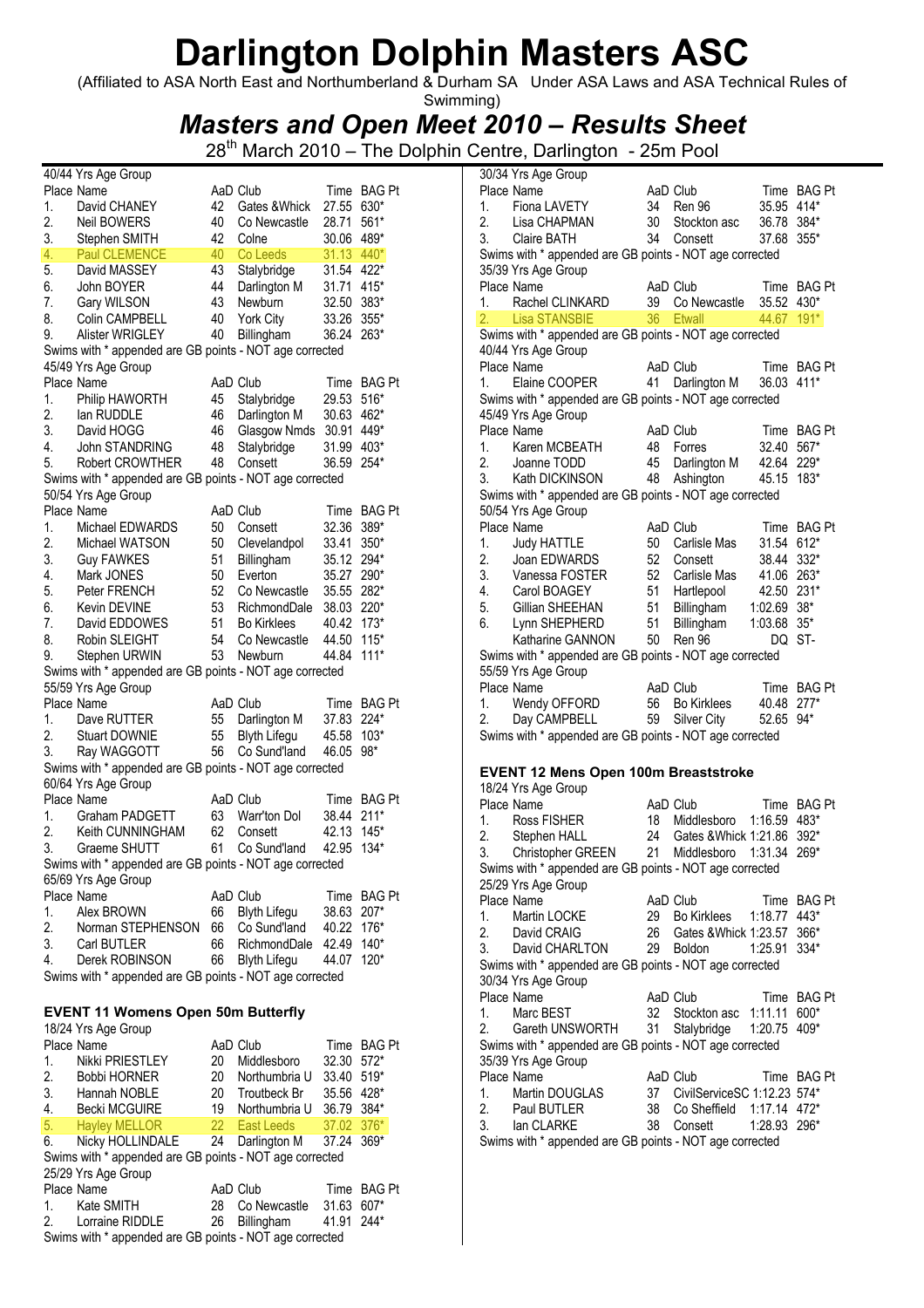(Affiliated to ASA North East and Northumberland & Durham SA Under ASA Laws and ASA Technical Rules of Swimming)

### Masters and Open Meet 2010 – Results Sheet

28<sup>th</sup> March 2010 – The Dolphin Centre, Darlington - 25m Pool 50/54 Yrs Age Group

| 1.<br>2. | Place Name                                              |    | AaD Club                      | Time         | BAG Pt        |
|----------|---------------------------------------------------------|----|-------------------------------|--------------|---------------|
|          | David MASSEY                                            | 43 | Stalybridge                   | 1:17.99      | 457*          |
|          | Garry VICKERS                                           | 42 | Etwall                        | 1:18.39 449* |               |
| 3.       | lan HARRIS                                              | 44 | Wetherby                      | 1:19.11      | 437*          |
| 4.       | Steve VAUGHAN                                           | 40 | Scunthorpe A 1:19.34          |              | 433*          |
| 5.       | Myles LITTLE                                            | 41 | Carlisle Mas                  | 1:19.89 423* |               |
| 6.       | John BOYER                                              | 44 | Darlington M 1:20.86 407*     |              |               |
| 7.       | Philip CROXALL                                          | 41 | Colne                         | 1:22.86 376* |               |
| 8.       | Dean KING                                               | 41 | York City                     | 1:32.44      | 258*          |
|          | Swims with * appended are GB points - NOT age corrected |    |                               |              |               |
|          | 45/49 Yrs Age Group                                     |    |                               |              |               |
|          | Place Name                                              |    | AaD Club                      |              | Time BAG Pt   |
| 1.       | Matthew GRANT                                           |    | 46 Gates & Whick 1:24.20      |              | $357*$        |
|          | Swims with * appended are GB points - NOT age corrected |    |                               |              |               |
|          | 50/54 Yrs Age Group                                     |    |                               |              |               |
|          | Place Name                                              |    | AaD Club                      |              | Time BAG Pt   |
| 1.       | Michael WATSON                                          |    | 50 Clevelandpol 1:26.71       |              | $323*$        |
| 2.       | Mark JONES                                              |    | 50 Everton                    | 1:26.85      | $321*$        |
| 3.       | Graeme SUTTON                                           |    | 51 Carlisle Mas               | 1:30.52      | 278*          |
| 4.       | Kevin DEVINE                                            |    | 53 RichmondDale 1:31.71 265*  |              |               |
|          |                                                         |    | 54 Co Newcastle 1:47.04       |              | $144*$        |
| 5.       | Robin SLEIGHT                                           |    |                               |              |               |
|          | Swims with * appended are GB points - NOT age corrected |    |                               |              |               |
|          | 55/59 Yrs Age Group                                     |    |                               |              |               |
|          | Place Name                                              |    | AaD Club                      | Time         | <b>BAG Pt</b> |
| 1.       | Graham PEARSON                                          |    | 58 Carlisle Mas 1:23.54       |              | 366*          |
| 2.       | Denis HALL                                              | 57 | Tynedale                      | 1:29.82      | 286*          |
| 3.       | Ray BUTTERS                                             | 59 | RichmondDale 1:35.31 230*     |              |               |
|          | Swims with * appended are GB points - NOT age corrected |    |                               |              |               |
|          | 60/64 Yrs Age Group                                     |    |                               |              |               |
|          | Place Name                                              |    | AaD Club                      |              | Time BAG Pt   |
| 1.       | <b>Brian TAYLOR</b>                                     |    | 60 Adwick                     | 1:27.77      | $310*$        |
| 2.       | Tony CATTERALL                                          |    | 64 Colne                      | 1:37.94      | $207*$        |
|          | Keith CUNNINGHAM                                        |    | 62 Consett                    | <b>DNC</b>   |               |
|          | Swims with * appended are GB points - NOT age corrected |    |                               |              |               |
|          | 65/69 Yrs Age Group                                     |    |                               |              |               |
|          | Place Name                                              |    | AaD Club                      |              | Time BAG Pt   |
| 1.       | Norman STEPHENSON                                       |    | 66 Co Sund'land 1:36.04       |              | $223*$        |
|          |                                                         |    |                               |              |               |
|          |                                                         |    |                               |              |               |
|          | Swims with * appended are GB points - NOT age corrected |    |                               |              |               |
|          | 70/74 Yrs Age Group                                     |    | AaD Club                      |              | Time BAG Pt   |
|          | Place Name                                              |    |                               |              | $213*$        |
| 1.       | <b>Bill MOORE</b>                                       | 73 | East Leeds                    | 1:37.27      |               |
|          | John PENSWICK                                           |    | 72 Colne                      | 1:57.59      | $95*$         |
|          | Swims with * appended are GB points - NOT age corrected |    |                               |              |               |
|          |                                                         |    |                               |              |               |
|          | <b>EVENT 13 Womens Open 100m Breaststroke</b>           |    |                               |              |               |
|          | 18/24 Yrs Age Group                                     |    |                               |              |               |
|          | Place Name                                              |    | AaD Club                      |              | Time BAG Pt   |
| 1.       | Lorna MACDONALD                                         |    | 21 Northumbria U 1:20.96 579* |              |               |
|          | 2. Hannah NOBLE                                         | 20 | Troutbeck Br 1:32.12 391*     |              |               |
|          | Swims with * appended are GB points - NOT age corrected |    |                               |              |               |
|          | 25/29 Yrs Age Group                                     |    |                               |              |               |
|          | Place Name                                              |    | AaD Club                      |              | Time BAG Pt   |
| 1.       | <b>Clare TURNER</b>                                     |    |                               | 1:26.36 478* |               |
| 2.       | Eve LENEZ                                               | 28 | 26 Billingham                 |              |               |
|          |                                                         |    | Co Newcastle 1:28.59 442*     |              |               |
|          | Swims with * appended are GB points - NOT age corrected |    |                               |              |               |
|          | 40/44 Yrs Age Group                                     |    |                               |              |               |
|          | Place Name                                              |    | AaD Club                      |              | Time BAG Pt   |
| 1.       | Antonia DUFFY                                           | 41 | Tynedale                      | 1:29.45 429* |               |
| 2.       | Fiona HARRIS                                            | 41 | Wetherby                      | 1:35.94      | $341*$        |
|          | Swims with * appended are GB points - NOT age corrected |    |                               |              |               |
|          | 45/49 Yrs Age Group                                     |    |                               |              |               |
|          | Place Name                                              |    | AaD Club                      |              | Time BAG Pt   |
| 1.       | Jacqueline ROBINSON 48 Harrogate DC 1:33.17 376*        |    |                               |              |               |
|          | Karen MCBEATH                                           | 48 | Forres                        | <b>DNC</b>   |               |
|          | Swims with * appended are GB points - NOT age corrected |    |                               |              |               |

40/44 Yrs Age Group

|    |                                                             |        | AaD Club                                 |                | Time BAG Pt          |         |
|----|-------------------------------------------------------------|--------|------------------------------------------|----------------|----------------------|---------|
|    | 1. Judy HATTLE                                              |        | 50 Carlisle Mas 1:24.69 507*             |                |                      |         |
|    | 2. Verity DOBBIE<br>3. Carol BOAGEY                         |        |                                          |                |                      |         |
|    |                                                             |        |                                          |                |                      |         |
|    | 4. Katharine GANNON 50 Ren 96 1:56.53 165*                  |        |                                          |                |                      |         |
|    | Swims with * appended are GB points - NOT age corrected     |        |                                          |                |                      |         |
|    | 55/59 Yrs Age Group                                         |        |                                          |                |                      |         |
|    | Place Name                                                  |        | AaD Club Time BAG Pt                     |                |                      |         |
|    | 1. Sally SHIELDS                                            |        | 56 Bo Kirklees  1:34.11 364*             |                |                      |         |
|    | 2. Elaine FRASER                                            |        | 55 Ren 96 1:50.86 202*                   |                |                      |         |
|    | Swims with * appended are GB points - NOT age corrected     |        |                                          |                |                      |         |
|    | 60/64 Yrs Age Group                                         |        | AaD Club                                 |                |                      |         |
| 1. | Place Name<br>Helen JENKINS                                 |        | 64 Southport  1:43.66 260*               |                | Time BAG Pt          |         |
|    | Swims with * appended are GB points - NOT age corrected     |        |                                          |                |                      |         |
|    |                                                             |        |                                          |                |                      |         |
|    | 75/79 Yrs Age Group<br>Place Name                           |        | AaD Club                                 |                | Time BAG Pt          |         |
| 1. | Myrna TAYLOR 77 Blackpool 2:06.61 116*                      |        |                                          |                |                      |         |
|    | Swims with * appended are GB points - NOT age corrected     |        |                                          |                |                      |         |
|    |                                                             |        |                                          |                |                      |         |
|    | EVENT 14 Mens 200+ 4x50m Medley Team                        |        |                                          |                |                      |         |
|    | Place Name                                                  |        | A.G Club                                 |                | Time BAG Pt          |         |
| 1. | Carlisle Masters SC                                         |        | Carlisle Mas 2:25.33 297*                |                |                      |         |
| 2. | Richmond Dales Amateur RichmondDale 2:36.19 228*            |        |                                          |                |                      |         |
|    | Swims with * appended are GB points - NOT age corrected     |        |                                          |                |                      |         |
|    |                                                             |        |                                          |                |                      |         |
|    | EVENT 15 Womens 200+ 4x50m Medley Team                      |        |                                          |                |                      |         |
|    | Place Name                                                  |        | A.G Club                                 |                | Time BAG Pt          |         |
|    |                                                             |        | Bo Kirklees                              | <b>DNC</b>     |                      |         |
|    |                                                             |        |                                          |                |                      |         |
|    | Borough of Kirklees SC                                      |        |                                          |                |                      |         |
|    |                                                             |        |                                          |                |                      |         |
|    | EVENT 16 Mens 160+ 4x50m Freestyle Team                     |        |                                          |                |                      |         |
|    | Place Name                                                  |        | A.G Club                                 |                | Time BAG Pt          |         |
|    | 1. Stalybridge SC                                           |        | Stalybridge 1:53.48 473*                 |                |                      |         |
|    |                                                             |        |                                          |                |                      |         |
| 4. | 2. Darlington Dolphin Mas<br>3. Consett SC<br>East Leeds SC |        | <b>East Leeds</b>                        | 2:04.09 356*   |                      |         |
|    | Borough of Kirklees SC Bo Kirklees DNC                      |        |                                          |                |                      |         |
|    | Swims with * appended are GB points - NOT age corrected     |        |                                          |                |                      |         |
|    |                                                             |        |                                          |                |                      |         |
|    |                                                             |        |                                          |                |                      |         |
|    | EVENT 17 Womens 160+ 4x50m Freestyle Team<br>Place Name     |        | A.G Club                                 |                | Time BAG Pt          |         |
| 1. | Borough of Kirklees SC                                      |        | Bo Kirklees                              | 2:14.11 436*   |                      |         |
|    | 2. Darlington Dolphin Mas Darlington M 2:22.60 358*         |        |                                          |                |                      |         |
|    | Swims with * appended are GB points - NOT age corrected     |        |                                          |                |                      |         |
|    |                                                             |        |                                          |                |                      |         |
|    | <b>EVENT 18</b>                                             |        |                                          |                |                      |         |
|    |                                                             |        |                                          |                |                      |         |
|    | Mens 120+ 4x50m Medley Team<br>Place Name                   |        | A.G Club                                 |                | Time BAG Pt          |         |
| 1. |                                                             |        | Co Leeds                                 | 2:02.45 517*   |                      |         |
| 2. | <b>City of Leeds SC</b>                                     |        |                                          |                |                      |         |
| 3. | Middlesbrough<br>Consett SC                                 |        | AT/ Middlesbroug 2:11.56 415*<br>Consett | 2:18.29 352*   |                      |         |
| 4. |                                                             | $120+$ |                                          |                | Stockton asc 2:23.68 | $309$ * |
|    | Stockton ASC (B)                                            |        |                                          |                |                      |         |
|    | Mens 72+ 4x50m Medley Team<br>Place Name                    |        |                                          |                | Time BAG Pt          |         |
| 1. |                                                             |        | A.G Club                                 |                |                      |         |
| 2. | Stockton ASC 72 year                                        |        | Stockton asc 1:58.22 573*                |                |                      |         |
|    | East Leeds SC 72 yea                                        |        | <b>East Leeds</b>                        | $2:03.40$ 505* |                      |         |
|    | <b>EVENT 19</b>                                             |        |                                          |                |                      |         |

### Womens 120+ 4x50m Medley Team

| <b><i>VOLUBUS 120+4X300 WEGGEV LEATH</i></b> |                                                         |  |                           |  |             |  |  |  |
|----------------------------------------------|---------------------------------------------------------|--|---------------------------|--|-------------|--|--|--|
| Place Name                                   |                                                         |  | A.G Club                  |  | Time BAG Pt |  |  |  |
|                                              | 1. Stockton ASC                                         |  | Stockton asc 2:38.28 357* |  |             |  |  |  |
|                                              | 2. Consett SC                                           |  | Consett 2:38.31 357*      |  |             |  |  |  |
|                                              | Swims with * appended are GB points - NOT age corrected |  |                           |  |             |  |  |  |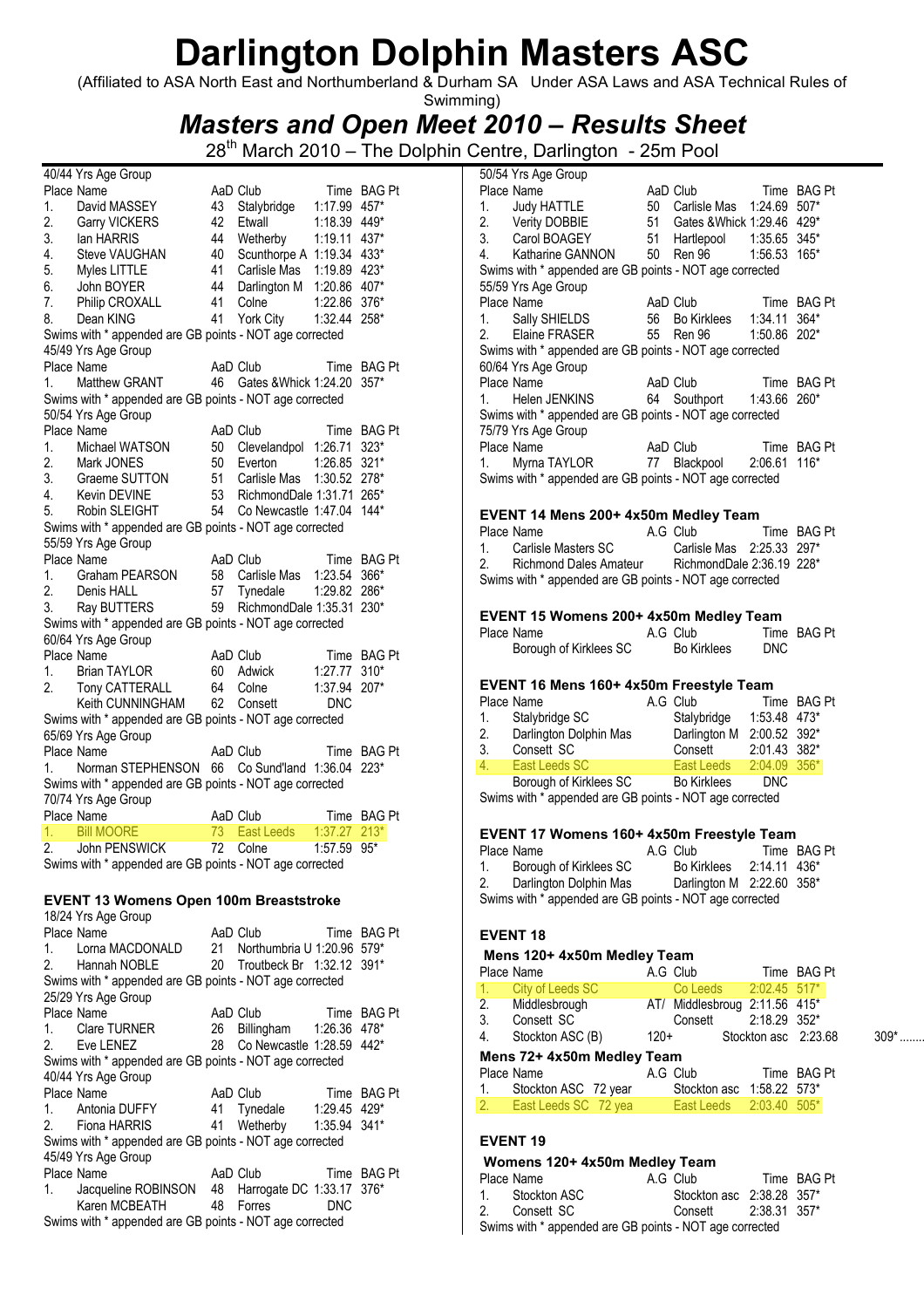(Affiliated to ASA North East and Northumberland & Durham SA Under ASA Laws and ASA Technical Rules of

### Swimming) Masters and Open Meet 2010 – Results Sheet

|                | Womens 72+ 4x50m Medley Team                            |        |                            |                      |             |      |                  | 30/34 Yrs Age Group                                     |                 |                            |                |             |
|----------------|---------------------------------------------------------|--------|----------------------------|----------------------|-------------|------|------------------|---------------------------------------------------------|-----------------|----------------------------|----------------|-------------|
|                | Place Name                                              |        | A.G Club                   |                      | Time BAG Pt |      |                  | Place Name                                              |                 | AaD Club                   |                | Time BAG Pt |
| 1.             | Stalybridge SC 72 yea                                   |        | Stalybridge                | 2:23.32 489*         |             |      | 1.               | <b>Helen TONGE</b>                                      |                 | 33 Stalybridge             | 1:06.92 540*   |             |
| 2.             | Stockton 72 years                                       | $120+$ |                            | stockton asc 2:29.76 |             | 427* | 2.               | Claire BATH                                             | 34              | Consett                    | 1:10.08 470*   |             |
|                | Swims with * appended are GB points - NOT age corrected |        |                            |                      |             |      | $\overline{3}$ . | Fiona LAVETY                                            | 34              | Ren 96                     | 1:16.96 348*   |             |
|                |                                                         |        |                            |                      |             |      |                  | Swims with * appended are GB points - NOT age corrected |                 |                            |                |             |
|                |                                                         |        |                            |                      |             |      |                  | 35/39 Yrs Age Group                                     |                 |                            |                |             |
|                | EVENT 20 Mixed 200+ 4x50m Medley Team                   |        |                            |                      |             |      |                  | Place Name                                              |                 | AaD Club                   |                | Time BAG Pt |
|                | Place Name                                              |        | A.G Club                   |                      | Time BAG Pt |      | 1.               | Karen DRIVER                                            |                 | 39 Colne                   | 1:11.19 448*   |             |
| 1.             | Carlisle Masters SC                                     |        | Carlisle Mas 2:26.14 461*  |                      |             |      |                  | Lisa STANSBIE                                           | 36              | Etwall                     | <b>DNC</b>     |             |
| 2.             | Consett SC                                              |        | Consett                    | 2:37.65 362*         |             |      |                  | Swims with * appended are GB points - NOT age corrected |                 |                            |                |             |
| 3.             | Darlington Dolphin Mas                                  |        | Darlington M 3:11.33 178*  |                      |             |      |                  | 40/44 Yrs Age Group                                     |                 |                            |                |             |
|                | Borough of Kirklees SC                                  |        | <b>Bo Kirklees</b>         | <b>DNC</b>           |             |      |                  | Place Name                                              |                 | AaD Club                   |                | Time BAG Pt |
|                | Swims with * appended are GB points - NOT age corrected |        |                            |                      |             |      | 1.               | Fiona HARRIS                                            |                 | 41 Wetherby                | 1:14.87 381*   |             |
|                |                                                         |        |                            |                      |             |      | 2.               | Amanda ATKINSON                                         | 40              | Carlisle Mas               | 1:19.34 314*   |             |
|                | EVENT 21 Mixed 160+ 4x50m Freestyle Team                |        |                            |                      |             |      | 3.               | Kirsten DURRANS                                         | 43              | <b>Bo Kirklees</b>         | 1:19.72 309*   |             |
|                | Place Name                                              |        | A.G Club                   |                      | Time BAG Pt |      | 4.               | <b>Ashley KINGSNORTH</b>                                | 41              | Co Leeds                   | 1:29.87 198*   |             |
| 1.             | Carlisle Masters SC                                     |        | Carlisle Mas 2:15.13 426*  |                      |             |      |                  | Swims with * appended are GB points - NOT age corrected |                 |                            |                |             |
| 2.             | Darlington Dolphin Mas                                  |        | Darlington M 2:16.64 411*  |                      |             |      |                  | 45/49 Yrs Age Group                                     |                 |                            |                |             |
| 3.             | Stockton ASC                                            |        | Stockton asc 2:25.03 338*  |                      |             |      |                  | Place Name                                              |                 | AaD Club                   |                | Time BAG Pt |
|                | Swims with * appended are GB points - NOT age corrected |        |                            |                      |             |      | 1.               | Karen MCBEATH                                           |                 | 48 Forres                  | 1:04.91 589*   |             |
|                |                                                         |        |                            |                      |             |      | 2.               | Jacqueline ROBINSON                                     | 48              | Harrogate DC 1:15.49 371*  |                |             |
|                | <b>EVENT 22</b>                                         |        |                            |                      |             |      | 3.               | Christine VAN MOURIK                                    | 45              | Darlington M 1:17.36 342*  |                |             |
|                |                                                         |        |                            |                      |             |      | 4.               | Joanne TODD                                             | 45              | Darlington M 1:23.70 259*  |                |             |
|                | Mixed 120+ 4x50m Medley Team<br>Place Name              |        | A.G Club                   |                      | Time BAG Pt |      |                  | Swims with * appended are GB points - NOT age corrected |                 |                            |                |             |
|                | Stalybridge SC                                          |        | Stalybridge                | 2:13.08 607*         |             |      |                  | 50/54 Yrs Age Group                                     |                 |                            |                |             |
| 1.<br>2.       | Stockton ASC                                            |        | Stockton asc 2:31.64 411*  |                      |             |      |                  | Place Name                                              |                 | AaD Club                   |                | Time BAG Pt |
|                | Borough of Kirklees SC                                  |        | <b>Bo Kirklees</b>         | <b>DNC</b>           |             |      | $\mathbf{1}$ .   | <b>Verity DOBBIE</b>                                    | 51              | Gates & Whick 1:12.18 429* |                |             |
|                | Swims with * appended are GB points - NOT age corrected |        |                            |                      |             |      | 2.               | Joan EDWARDS                                            | 52              | Consett                    | 1:13.83 399*   |             |
|                |                                                         |        |                            |                      |             |      | 3.               | Carol BOAGEY                                            | 51              | Hartlepool                 | 1:22.03 279*   |             |
|                | Mixed 72+ 4x50m Medley Team                             |        |                            |                      |             |      | 4.               | Vanessa FOSTER                                          | 52 <sub>2</sub> | Carlisle Mas 1:26.87 226*  |                |             |
|                | Place Name                                              |        | A.G Club                   |                      | Time BAG Pt |      | 5.               | <b>Shirley FAWKES</b>                                   | 50              | Billingham                 | 1:31.53 184*   |             |
| 1.             | Stockton ASC (B) 72 ye AT/ stockton asc 2:08.44 670*    |        |                            |                      |             |      | 6.               | Gillian SHEEHAN                                         | 51              | Billingham                 | 1:38.11 138*   |             |
| 2.             | East Leeds SC 72 year                                   |        | East Leeds                 | 2:12.25 618*         |             |      | 7.               | Katharine GANNON                                        | 50              | Ren 96                     | 1:43.61 109*   |             |
| 3.             | Stalybridge SC 72 yea                                   |        | Stalybridge                | 2:12.81 611*         |             |      | 8.               | <b>Christine MUSCROFT</b>                               | 54              | Billingham                 | 1:46.54 95*    |             |
| 4.             | Stockton ASC 72 years                                   |        | Stockton asc 2:14.43 590*  |                      |             |      | 9.               | Lynn SHEPHERD                                           | 51              | Billingham                 | 1:48.78 87*    |             |
|                | Swims with * appended are GB points - NOT age corrected |        |                            |                      |             |      |                  | Swims with * appended are GB points - NOT age corrected |                 |                            |                |             |
|                |                                                         |        |                            |                      |             |      |                  | 55/59 Yrs Age Group                                     |                 |                            |                |             |
|                | <b>EVENT 23 Womens Open 100m Freestyle</b>              |        |                            |                      |             |      |                  | Place Name                                              |                 | AaD Club                   |                | Time BAG Pt |
|                | 18/24 Yrs Age Group                                     |        |                            |                      |             |      | 1.               | Sally SHIELDS                                           |                 | 56 Bo Kirklees             | 1:17.99 333*   |             |
|                | Place Name                                              |        | AaD Club                   |                      | Time BAG Pt |      | 2.               | Elaine FRASER                                           | 55              | Ren 96                     | 1:28.62 209*   |             |
| 1.             | Francesca MORTON                                        | 19     | Northumbria U 1:05.30 579* |                      |             |      | 3.               | Day CAMPBELL                                            | 59              | Silver City                | 1:31.40        | 185*        |
| 2.             | Nikki PRIESTLEY                                         | 20     | Middlesboro                | 1:05.74 568*         |             |      | 4.               | Ellen STEWART                                           | 59              | Ren 96                     | 1:35.41 155*   |             |
| 3.             | Gillian BOOTH                                           | 24     | Stalybridge                | 1:07.02 537*         |             |      |                  | Swims with * appended are GB points - NOT age corrected |                 |                            |                |             |
| 3.             | <b>Alais RICARD</b>                                     | 19     | East Leeds                 | $1:07.02$ 537*       |             |      |                  |                                                         |                 |                            |                |             |
| 5.             | Hannah STOCKLEY                                         | 23     | Co Newcastle 1:09.05 492*  |                      |             |      |                  | <b>EVENT 24 Mens Open 100m Freestyle</b>                |                 |                            |                |             |
| 6.             | Hannah NOBLE                                            | 20     | Troutbeck Br 1:10.12 469*  |                      |             |      |                  | 18/24 Yrs Age Group                                     |                 |                            |                |             |
| 7.             | Nicky HOLLINDALE                                        | 24     | Darlington M 1:11.45 443*  |                      |             |      |                  | Place Name                                              |                 | AaD Club                   |                | Time BAG Pt |
| 8.             | <b>Becki MCGUIRE</b>                                    | 19     | Northumbria U 1:11.62 440* |                      |             |      | 1.               | Tom MCAVOY                                              |                 | 22 Bo Kirklees             | 57.50 590*     |             |
| 9.             | <b>Hayley MELLOR</b>                                    | 22     | <b>East Leeds</b>          | $1:12.65$ 420*       |             |      | 2.               | Thomas HARFORTH                                         | 22              | Middlesboro                | 58.02 575*     |             |
|                | Swims with * appended are GB points - NOT age corrected |        |                            |                      |             |      | 3.               | Sean Kelly                                              | 19              | stockton asc               | 58.59 559*     |             |
|                | 25/29 Yrs Age Group                                     |        |                            |                      |             |      | 4.               | <b>Adam DAVIS</b>                                       | 19              | <b>East Leeds</b>          | 58.75 555*     |             |
|                | Place Name                                              |        | AaD Club                   |                      | Time BAG Pt |      | 5.               | lain ROBINSON                                           | 23              | Harrogate                  | 59.94 523*     |             |
| $\mathbf{1}$ . | Jamie OFFORD                                            | 25     | <b>Bo Kirklees</b>         | 1:04.08 611*         |             |      | 6.               | Matthew CRACKELL                                        | 19              | Middlesboro                | 1:00.04 520*   |             |
| 2.             | Clare TURNER                                            | 26     | Billingham                 | 1:05.22 581*         |             |      | 7.               | Ross FISHER                                             | 18              | Middlesboro                | 1:00.99 497*   |             |
| 3.             | Hannah JONES                                            | 29     | Stalybridge                | 1:07.22 533*         |             |      | 7.               | David FISHER                                            | 23              | Middlesboro                | 1:00.99 497*   |             |
| 4.             | Helen MUSCROFT                                          | 26     | Billingham                 | 1:07.65 523*         |             |      | 9.               | Nicholas WESTERMAN                                      | 22              | <b>East Leeds</b>          | $1:01.24$ 491* |             |
| 5.             | Lucy HILL                                               | 28     | Stalybridge                | 1:09.86 475*         |             |      | 10.              | Ben DAVIS                                               | 19              | Troutbeck Br 1:01.39 487*  |                |             |
| 6.             | Jessica ASHTON                                          | 25     | Darlington M               | 1:10.98 452*         |             |      | 11.              | <b>Matthew JAGGER</b>                                   | 24              | <b>East Leeds</b>          | $1:02.63$ 458* |             |
| 7.             | Maureen PRESTON                                         | 25     | Derwentside                | 1:15.89 365*         |             |      | 12.              | Gary NISBET                                             | 24              | Forfar                     | 1:04.91 409*   |             |
| 8.             | Lorraine RIDDLE                                         | 26     | Billingham                 | 1:17.00 348*         |             |      |                  | Christopher GREEN                                       | 21              | Middlesboro                | <b>DNC</b>     |             |
| 9.             | Clare KNOX                                              | 29     | Billingham                 | $1:17.15$ 345*       |             |      |                  | lain TOUGH                                              | 23              | Northwich                  | <b>DNC</b>     |             |
| 10.            | Donna DAWSON                                            | 28     | Stockton asc 1:17.44 341*  |                      |             |      |                  | Swims with * appended are GB points - NOT age corrected |                 |                            |                |             |
|                | Swims with * appended are GB points - NOT age corrected |        |                            |                      |             |      |                  |                                                         |                 |                            |                |             |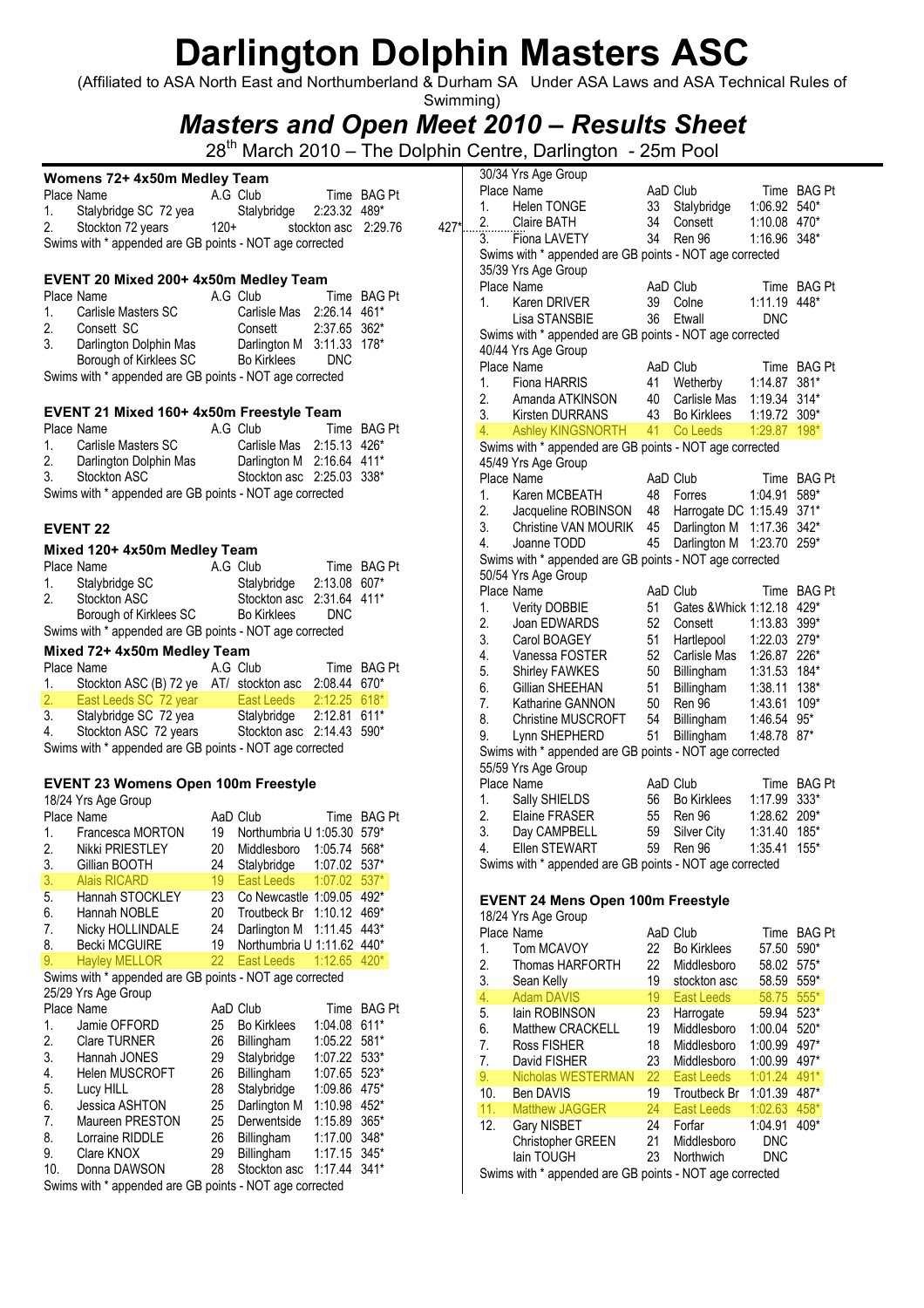(Affiliated to ASA North East and Northumberland & Durham SA Under ASA Laws and ASA Technical Rules of Swimming)

### Masters and Open Meet 2010 – Results Sheet

| Place Name<br>AaD Club<br>Time BAG Pt<br>474*<br>David CRAIG<br>26<br>Gates & Whick 1:01.94<br>1.<br>2.<br>29<br>1:03.31<br>Martin LOCKE<br><b>Bo Kirklees</b><br>443*<br>28<br>Peter GERMAIN<br>Co Sund'land<br><b>DNC</b><br>Swims with * appended are GB points - NOT age corrected<br>30/34 Yrs Age Group<br>Place Name<br>AaD Club<br>Time BAG Pt<br>1.<br><b>Paul ELLIS</b><br>34<br>Co Leeds<br>58.80<br>$553*$<br>$\overline{2}$ .<br>31<br>$507*$<br><b>Chris KNEE</b><br>Co Leeds<br>1:00.57<br>3.<br>1:01.95 474*<br>James WILSON<br>30<br>Loftus Dol<br>4.<br>34 Wear Valley<br>Michael VICKERS<br>1:04.81<br>$411*$<br>Swims with * appended are GB points - NOT age corrected<br>35/39 Yrs Age Group<br>Place Name<br>AaD Club<br>Time BAG Pt<br>1.<br>58.69<br>Robert DICKINSON<br>36<br>556*<br>Consett<br>2.<br>37<br>Civil ServiceSC 59.29 540*<br>Martin DOUGLAS<br>3.<br>39<br>1:00.49 509*<br>Alan COPLAND<br>Tynedale<br>38<br>442*<br>4.<br><b>Scott DAVISON</b><br>Co Sheffield<br>1:03.37<br>5.<br>1:04.98 408*<br>35<br>Daniel HILL<br>Moors<br>381*<br>6.<br>Graham WALTON<br>37<br>1:06.36<br>Consett<br>7.<br>lan CLARKE<br>38<br>Consett<br>1:08.98<br>$335*$<br>8.<br>38<br>1:14.51<br>Gary CLOUGH<br>Consett<br>$255*$<br>Swims with * appended are GB points - NOT age corrected<br>40/44 Yrs Age Group<br>Place Name<br>AaD Club<br>Time BAG Pt<br>42<br>1.<br>Stephen SMITH<br>56.99 605*<br>Colne<br>2.<br>42<br>57.28<br>596*<br>David CHANEY<br>Gates &Whick<br>3.<br><b>Neil BOWERS</b><br>40<br>57.92<br>$578*$<br>Co Newcastle<br>4.<br><b>Paul CLEMENCE</b><br>58.32<br>40<br>Co Leeds<br>566*<br>5.<br>Mark DUFFY<br>41<br>59.97<br>$522*$<br>Tynedale<br>6.<br>Garry VICKERS<br>42<br>Etwall<br>1:00.91<br>499*<br>41<br>7.<br>Myles LITTLE<br>Carlisle Mas<br>1:00.97 497*<br>Philip CROXALL<br>41<br>8.<br>1:02.64 458*<br>Colne<br>Scunthorpe A 1:03.90 430*<br>9.<br>Steve VAUGHAN<br>40<br>10.<br>40<br>1:04.36 421*<br>Colin CAMPBELL<br>York City<br>11.<br>41<br>Simon GREENBERG<br>Otter<br>1:06.20 384*<br>12.<br>41<br>1:13.25 271*<br>Dean KING<br>York City<br>13.<br>Nigel DAWSON<br>42<br>Consett<br>1:15.80 239*<br>14.<br>40<br>1:16.33 233*<br>Alister WRIGLEY<br>Billingham<br>44<br>lan HARRIS<br>Wetherby<br><b>DNC</b><br>Swims with * appended are GB points - NOT age corrected<br>45/49 Yrs Age Group<br>AaD Club<br>Place Name<br>Time BAG Pt<br>48<br>Clevelandpol 1:01.22 491*<br>1.<br>Julian HARFORTH<br>2.<br>David HOGG<br>46<br>Glasgow Nmds 1:01.86 476*<br>3.<br>48<br>John STANDRING<br>Stalybridge<br>1:05.75 393*<br>48<br>1:12.58<br>4.<br><b>Robert CROWTHER</b><br>Consett<br>281*<br>Swims with * appended are GB points - NOT age corrected<br>50/54 Yrs Age Group<br>Place Name<br>AaD Club<br>Time BAG Pt<br>1.<br>Mark JONES<br>50<br>Everton<br>1:09.20<br>$331*$<br>2.<br><b>Guy FAWKES</b><br>51<br>Billingham<br>1:13.78<br>264*<br>3.<br>David EDDOWES<br>51<br><b>Bo Kirklees</b><br>1:17.35<br>$222*$<br>53<br>4.<br>Stephen FOSTER<br>Carlisle Mas<br>1:19.09<br>$204*$<br>5.<br>lan MUSCROFT<br>52<br>Billingham<br>1:24.73<br>$154*$<br>6.<br>lan LONGSTER<br>52<br>Billingham<br>1:27.27<br>136*<br>52<br>Peter FRENCH<br>Co Newcastle<br><b>DNC</b><br>Swims with * appended are GB points - NOT age corrected<br>55/59 Yrs Age Group<br>Place Name<br>AaD Club<br>Time BAG Pt<br>1.<br>RichmondDale 1:09.25 331*<br>Ray BUTTERS<br>59<br>2.<br>Dave RUTTER<br>55<br>Darlington M 1:15.10<br>248*<br>3.<br>David SWARBRICK<br>59<br><b>Bo Kirklees</b><br>1:24.25<br>$158*$<br>4.<br>Ray WAGGOTT<br>56<br>Co Sund'land 1:24.76 154*<br>5.<br>55<br>1:24.95<br><b>Stuart DOWNIE</b><br>Blyth Lifegu<br>$152*$<br>Swims with * appended are GB points - NOT age corrected | 25/29 Yrs Age Group |  |  |
|-------------------------------------------------------------------------------------------------------------------------------------------------------------------------------------------------------------------------------------------------------------------------------------------------------------------------------------------------------------------------------------------------------------------------------------------------------------------------------------------------------------------------------------------------------------------------------------------------------------------------------------------------------------------------------------------------------------------------------------------------------------------------------------------------------------------------------------------------------------------------------------------------------------------------------------------------------------------------------------------------------------------------------------------------------------------------------------------------------------------------------------------------------------------------------------------------------------------------------------------------------------------------------------------------------------------------------------------------------------------------------------------------------------------------------------------------------------------------------------------------------------------------------------------------------------------------------------------------------------------------------------------------------------------------------------------------------------------------------------------------------------------------------------------------------------------------------------------------------------------------------------------------------------------------------------------------------------------------------------------------------------------------------------------------------------------------------------------------------------------------------------------------------------------------------------------------------------------------------------------------------------------------------------------------------------------------------------------------------------------------------------------------------------------------------------------------------------------------------------------------------------------------------------------------------------------------------------------------------------------------------------------------------------------------------------------------------------------------------------------------------------------------------------------------------------------------------------------------------------------------------------------------------------------------------------------------------------------------------------------------------------------------------------------------------------------------------------------------------------------------------------------------------------------------------------------------------------------------------------------------------------------------------------------------------------------------------------------------------------------------------------------------------------------------------------------------------------------------------------------------------------------------------------------------------------------------------------------------------------------------------------------------------------------------------------------------------------------------------------------------------------------------------|---------------------|--|--|
|                                                                                                                                                                                                                                                                                                                                                                                                                                                                                                                                                                                                                                                                                                                                                                                                                                                                                                                                                                                                                                                                                                                                                                                                                                                                                                                                                                                                                                                                                                                                                                                                                                                                                                                                                                                                                                                                                                                                                                                                                                                                                                                                                                                                                                                                                                                                                                                                                                                                                                                                                                                                                                                                                                                                                                                                                                                                                                                                                                                                                                                                                                                                                                                                                                                                                                                                                                                                                                                                                                                                                                                                                                                                                                                                                                               |                     |  |  |
|                                                                                                                                                                                                                                                                                                                                                                                                                                                                                                                                                                                                                                                                                                                                                                                                                                                                                                                                                                                                                                                                                                                                                                                                                                                                                                                                                                                                                                                                                                                                                                                                                                                                                                                                                                                                                                                                                                                                                                                                                                                                                                                                                                                                                                                                                                                                                                                                                                                                                                                                                                                                                                                                                                                                                                                                                                                                                                                                                                                                                                                                                                                                                                                                                                                                                                                                                                                                                                                                                                                                                                                                                                                                                                                                                                               |                     |  |  |
|                                                                                                                                                                                                                                                                                                                                                                                                                                                                                                                                                                                                                                                                                                                                                                                                                                                                                                                                                                                                                                                                                                                                                                                                                                                                                                                                                                                                                                                                                                                                                                                                                                                                                                                                                                                                                                                                                                                                                                                                                                                                                                                                                                                                                                                                                                                                                                                                                                                                                                                                                                                                                                                                                                                                                                                                                                                                                                                                                                                                                                                                                                                                                                                                                                                                                                                                                                                                                                                                                                                                                                                                                                                                                                                                                                               |                     |  |  |
|                                                                                                                                                                                                                                                                                                                                                                                                                                                                                                                                                                                                                                                                                                                                                                                                                                                                                                                                                                                                                                                                                                                                                                                                                                                                                                                                                                                                                                                                                                                                                                                                                                                                                                                                                                                                                                                                                                                                                                                                                                                                                                                                                                                                                                                                                                                                                                                                                                                                                                                                                                                                                                                                                                                                                                                                                                                                                                                                                                                                                                                                                                                                                                                                                                                                                                                                                                                                                                                                                                                                                                                                                                                                                                                                                                               |                     |  |  |
|                                                                                                                                                                                                                                                                                                                                                                                                                                                                                                                                                                                                                                                                                                                                                                                                                                                                                                                                                                                                                                                                                                                                                                                                                                                                                                                                                                                                                                                                                                                                                                                                                                                                                                                                                                                                                                                                                                                                                                                                                                                                                                                                                                                                                                                                                                                                                                                                                                                                                                                                                                                                                                                                                                                                                                                                                                                                                                                                                                                                                                                                                                                                                                                                                                                                                                                                                                                                                                                                                                                                                                                                                                                                                                                                                                               |                     |  |  |
|                                                                                                                                                                                                                                                                                                                                                                                                                                                                                                                                                                                                                                                                                                                                                                                                                                                                                                                                                                                                                                                                                                                                                                                                                                                                                                                                                                                                                                                                                                                                                                                                                                                                                                                                                                                                                                                                                                                                                                                                                                                                                                                                                                                                                                                                                                                                                                                                                                                                                                                                                                                                                                                                                                                                                                                                                                                                                                                                                                                                                                                                                                                                                                                                                                                                                                                                                                                                                                                                                                                                                                                                                                                                                                                                                                               |                     |  |  |
|                                                                                                                                                                                                                                                                                                                                                                                                                                                                                                                                                                                                                                                                                                                                                                                                                                                                                                                                                                                                                                                                                                                                                                                                                                                                                                                                                                                                                                                                                                                                                                                                                                                                                                                                                                                                                                                                                                                                                                                                                                                                                                                                                                                                                                                                                                                                                                                                                                                                                                                                                                                                                                                                                                                                                                                                                                                                                                                                                                                                                                                                                                                                                                                                                                                                                                                                                                                                                                                                                                                                                                                                                                                                                                                                                                               |                     |  |  |
|                                                                                                                                                                                                                                                                                                                                                                                                                                                                                                                                                                                                                                                                                                                                                                                                                                                                                                                                                                                                                                                                                                                                                                                                                                                                                                                                                                                                                                                                                                                                                                                                                                                                                                                                                                                                                                                                                                                                                                                                                                                                                                                                                                                                                                                                                                                                                                                                                                                                                                                                                                                                                                                                                                                                                                                                                                                                                                                                                                                                                                                                                                                                                                                                                                                                                                                                                                                                                                                                                                                                                                                                                                                                                                                                                                               |                     |  |  |
|                                                                                                                                                                                                                                                                                                                                                                                                                                                                                                                                                                                                                                                                                                                                                                                                                                                                                                                                                                                                                                                                                                                                                                                                                                                                                                                                                                                                                                                                                                                                                                                                                                                                                                                                                                                                                                                                                                                                                                                                                                                                                                                                                                                                                                                                                                                                                                                                                                                                                                                                                                                                                                                                                                                                                                                                                                                                                                                                                                                                                                                                                                                                                                                                                                                                                                                                                                                                                                                                                                                                                                                                                                                                                                                                                                               |                     |  |  |
|                                                                                                                                                                                                                                                                                                                                                                                                                                                                                                                                                                                                                                                                                                                                                                                                                                                                                                                                                                                                                                                                                                                                                                                                                                                                                                                                                                                                                                                                                                                                                                                                                                                                                                                                                                                                                                                                                                                                                                                                                                                                                                                                                                                                                                                                                                                                                                                                                                                                                                                                                                                                                                                                                                                                                                                                                                                                                                                                                                                                                                                                                                                                                                                                                                                                                                                                                                                                                                                                                                                                                                                                                                                                                                                                                                               |                     |  |  |
|                                                                                                                                                                                                                                                                                                                                                                                                                                                                                                                                                                                                                                                                                                                                                                                                                                                                                                                                                                                                                                                                                                                                                                                                                                                                                                                                                                                                                                                                                                                                                                                                                                                                                                                                                                                                                                                                                                                                                                                                                                                                                                                                                                                                                                                                                                                                                                                                                                                                                                                                                                                                                                                                                                                                                                                                                                                                                                                                                                                                                                                                                                                                                                                                                                                                                                                                                                                                                                                                                                                                                                                                                                                                                                                                                                               |                     |  |  |
|                                                                                                                                                                                                                                                                                                                                                                                                                                                                                                                                                                                                                                                                                                                                                                                                                                                                                                                                                                                                                                                                                                                                                                                                                                                                                                                                                                                                                                                                                                                                                                                                                                                                                                                                                                                                                                                                                                                                                                                                                                                                                                                                                                                                                                                                                                                                                                                                                                                                                                                                                                                                                                                                                                                                                                                                                                                                                                                                                                                                                                                                                                                                                                                                                                                                                                                                                                                                                                                                                                                                                                                                                                                                                                                                                                               |                     |  |  |
|                                                                                                                                                                                                                                                                                                                                                                                                                                                                                                                                                                                                                                                                                                                                                                                                                                                                                                                                                                                                                                                                                                                                                                                                                                                                                                                                                                                                                                                                                                                                                                                                                                                                                                                                                                                                                                                                                                                                                                                                                                                                                                                                                                                                                                                                                                                                                                                                                                                                                                                                                                                                                                                                                                                                                                                                                                                                                                                                                                                                                                                                                                                                                                                                                                                                                                                                                                                                                                                                                                                                                                                                                                                                                                                                                                               |                     |  |  |
|                                                                                                                                                                                                                                                                                                                                                                                                                                                                                                                                                                                                                                                                                                                                                                                                                                                                                                                                                                                                                                                                                                                                                                                                                                                                                                                                                                                                                                                                                                                                                                                                                                                                                                                                                                                                                                                                                                                                                                                                                                                                                                                                                                                                                                                                                                                                                                                                                                                                                                                                                                                                                                                                                                                                                                                                                                                                                                                                                                                                                                                                                                                                                                                                                                                                                                                                                                                                                                                                                                                                                                                                                                                                                                                                                                               |                     |  |  |
|                                                                                                                                                                                                                                                                                                                                                                                                                                                                                                                                                                                                                                                                                                                                                                                                                                                                                                                                                                                                                                                                                                                                                                                                                                                                                                                                                                                                                                                                                                                                                                                                                                                                                                                                                                                                                                                                                                                                                                                                                                                                                                                                                                                                                                                                                                                                                                                                                                                                                                                                                                                                                                                                                                                                                                                                                                                                                                                                                                                                                                                                                                                                                                                                                                                                                                                                                                                                                                                                                                                                                                                                                                                                                                                                                                               |                     |  |  |
|                                                                                                                                                                                                                                                                                                                                                                                                                                                                                                                                                                                                                                                                                                                                                                                                                                                                                                                                                                                                                                                                                                                                                                                                                                                                                                                                                                                                                                                                                                                                                                                                                                                                                                                                                                                                                                                                                                                                                                                                                                                                                                                                                                                                                                                                                                                                                                                                                                                                                                                                                                                                                                                                                                                                                                                                                                                                                                                                                                                                                                                                                                                                                                                                                                                                                                                                                                                                                                                                                                                                                                                                                                                                                                                                                                               |                     |  |  |
|                                                                                                                                                                                                                                                                                                                                                                                                                                                                                                                                                                                                                                                                                                                                                                                                                                                                                                                                                                                                                                                                                                                                                                                                                                                                                                                                                                                                                                                                                                                                                                                                                                                                                                                                                                                                                                                                                                                                                                                                                                                                                                                                                                                                                                                                                                                                                                                                                                                                                                                                                                                                                                                                                                                                                                                                                                                                                                                                                                                                                                                                                                                                                                                                                                                                                                                                                                                                                                                                                                                                                                                                                                                                                                                                                                               |                     |  |  |
|                                                                                                                                                                                                                                                                                                                                                                                                                                                                                                                                                                                                                                                                                                                                                                                                                                                                                                                                                                                                                                                                                                                                                                                                                                                                                                                                                                                                                                                                                                                                                                                                                                                                                                                                                                                                                                                                                                                                                                                                                                                                                                                                                                                                                                                                                                                                                                                                                                                                                                                                                                                                                                                                                                                                                                                                                                                                                                                                                                                                                                                                                                                                                                                                                                                                                                                                                                                                                                                                                                                                                                                                                                                                                                                                                                               |                     |  |  |
|                                                                                                                                                                                                                                                                                                                                                                                                                                                                                                                                                                                                                                                                                                                                                                                                                                                                                                                                                                                                                                                                                                                                                                                                                                                                                                                                                                                                                                                                                                                                                                                                                                                                                                                                                                                                                                                                                                                                                                                                                                                                                                                                                                                                                                                                                                                                                                                                                                                                                                                                                                                                                                                                                                                                                                                                                                                                                                                                                                                                                                                                                                                                                                                                                                                                                                                                                                                                                                                                                                                                                                                                                                                                                                                                                                               |                     |  |  |
|                                                                                                                                                                                                                                                                                                                                                                                                                                                                                                                                                                                                                                                                                                                                                                                                                                                                                                                                                                                                                                                                                                                                                                                                                                                                                                                                                                                                                                                                                                                                                                                                                                                                                                                                                                                                                                                                                                                                                                                                                                                                                                                                                                                                                                                                                                                                                                                                                                                                                                                                                                                                                                                                                                                                                                                                                                                                                                                                                                                                                                                                                                                                                                                                                                                                                                                                                                                                                                                                                                                                                                                                                                                                                                                                                                               |                     |  |  |
|                                                                                                                                                                                                                                                                                                                                                                                                                                                                                                                                                                                                                                                                                                                                                                                                                                                                                                                                                                                                                                                                                                                                                                                                                                                                                                                                                                                                                                                                                                                                                                                                                                                                                                                                                                                                                                                                                                                                                                                                                                                                                                                                                                                                                                                                                                                                                                                                                                                                                                                                                                                                                                                                                                                                                                                                                                                                                                                                                                                                                                                                                                                                                                                                                                                                                                                                                                                                                                                                                                                                                                                                                                                                                                                                                                               |                     |  |  |
|                                                                                                                                                                                                                                                                                                                                                                                                                                                                                                                                                                                                                                                                                                                                                                                                                                                                                                                                                                                                                                                                                                                                                                                                                                                                                                                                                                                                                                                                                                                                                                                                                                                                                                                                                                                                                                                                                                                                                                                                                                                                                                                                                                                                                                                                                                                                                                                                                                                                                                                                                                                                                                                                                                                                                                                                                                                                                                                                                                                                                                                                                                                                                                                                                                                                                                                                                                                                                                                                                                                                                                                                                                                                                                                                                                               |                     |  |  |
|                                                                                                                                                                                                                                                                                                                                                                                                                                                                                                                                                                                                                                                                                                                                                                                                                                                                                                                                                                                                                                                                                                                                                                                                                                                                                                                                                                                                                                                                                                                                                                                                                                                                                                                                                                                                                                                                                                                                                                                                                                                                                                                                                                                                                                                                                                                                                                                                                                                                                                                                                                                                                                                                                                                                                                                                                                                                                                                                                                                                                                                                                                                                                                                                                                                                                                                                                                                                                                                                                                                                                                                                                                                                                                                                                                               |                     |  |  |
|                                                                                                                                                                                                                                                                                                                                                                                                                                                                                                                                                                                                                                                                                                                                                                                                                                                                                                                                                                                                                                                                                                                                                                                                                                                                                                                                                                                                                                                                                                                                                                                                                                                                                                                                                                                                                                                                                                                                                                                                                                                                                                                                                                                                                                                                                                                                                                                                                                                                                                                                                                                                                                                                                                                                                                                                                                                                                                                                                                                                                                                                                                                                                                                                                                                                                                                                                                                                                                                                                                                                                                                                                                                                                                                                                                               |                     |  |  |
|                                                                                                                                                                                                                                                                                                                                                                                                                                                                                                                                                                                                                                                                                                                                                                                                                                                                                                                                                                                                                                                                                                                                                                                                                                                                                                                                                                                                                                                                                                                                                                                                                                                                                                                                                                                                                                                                                                                                                                                                                                                                                                                                                                                                                                                                                                                                                                                                                                                                                                                                                                                                                                                                                                                                                                                                                                                                                                                                                                                                                                                                                                                                                                                                                                                                                                                                                                                                                                                                                                                                                                                                                                                                                                                                                                               |                     |  |  |
|                                                                                                                                                                                                                                                                                                                                                                                                                                                                                                                                                                                                                                                                                                                                                                                                                                                                                                                                                                                                                                                                                                                                                                                                                                                                                                                                                                                                                                                                                                                                                                                                                                                                                                                                                                                                                                                                                                                                                                                                                                                                                                                                                                                                                                                                                                                                                                                                                                                                                                                                                                                                                                                                                                                                                                                                                                                                                                                                                                                                                                                                                                                                                                                                                                                                                                                                                                                                                                                                                                                                                                                                                                                                                                                                                                               |                     |  |  |
|                                                                                                                                                                                                                                                                                                                                                                                                                                                                                                                                                                                                                                                                                                                                                                                                                                                                                                                                                                                                                                                                                                                                                                                                                                                                                                                                                                                                                                                                                                                                                                                                                                                                                                                                                                                                                                                                                                                                                                                                                                                                                                                                                                                                                                                                                                                                                                                                                                                                                                                                                                                                                                                                                                                                                                                                                                                                                                                                                                                                                                                                                                                                                                                                                                                                                                                                                                                                                                                                                                                                                                                                                                                                                                                                                                               |                     |  |  |
|                                                                                                                                                                                                                                                                                                                                                                                                                                                                                                                                                                                                                                                                                                                                                                                                                                                                                                                                                                                                                                                                                                                                                                                                                                                                                                                                                                                                                                                                                                                                                                                                                                                                                                                                                                                                                                                                                                                                                                                                                                                                                                                                                                                                                                                                                                                                                                                                                                                                                                                                                                                                                                                                                                                                                                                                                                                                                                                                                                                                                                                                                                                                                                                                                                                                                                                                                                                                                                                                                                                                                                                                                                                                                                                                                                               |                     |  |  |
|                                                                                                                                                                                                                                                                                                                                                                                                                                                                                                                                                                                                                                                                                                                                                                                                                                                                                                                                                                                                                                                                                                                                                                                                                                                                                                                                                                                                                                                                                                                                                                                                                                                                                                                                                                                                                                                                                                                                                                                                                                                                                                                                                                                                                                                                                                                                                                                                                                                                                                                                                                                                                                                                                                                                                                                                                                                                                                                                                                                                                                                                                                                                                                                                                                                                                                                                                                                                                                                                                                                                                                                                                                                                                                                                                                               |                     |  |  |
|                                                                                                                                                                                                                                                                                                                                                                                                                                                                                                                                                                                                                                                                                                                                                                                                                                                                                                                                                                                                                                                                                                                                                                                                                                                                                                                                                                                                                                                                                                                                                                                                                                                                                                                                                                                                                                                                                                                                                                                                                                                                                                                                                                                                                                                                                                                                                                                                                                                                                                                                                                                                                                                                                                                                                                                                                                                                                                                                                                                                                                                                                                                                                                                                                                                                                                                                                                                                                                                                                                                                                                                                                                                                                                                                                                               |                     |  |  |
|                                                                                                                                                                                                                                                                                                                                                                                                                                                                                                                                                                                                                                                                                                                                                                                                                                                                                                                                                                                                                                                                                                                                                                                                                                                                                                                                                                                                                                                                                                                                                                                                                                                                                                                                                                                                                                                                                                                                                                                                                                                                                                                                                                                                                                                                                                                                                                                                                                                                                                                                                                                                                                                                                                                                                                                                                                                                                                                                                                                                                                                                                                                                                                                                                                                                                                                                                                                                                                                                                                                                                                                                                                                                                                                                                                               |                     |  |  |
|                                                                                                                                                                                                                                                                                                                                                                                                                                                                                                                                                                                                                                                                                                                                                                                                                                                                                                                                                                                                                                                                                                                                                                                                                                                                                                                                                                                                                                                                                                                                                                                                                                                                                                                                                                                                                                                                                                                                                                                                                                                                                                                                                                                                                                                                                                                                                                                                                                                                                                                                                                                                                                                                                                                                                                                                                                                                                                                                                                                                                                                                                                                                                                                                                                                                                                                                                                                                                                                                                                                                                                                                                                                                                                                                                                               |                     |  |  |
|                                                                                                                                                                                                                                                                                                                                                                                                                                                                                                                                                                                                                                                                                                                                                                                                                                                                                                                                                                                                                                                                                                                                                                                                                                                                                                                                                                                                                                                                                                                                                                                                                                                                                                                                                                                                                                                                                                                                                                                                                                                                                                                                                                                                                                                                                                                                                                                                                                                                                                                                                                                                                                                                                                                                                                                                                                                                                                                                                                                                                                                                                                                                                                                                                                                                                                                                                                                                                                                                                                                                                                                                                                                                                                                                                                               |                     |  |  |
|                                                                                                                                                                                                                                                                                                                                                                                                                                                                                                                                                                                                                                                                                                                                                                                                                                                                                                                                                                                                                                                                                                                                                                                                                                                                                                                                                                                                                                                                                                                                                                                                                                                                                                                                                                                                                                                                                                                                                                                                                                                                                                                                                                                                                                                                                                                                                                                                                                                                                                                                                                                                                                                                                                                                                                                                                                                                                                                                                                                                                                                                                                                                                                                                                                                                                                                                                                                                                                                                                                                                                                                                                                                                                                                                                                               |                     |  |  |
|                                                                                                                                                                                                                                                                                                                                                                                                                                                                                                                                                                                                                                                                                                                                                                                                                                                                                                                                                                                                                                                                                                                                                                                                                                                                                                                                                                                                                                                                                                                                                                                                                                                                                                                                                                                                                                                                                                                                                                                                                                                                                                                                                                                                                                                                                                                                                                                                                                                                                                                                                                                                                                                                                                                                                                                                                                                                                                                                                                                                                                                                                                                                                                                                                                                                                                                                                                                                                                                                                                                                                                                                                                                                                                                                                                               |                     |  |  |
|                                                                                                                                                                                                                                                                                                                                                                                                                                                                                                                                                                                                                                                                                                                                                                                                                                                                                                                                                                                                                                                                                                                                                                                                                                                                                                                                                                                                                                                                                                                                                                                                                                                                                                                                                                                                                                                                                                                                                                                                                                                                                                                                                                                                                                                                                                                                                                                                                                                                                                                                                                                                                                                                                                                                                                                                                                                                                                                                                                                                                                                                                                                                                                                                                                                                                                                                                                                                                                                                                                                                                                                                                                                                                                                                                                               |                     |  |  |
|                                                                                                                                                                                                                                                                                                                                                                                                                                                                                                                                                                                                                                                                                                                                                                                                                                                                                                                                                                                                                                                                                                                                                                                                                                                                                                                                                                                                                                                                                                                                                                                                                                                                                                                                                                                                                                                                                                                                                                                                                                                                                                                                                                                                                                                                                                                                                                                                                                                                                                                                                                                                                                                                                                                                                                                                                                                                                                                                                                                                                                                                                                                                                                                                                                                                                                                                                                                                                                                                                                                                                                                                                                                                                                                                                                               |                     |  |  |
|                                                                                                                                                                                                                                                                                                                                                                                                                                                                                                                                                                                                                                                                                                                                                                                                                                                                                                                                                                                                                                                                                                                                                                                                                                                                                                                                                                                                                                                                                                                                                                                                                                                                                                                                                                                                                                                                                                                                                                                                                                                                                                                                                                                                                                                                                                                                                                                                                                                                                                                                                                                                                                                                                                                                                                                                                                                                                                                                                                                                                                                                                                                                                                                                                                                                                                                                                                                                                                                                                                                                                                                                                                                                                                                                                                               |                     |  |  |
|                                                                                                                                                                                                                                                                                                                                                                                                                                                                                                                                                                                                                                                                                                                                                                                                                                                                                                                                                                                                                                                                                                                                                                                                                                                                                                                                                                                                                                                                                                                                                                                                                                                                                                                                                                                                                                                                                                                                                                                                                                                                                                                                                                                                                                                                                                                                                                                                                                                                                                                                                                                                                                                                                                                                                                                                                                                                                                                                                                                                                                                                                                                                                                                                                                                                                                                                                                                                                                                                                                                                                                                                                                                                                                                                                                               |                     |  |  |
|                                                                                                                                                                                                                                                                                                                                                                                                                                                                                                                                                                                                                                                                                                                                                                                                                                                                                                                                                                                                                                                                                                                                                                                                                                                                                                                                                                                                                                                                                                                                                                                                                                                                                                                                                                                                                                                                                                                                                                                                                                                                                                                                                                                                                                                                                                                                                                                                                                                                                                                                                                                                                                                                                                                                                                                                                                                                                                                                                                                                                                                                                                                                                                                                                                                                                                                                                                                                                                                                                                                                                                                                                                                                                                                                                                               |                     |  |  |
|                                                                                                                                                                                                                                                                                                                                                                                                                                                                                                                                                                                                                                                                                                                                                                                                                                                                                                                                                                                                                                                                                                                                                                                                                                                                                                                                                                                                                                                                                                                                                                                                                                                                                                                                                                                                                                                                                                                                                                                                                                                                                                                                                                                                                                                                                                                                                                                                                                                                                                                                                                                                                                                                                                                                                                                                                                                                                                                                                                                                                                                                                                                                                                                                                                                                                                                                                                                                                                                                                                                                                                                                                                                                                                                                                                               |                     |  |  |
|                                                                                                                                                                                                                                                                                                                                                                                                                                                                                                                                                                                                                                                                                                                                                                                                                                                                                                                                                                                                                                                                                                                                                                                                                                                                                                                                                                                                                                                                                                                                                                                                                                                                                                                                                                                                                                                                                                                                                                                                                                                                                                                                                                                                                                                                                                                                                                                                                                                                                                                                                                                                                                                                                                                                                                                                                                                                                                                                                                                                                                                                                                                                                                                                                                                                                                                                                                                                                                                                                                                                                                                                                                                                                                                                                                               |                     |  |  |
|                                                                                                                                                                                                                                                                                                                                                                                                                                                                                                                                                                                                                                                                                                                                                                                                                                                                                                                                                                                                                                                                                                                                                                                                                                                                                                                                                                                                                                                                                                                                                                                                                                                                                                                                                                                                                                                                                                                                                                                                                                                                                                                                                                                                                                                                                                                                                                                                                                                                                                                                                                                                                                                                                                                                                                                                                                                                                                                                                                                                                                                                                                                                                                                                                                                                                                                                                                                                                                                                                                                                                                                                                                                                                                                                                                               |                     |  |  |
|                                                                                                                                                                                                                                                                                                                                                                                                                                                                                                                                                                                                                                                                                                                                                                                                                                                                                                                                                                                                                                                                                                                                                                                                                                                                                                                                                                                                                                                                                                                                                                                                                                                                                                                                                                                                                                                                                                                                                                                                                                                                                                                                                                                                                                                                                                                                                                                                                                                                                                                                                                                                                                                                                                                                                                                                                                                                                                                                                                                                                                                                                                                                                                                                                                                                                                                                                                                                                                                                                                                                                                                                                                                                                                                                                                               |                     |  |  |
|                                                                                                                                                                                                                                                                                                                                                                                                                                                                                                                                                                                                                                                                                                                                                                                                                                                                                                                                                                                                                                                                                                                                                                                                                                                                                                                                                                                                                                                                                                                                                                                                                                                                                                                                                                                                                                                                                                                                                                                                                                                                                                                                                                                                                                                                                                                                                                                                                                                                                                                                                                                                                                                                                                                                                                                                                                                                                                                                                                                                                                                                                                                                                                                                                                                                                                                                                                                                                                                                                                                                                                                                                                                                                                                                                                               |                     |  |  |
|                                                                                                                                                                                                                                                                                                                                                                                                                                                                                                                                                                                                                                                                                                                                                                                                                                                                                                                                                                                                                                                                                                                                                                                                                                                                                                                                                                                                                                                                                                                                                                                                                                                                                                                                                                                                                                                                                                                                                                                                                                                                                                                                                                                                                                                                                                                                                                                                                                                                                                                                                                                                                                                                                                                                                                                                                                                                                                                                                                                                                                                                                                                                                                                                                                                                                                                                                                                                                                                                                                                                                                                                                                                                                                                                                                               |                     |  |  |
|                                                                                                                                                                                                                                                                                                                                                                                                                                                                                                                                                                                                                                                                                                                                                                                                                                                                                                                                                                                                                                                                                                                                                                                                                                                                                                                                                                                                                                                                                                                                                                                                                                                                                                                                                                                                                                                                                                                                                                                                                                                                                                                                                                                                                                                                                                                                                                                                                                                                                                                                                                                                                                                                                                                                                                                                                                                                                                                                                                                                                                                                                                                                                                                                                                                                                                                                                                                                                                                                                                                                                                                                                                                                                                                                                                               |                     |  |  |
|                                                                                                                                                                                                                                                                                                                                                                                                                                                                                                                                                                                                                                                                                                                                                                                                                                                                                                                                                                                                                                                                                                                                                                                                                                                                                                                                                                                                                                                                                                                                                                                                                                                                                                                                                                                                                                                                                                                                                                                                                                                                                                                                                                                                                                                                                                                                                                                                                                                                                                                                                                                                                                                                                                                                                                                                                                                                                                                                                                                                                                                                                                                                                                                                                                                                                                                                                                                                                                                                                                                                                                                                                                                                                                                                                                               |                     |  |  |
|                                                                                                                                                                                                                                                                                                                                                                                                                                                                                                                                                                                                                                                                                                                                                                                                                                                                                                                                                                                                                                                                                                                                                                                                                                                                                                                                                                                                                                                                                                                                                                                                                                                                                                                                                                                                                                                                                                                                                                                                                                                                                                                                                                                                                                                                                                                                                                                                                                                                                                                                                                                                                                                                                                                                                                                                                                                                                                                                                                                                                                                                                                                                                                                                                                                                                                                                                                                                                                                                                                                                                                                                                                                                                                                                                                               |                     |  |  |
|                                                                                                                                                                                                                                                                                                                                                                                                                                                                                                                                                                                                                                                                                                                                                                                                                                                                                                                                                                                                                                                                                                                                                                                                                                                                                                                                                                                                                                                                                                                                                                                                                                                                                                                                                                                                                                                                                                                                                                                                                                                                                                                                                                                                                                                                                                                                                                                                                                                                                                                                                                                                                                                                                                                                                                                                                                                                                                                                                                                                                                                                                                                                                                                                                                                                                                                                                                                                                                                                                                                                                                                                                                                                                                                                                                               |                     |  |  |
|                                                                                                                                                                                                                                                                                                                                                                                                                                                                                                                                                                                                                                                                                                                                                                                                                                                                                                                                                                                                                                                                                                                                                                                                                                                                                                                                                                                                                                                                                                                                                                                                                                                                                                                                                                                                                                                                                                                                                                                                                                                                                                                                                                                                                                                                                                                                                                                                                                                                                                                                                                                                                                                                                                                                                                                                                                                                                                                                                                                                                                                                                                                                                                                                                                                                                                                                                                                                                                                                                                                                                                                                                                                                                                                                                                               |                     |  |  |
|                                                                                                                                                                                                                                                                                                                                                                                                                                                                                                                                                                                                                                                                                                                                                                                                                                                                                                                                                                                                                                                                                                                                                                                                                                                                                                                                                                                                                                                                                                                                                                                                                                                                                                                                                                                                                                                                                                                                                                                                                                                                                                                                                                                                                                                                                                                                                                                                                                                                                                                                                                                                                                                                                                                                                                                                                                                                                                                                                                                                                                                                                                                                                                                                                                                                                                                                                                                                                                                                                                                                                                                                                                                                                                                                                                               |                     |  |  |
|                                                                                                                                                                                                                                                                                                                                                                                                                                                                                                                                                                                                                                                                                                                                                                                                                                                                                                                                                                                                                                                                                                                                                                                                                                                                                                                                                                                                                                                                                                                                                                                                                                                                                                                                                                                                                                                                                                                                                                                                                                                                                                                                                                                                                                                                                                                                                                                                                                                                                                                                                                                                                                                                                                                                                                                                                                                                                                                                                                                                                                                                                                                                                                                                                                                                                                                                                                                                                                                                                                                                                                                                                                                                                                                                                                               |                     |  |  |
|                                                                                                                                                                                                                                                                                                                                                                                                                                                                                                                                                                                                                                                                                                                                                                                                                                                                                                                                                                                                                                                                                                                                                                                                                                                                                                                                                                                                                                                                                                                                                                                                                                                                                                                                                                                                                                                                                                                                                                                                                                                                                                                                                                                                                                                                                                                                                                                                                                                                                                                                                                                                                                                                                                                                                                                                                                                                                                                                                                                                                                                                                                                                                                                                                                                                                                                                                                                                                                                                                                                                                                                                                                                                                                                                                                               |                     |  |  |
|                                                                                                                                                                                                                                                                                                                                                                                                                                                                                                                                                                                                                                                                                                                                                                                                                                                                                                                                                                                                                                                                                                                                                                                                                                                                                                                                                                                                                                                                                                                                                                                                                                                                                                                                                                                                                                                                                                                                                                                                                                                                                                                                                                                                                                                                                                                                                                                                                                                                                                                                                                                                                                                                                                                                                                                                                                                                                                                                                                                                                                                                                                                                                                                                                                                                                                                                                                                                                                                                                                                                                                                                                                                                                                                                                                               |                     |  |  |
|                                                                                                                                                                                                                                                                                                                                                                                                                                                                                                                                                                                                                                                                                                                                                                                                                                                                                                                                                                                                                                                                                                                                                                                                                                                                                                                                                                                                                                                                                                                                                                                                                                                                                                                                                                                                                                                                                                                                                                                                                                                                                                                                                                                                                                                                                                                                                                                                                                                                                                                                                                                                                                                                                                                                                                                                                                                                                                                                                                                                                                                                                                                                                                                                                                                                                                                                                                                                                                                                                                                                                                                                                                                                                                                                                                               |                     |  |  |
|                                                                                                                                                                                                                                                                                                                                                                                                                                                                                                                                                                                                                                                                                                                                                                                                                                                                                                                                                                                                                                                                                                                                                                                                                                                                                                                                                                                                                                                                                                                                                                                                                                                                                                                                                                                                                                                                                                                                                                                                                                                                                                                                                                                                                                                                                                                                                                                                                                                                                                                                                                                                                                                                                                                                                                                                                                                                                                                                                                                                                                                                                                                                                                                                                                                                                                                                                                                                                                                                                                                                                                                                                                                                                                                                                                               |                     |  |  |
|                                                                                                                                                                                                                                                                                                                                                                                                                                                                                                                                                                                                                                                                                                                                                                                                                                                                                                                                                                                                                                                                                                                                                                                                                                                                                                                                                                                                                                                                                                                                                                                                                                                                                                                                                                                                                                                                                                                                                                                                                                                                                                                                                                                                                                                                                                                                                                                                                                                                                                                                                                                                                                                                                                                                                                                                                                                                                                                                                                                                                                                                                                                                                                                                                                                                                                                                                                                                                                                                                                                                                                                                                                                                                                                                                                               |                     |  |  |
|                                                                                                                                                                                                                                                                                                                                                                                                                                                                                                                                                                                                                                                                                                                                                                                                                                                                                                                                                                                                                                                                                                                                                                                                                                                                                                                                                                                                                                                                                                                                                                                                                                                                                                                                                                                                                                                                                                                                                                                                                                                                                                                                                                                                                                                                                                                                                                                                                                                                                                                                                                                                                                                                                                                                                                                                                                                                                                                                                                                                                                                                                                                                                                                                                                                                                                                                                                                                                                                                                                                                                                                                                                                                                                                                                                               |                     |  |  |
|                                                                                                                                                                                                                                                                                                                                                                                                                                                                                                                                                                                                                                                                                                                                                                                                                                                                                                                                                                                                                                                                                                                                                                                                                                                                                                                                                                                                                                                                                                                                                                                                                                                                                                                                                                                                                                                                                                                                                                                                                                                                                                                                                                                                                                                                                                                                                                                                                                                                                                                                                                                                                                                                                                                                                                                                                                                                                                                                                                                                                                                                                                                                                                                                                                                                                                                                                                                                                                                                                                                                                                                                                                                                                                                                                                               |                     |  |  |
|                                                                                                                                                                                                                                                                                                                                                                                                                                                                                                                                                                                                                                                                                                                                                                                                                                                                                                                                                                                                                                                                                                                                                                                                                                                                                                                                                                                                                                                                                                                                                                                                                                                                                                                                                                                                                                                                                                                                                                                                                                                                                                                                                                                                                                                                                                                                                                                                                                                                                                                                                                                                                                                                                                                                                                                                                                                                                                                                                                                                                                                                                                                                                                                                                                                                                                                                                                                                                                                                                                                                                                                                                                                                                                                                                                               |                     |  |  |
|                                                                                                                                                                                                                                                                                                                                                                                                                                                                                                                                                                                                                                                                                                                                                                                                                                                                                                                                                                                                                                                                                                                                                                                                                                                                                                                                                                                                                                                                                                                                                                                                                                                                                                                                                                                                                                                                                                                                                                                                                                                                                                                                                                                                                                                                                                                                                                                                                                                                                                                                                                                                                                                                                                                                                                                                                                                                                                                                                                                                                                                                                                                                                                                                                                                                                                                                                                                                                                                                                                                                                                                                                                                                                                                                                                               |                     |  |  |
|                                                                                                                                                                                                                                                                                                                                                                                                                                                                                                                                                                                                                                                                                                                                                                                                                                                                                                                                                                                                                                                                                                                                                                                                                                                                                                                                                                                                                                                                                                                                                                                                                                                                                                                                                                                                                                                                                                                                                                                                                                                                                                                                                                                                                                                                                                                                                                                                                                                                                                                                                                                                                                                                                                                                                                                                                                                                                                                                                                                                                                                                                                                                                                                                                                                                                                                                                                                                                                                                                                                                                                                                                                                                                                                                                                               |                     |  |  |

| AaD Club<br>Time BAG Pt<br>Brian TAYLOR<br>1:13.66 266*<br>1.<br>60 Adwick<br>Keith CUNNINGHAM<br>1:15.33 245*<br>2.<br>62 Consett<br>3. Tony CATTERALL<br>1:15.77<br>64<br>240*<br>Colne<br>Swims with * appended are GB points - NOT age corrected<br>65/69 Yrs Age Group<br>Place Name<br>AaD Club<br>Time BAG Pt<br>Blyth Lifegu 1:17.47 220*<br>1.<br>Alex BROWN<br>66<br>66<br>Blyth Lifegu 1:18.18<br>2. Derek ROBINSON<br>$213*$<br>Swims with * appended are GB points - NOT age corrected<br>70/74 Yrs Age Group<br>Place Name<br>AaD Club<br>Time BAG Pt<br>Arthur PUCKRIN<br>72 Billingham<br>2:15.88 12*<br>$1_{\cdot}$<br>Swims with * appended are GB points - NOT age corrected<br><b>EVENT 25 Womens Open 50m Backstroke</b><br>18/24 Yrs Age Group<br>Place Name<br>AaD Club<br>Time BAG Pt<br>34.02 563*<br>19 East Leeds<br>1.<br>Alais RICARD<br>2. Hannah STOCKLEY 23 Co Newcastle 35.42 500*<br>3. Bobbi HORNER<br>20 Northumbria U<br>35.55 495*<br>4. Nicky HOLLINDALE 24 Darlington M<br>38.56 384*<br>Swims with * appended are GB points - NOT age corrected<br>25/29 Yrs Age Group<br>Place Name<br>AaD Club<br>Time BAG Pt<br>28 Co Newcastle<br>33.80 574*<br>1. Kate SMITH<br>Swims with * appended are GB points - NOT age corrected<br>30/34 Yrs Age Group<br>Place Name<br>AaD Club<br>Time BAG Pt<br>1. Lisa CHAPMAN<br>37.43 422*<br>30 Stockton asc<br>Swims with * appended are GB points - NOT age corrected<br>35/39 Yrs Age Group<br>Place Name<br>AaD Club<br>Time BAG Pt<br>Barbara DAVIS<br>1.<br>39<br>Stockton asc<br>41.46 300*<br>39<br>2. Karen DRIVER<br>Colne<br>41.47 300*<br>3. Jenny MACMURRAY<br>35 Darlington M<br>45.19 219*<br>Swims with * appended are GB points - NOT age corrected<br>45/49 Yrs Age Group<br>Place Name<br>AaD Club<br>Time BAG Pt<br>1. Carolyn IRVINE<br>47 Bo Kirklees<br>37.77 410*<br>Christine VAN MOURIK 45<br>2.<br>42.46 276*<br>Darlington M<br>3. Kath DICKINSON<br>48<br>Ashington<br>45.69 210*<br>Swims with * appended are GB points - NOT age corrected<br>50/54 Yrs Age Group<br>Place Name<br>AaD Club<br>Time BAG Pt<br>1.<br>Joan EDWARDS<br>52<br>Consett<br>42.52 274*<br>2.<br>53<br>Judith PASCALE<br>Gates & Whick<br>47.76 176*<br>50 Ren 96<br>3.<br>Katharine GANNON<br>56.18 86*<br>$4\overline{ }$<br>Gillian SHEEHAN<br>51<br>Billingham<br>59.76<br>$63*$<br>Swims with * appended are GB points - NOT age corrected<br>55/59 Yrs Age Group<br>Place Name<br>AaD Club<br>Time BAG Pt<br>1.<br>Wendy OFFORD<br>56<br><b>Bo Kirklees</b><br>40.77<br>$318*$<br>2.<br>Elaine FRASER<br>55<br>66*<br>Ren 96<br>59.36<br>Ellen STEWART<br>59 Ren 96<br><b>DNC</b><br>Swims with * appended are GB points - NOT age corrected<br>60/64 Yrs Age Group<br>AaD Club<br>Place Name<br>Time BAG Pt<br>1.<br>Helen JENKINS<br>64<br>Southport<br>48.14<br>170*<br>Swims with * appended are GB points - NOT age corrected<br>70/74 Yrs Age Group<br>Place Name<br>AaD Club<br>Time BAG Pt<br>Naomi CROWDER<br>Co Sheffield<br>1.<br>74<br>1:00.34<br>60*<br>Swims with * appended are GB points - NOT age corrected | 60/64 Yrs Age Group |  |  |
|------------------------------------------------------------------------------------------------------------------------------------------------------------------------------------------------------------------------------------------------------------------------------------------------------------------------------------------------------------------------------------------------------------------------------------------------------------------------------------------------------------------------------------------------------------------------------------------------------------------------------------------------------------------------------------------------------------------------------------------------------------------------------------------------------------------------------------------------------------------------------------------------------------------------------------------------------------------------------------------------------------------------------------------------------------------------------------------------------------------------------------------------------------------------------------------------------------------------------------------------------------------------------------------------------------------------------------------------------------------------------------------------------------------------------------------------------------------------------------------------------------------------------------------------------------------------------------------------------------------------------------------------------------------------------------------------------------------------------------------------------------------------------------------------------------------------------------------------------------------------------------------------------------------------------------------------------------------------------------------------------------------------------------------------------------------------------------------------------------------------------------------------------------------------------------------------------------------------------------------------------------------------------------------------------------------------------------------------------------------------------------------------------------------------------------------------------------------------------------------------------------------------------------------------------------------------------------------------------------------------------------------------------------------------------------------------------------------------------------------------------------------------------------------------------------------------------------------------------------------------------------------------------------------------------------------------------------------------------------------------------------------------------------------------------------------------------------------------------------------------|---------------------|--|--|
|                                                                                                                                                                                                                                                                                                                                                                                                                                                                                                                                                                                                                                                                                                                                                                                                                                                                                                                                                                                                                                                                                                                                                                                                                                                                                                                                                                                                                                                                                                                                                                                                                                                                                                                                                                                                                                                                                                                                                                                                                                                                                                                                                                                                                                                                                                                                                                                                                                                                                                                                                                                                                                                                                                                                                                                                                                                                                                                                                                                                                                                                                                                        | Place Name          |  |  |
|                                                                                                                                                                                                                                                                                                                                                                                                                                                                                                                                                                                                                                                                                                                                                                                                                                                                                                                                                                                                                                                                                                                                                                                                                                                                                                                                                                                                                                                                                                                                                                                                                                                                                                                                                                                                                                                                                                                                                                                                                                                                                                                                                                                                                                                                                                                                                                                                                                                                                                                                                                                                                                                                                                                                                                                                                                                                                                                                                                                                                                                                                                                        |                     |  |  |
|                                                                                                                                                                                                                                                                                                                                                                                                                                                                                                                                                                                                                                                                                                                                                                                                                                                                                                                                                                                                                                                                                                                                                                                                                                                                                                                                                                                                                                                                                                                                                                                                                                                                                                                                                                                                                                                                                                                                                                                                                                                                                                                                                                                                                                                                                                                                                                                                                                                                                                                                                                                                                                                                                                                                                                                                                                                                                                                                                                                                                                                                                                                        |                     |  |  |
|                                                                                                                                                                                                                                                                                                                                                                                                                                                                                                                                                                                                                                                                                                                                                                                                                                                                                                                                                                                                                                                                                                                                                                                                                                                                                                                                                                                                                                                                                                                                                                                                                                                                                                                                                                                                                                                                                                                                                                                                                                                                                                                                                                                                                                                                                                                                                                                                                                                                                                                                                                                                                                                                                                                                                                                                                                                                                                                                                                                                                                                                                                                        |                     |  |  |
|                                                                                                                                                                                                                                                                                                                                                                                                                                                                                                                                                                                                                                                                                                                                                                                                                                                                                                                                                                                                                                                                                                                                                                                                                                                                                                                                                                                                                                                                                                                                                                                                                                                                                                                                                                                                                                                                                                                                                                                                                                                                                                                                                                                                                                                                                                                                                                                                                                                                                                                                                                                                                                                                                                                                                                                                                                                                                                                                                                                                                                                                                                                        |                     |  |  |
|                                                                                                                                                                                                                                                                                                                                                                                                                                                                                                                                                                                                                                                                                                                                                                                                                                                                                                                                                                                                                                                                                                                                                                                                                                                                                                                                                                                                                                                                                                                                                                                                                                                                                                                                                                                                                                                                                                                                                                                                                                                                                                                                                                                                                                                                                                                                                                                                                                                                                                                                                                                                                                                                                                                                                                                                                                                                                                                                                                                                                                                                                                                        |                     |  |  |
|                                                                                                                                                                                                                                                                                                                                                                                                                                                                                                                                                                                                                                                                                                                                                                                                                                                                                                                                                                                                                                                                                                                                                                                                                                                                                                                                                                                                                                                                                                                                                                                                                                                                                                                                                                                                                                                                                                                                                                                                                                                                                                                                                                                                                                                                                                                                                                                                                                                                                                                                                                                                                                                                                                                                                                                                                                                                                                                                                                                                                                                                                                                        |                     |  |  |
|                                                                                                                                                                                                                                                                                                                                                                                                                                                                                                                                                                                                                                                                                                                                                                                                                                                                                                                                                                                                                                                                                                                                                                                                                                                                                                                                                                                                                                                                                                                                                                                                                                                                                                                                                                                                                                                                                                                                                                                                                                                                                                                                                                                                                                                                                                                                                                                                                                                                                                                                                                                                                                                                                                                                                                                                                                                                                                                                                                                                                                                                                                                        |                     |  |  |
|                                                                                                                                                                                                                                                                                                                                                                                                                                                                                                                                                                                                                                                                                                                                                                                                                                                                                                                                                                                                                                                                                                                                                                                                                                                                                                                                                                                                                                                                                                                                                                                                                                                                                                                                                                                                                                                                                                                                                                                                                                                                                                                                                                                                                                                                                                                                                                                                                                                                                                                                                                                                                                                                                                                                                                                                                                                                                                                                                                                                                                                                                                                        |                     |  |  |
|                                                                                                                                                                                                                                                                                                                                                                                                                                                                                                                                                                                                                                                                                                                                                                                                                                                                                                                                                                                                                                                                                                                                                                                                                                                                                                                                                                                                                                                                                                                                                                                                                                                                                                                                                                                                                                                                                                                                                                                                                                                                                                                                                                                                                                                                                                                                                                                                                                                                                                                                                                                                                                                                                                                                                                                                                                                                                                                                                                                                                                                                                                                        |                     |  |  |
|                                                                                                                                                                                                                                                                                                                                                                                                                                                                                                                                                                                                                                                                                                                                                                                                                                                                                                                                                                                                                                                                                                                                                                                                                                                                                                                                                                                                                                                                                                                                                                                                                                                                                                                                                                                                                                                                                                                                                                                                                                                                                                                                                                                                                                                                                                                                                                                                                                                                                                                                                                                                                                                                                                                                                                                                                                                                                                                                                                                                                                                                                                                        |                     |  |  |
|                                                                                                                                                                                                                                                                                                                                                                                                                                                                                                                                                                                                                                                                                                                                                                                                                                                                                                                                                                                                                                                                                                                                                                                                                                                                                                                                                                                                                                                                                                                                                                                                                                                                                                                                                                                                                                                                                                                                                                                                                                                                                                                                                                                                                                                                                                                                                                                                                                                                                                                                                                                                                                                                                                                                                                                                                                                                                                                                                                                                                                                                                                                        |                     |  |  |
|                                                                                                                                                                                                                                                                                                                                                                                                                                                                                                                                                                                                                                                                                                                                                                                                                                                                                                                                                                                                                                                                                                                                                                                                                                                                                                                                                                                                                                                                                                                                                                                                                                                                                                                                                                                                                                                                                                                                                                                                                                                                                                                                                                                                                                                                                                                                                                                                                                                                                                                                                                                                                                                                                                                                                                                                                                                                                                                                                                                                                                                                                                                        |                     |  |  |
|                                                                                                                                                                                                                                                                                                                                                                                                                                                                                                                                                                                                                                                                                                                                                                                                                                                                                                                                                                                                                                                                                                                                                                                                                                                                                                                                                                                                                                                                                                                                                                                                                                                                                                                                                                                                                                                                                                                                                                                                                                                                                                                                                                                                                                                                                                                                                                                                                                                                                                                                                                                                                                                                                                                                                                                                                                                                                                                                                                                                                                                                                                                        |                     |  |  |
|                                                                                                                                                                                                                                                                                                                                                                                                                                                                                                                                                                                                                                                                                                                                                                                                                                                                                                                                                                                                                                                                                                                                                                                                                                                                                                                                                                                                                                                                                                                                                                                                                                                                                                                                                                                                                                                                                                                                                                                                                                                                                                                                                                                                                                                                                                                                                                                                                                                                                                                                                                                                                                                                                                                                                                                                                                                                                                                                                                                                                                                                                                                        |                     |  |  |
|                                                                                                                                                                                                                                                                                                                                                                                                                                                                                                                                                                                                                                                                                                                                                                                                                                                                                                                                                                                                                                                                                                                                                                                                                                                                                                                                                                                                                                                                                                                                                                                                                                                                                                                                                                                                                                                                                                                                                                                                                                                                                                                                                                                                                                                                                                                                                                                                                                                                                                                                                                                                                                                                                                                                                                                                                                                                                                                                                                                                                                                                                                                        |                     |  |  |
|                                                                                                                                                                                                                                                                                                                                                                                                                                                                                                                                                                                                                                                                                                                                                                                                                                                                                                                                                                                                                                                                                                                                                                                                                                                                                                                                                                                                                                                                                                                                                                                                                                                                                                                                                                                                                                                                                                                                                                                                                                                                                                                                                                                                                                                                                                                                                                                                                                                                                                                                                                                                                                                                                                                                                                                                                                                                                                                                                                                                                                                                                                                        |                     |  |  |
|                                                                                                                                                                                                                                                                                                                                                                                                                                                                                                                                                                                                                                                                                                                                                                                                                                                                                                                                                                                                                                                                                                                                                                                                                                                                                                                                                                                                                                                                                                                                                                                                                                                                                                                                                                                                                                                                                                                                                                                                                                                                                                                                                                                                                                                                                                                                                                                                                                                                                                                                                                                                                                                                                                                                                                                                                                                                                                                                                                                                                                                                                                                        |                     |  |  |
|                                                                                                                                                                                                                                                                                                                                                                                                                                                                                                                                                                                                                                                                                                                                                                                                                                                                                                                                                                                                                                                                                                                                                                                                                                                                                                                                                                                                                                                                                                                                                                                                                                                                                                                                                                                                                                                                                                                                                                                                                                                                                                                                                                                                                                                                                                                                                                                                                                                                                                                                                                                                                                                                                                                                                                                                                                                                                                                                                                                                                                                                                                                        |                     |  |  |
|                                                                                                                                                                                                                                                                                                                                                                                                                                                                                                                                                                                                                                                                                                                                                                                                                                                                                                                                                                                                                                                                                                                                                                                                                                                                                                                                                                                                                                                                                                                                                                                                                                                                                                                                                                                                                                                                                                                                                                                                                                                                                                                                                                                                                                                                                                                                                                                                                                                                                                                                                                                                                                                                                                                                                                                                                                                                                                                                                                                                                                                                                                                        |                     |  |  |
|                                                                                                                                                                                                                                                                                                                                                                                                                                                                                                                                                                                                                                                                                                                                                                                                                                                                                                                                                                                                                                                                                                                                                                                                                                                                                                                                                                                                                                                                                                                                                                                                                                                                                                                                                                                                                                                                                                                                                                                                                                                                                                                                                                                                                                                                                                                                                                                                                                                                                                                                                                                                                                                                                                                                                                                                                                                                                                                                                                                                                                                                                                                        |                     |  |  |
|                                                                                                                                                                                                                                                                                                                                                                                                                                                                                                                                                                                                                                                                                                                                                                                                                                                                                                                                                                                                                                                                                                                                                                                                                                                                                                                                                                                                                                                                                                                                                                                                                                                                                                                                                                                                                                                                                                                                                                                                                                                                                                                                                                                                                                                                                                                                                                                                                                                                                                                                                                                                                                                                                                                                                                                                                                                                                                                                                                                                                                                                                                                        |                     |  |  |
|                                                                                                                                                                                                                                                                                                                                                                                                                                                                                                                                                                                                                                                                                                                                                                                                                                                                                                                                                                                                                                                                                                                                                                                                                                                                                                                                                                                                                                                                                                                                                                                                                                                                                                                                                                                                                                                                                                                                                                                                                                                                                                                                                                                                                                                                                                                                                                                                                                                                                                                                                                                                                                                                                                                                                                                                                                                                                                                                                                                                                                                                                                                        |                     |  |  |
|                                                                                                                                                                                                                                                                                                                                                                                                                                                                                                                                                                                                                                                                                                                                                                                                                                                                                                                                                                                                                                                                                                                                                                                                                                                                                                                                                                                                                                                                                                                                                                                                                                                                                                                                                                                                                                                                                                                                                                                                                                                                                                                                                                                                                                                                                                                                                                                                                                                                                                                                                                                                                                                                                                                                                                                                                                                                                                                                                                                                                                                                                                                        |                     |  |  |
|                                                                                                                                                                                                                                                                                                                                                                                                                                                                                                                                                                                                                                                                                                                                                                                                                                                                                                                                                                                                                                                                                                                                                                                                                                                                                                                                                                                                                                                                                                                                                                                                                                                                                                                                                                                                                                                                                                                                                                                                                                                                                                                                                                                                                                                                                                                                                                                                                                                                                                                                                                                                                                                                                                                                                                                                                                                                                                                                                                                                                                                                                                                        |                     |  |  |
|                                                                                                                                                                                                                                                                                                                                                                                                                                                                                                                                                                                                                                                                                                                                                                                                                                                                                                                                                                                                                                                                                                                                                                                                                                                                                                                                                                                                                                                                                                                                                                                                                                                                                                                                                                                                                                                                                                                                                                                                                                                                                                                                                                                                                                                                                                                                                                                                                                                                                                                                                                                                                                                                                                                                                                                                                                                                                                                                                                                                                                                                                                                        |                     |  |  |
|                                                                                                                                                                                                                                                                                                                                                                                                                                                                                                                                                                                                                                                                                                                                                                                                                                                                                                                                                                                                                                                                                                                                                                                                                                                                                                                                                                                                                                                                                                                                                                                                                                                                                                                                                                                                                                                                                                                                                                                                                                                                                                                                                                                                                                                                                                                                                                                                                                                                                                                                                                                                                                                                                                                                                                                                                                                                                                                                                                                                                                                                                                                        |                     |  |  |
|                                                                                                                                                                                                                                                                                                                                                                                                                                                                                                                                                                                                                                                                                                                                                                                                                                                                                                                                                                                                                                                                                                                                                                                                                                                                                                                                                                                                                                                                                                                                                                                                                                                                                                                                                                                                                                                                                                                                                                                                                                                                                                                                                                                                                                                                                                                                                                                                                                                                                                                                                                                                                                                                                                                                                                                                                                                                                                                                                                                                                                                                                                                        |                     |  |  |
|                                                                                                                                                                                                                                                                                                                                                                                                                                                                                                                                                                                                                                                                                                                                                                                                                                                                                                                                                                                                                                                                                                                                                                                                                                                                                                                                                                                                                                                                                                                                                                                                                                                                                                                                                                                                                                                                                                                                                                                                                                                                                                                                                                                                                                                                                                                                                                                                                                                                                                                                                                                                                                                                                                                                                                                                                                                                                                                                                                                                                                                                                                                        |                     |  |  |
|                                                                                                                                                                                                                                                                                                                                                                                                                                                                                                                                                                                                                                                                                                                                                                                                                                                                                                                                                                                                                                                                                                                                                                                                                                                                                                                                                                                                                                                                                                                                                                                                                                                                                                                                                                                                                                                                                                                                                                                                                                                                                                                                                                                                                                                                                                                                                                                                                                                                                                                                                                                                                                                                                                                                                                                                                                                                                                                                                                                                                                                                                                                        |                     |  |  |
|                                                                                                                                                                                                                                                                                                                                                                                                                                                                                                                                                                                                                                                                                                                                                                                                                                                                                                                                                                                                                                                                                                                                                                                                                                                                                                                                                                                                                                                                                                                                                                                                                                                                                                                                                                                                                                                                                                                                                                                                                                                                                                                                                                                                                                                                                                                                                                                                                                                                                                                                                                                                                                                                                                                                                                                                                                                                                                                                                                                                                                                                                                                        |                     |  |  |
|                                                                                                                                                                                                                                                                                                                                                                                                                                                                                                                                                                                                                                                                                                                                                                                                                                                                                                                                                                                                                                                                                                                                                                                                                                                                                                                                                                                                                                                                                                                                                                                                                                                                                                                                                                                                                                                                                                                                                                                                                                                                                                                                                                                                                                                                                                                                                                                                                                                                                                                                                                                                                                                                                                                                                                                                                                                                                                                                                                                                                                                                                                                        |                     |  |  |
|                                                                                                                                                                                                                                                                                                                                                                                                                                                                                                                                                                                                                                                                                                                                                                                                                                                                                                                                                                                                                                                                                                                                                                                                                                                                                                                                                                                                                                                                                                                                                                                                                                                                                                                                                                                                                                                                                                                                                                                                                                                                                                                                                                                                                                                                                                                                                                                                                                                                                                                                                                                                                                                                                                                                                                                                                                                                                                                                                                                                                                                                                                                        |                     |  |  |
|                                                                                                                                                                                                                                                                                                                                                                                                                                                                                                                                                                                                                                                                                                                                                                                                                                                                                                                                                                                                                                                                                                                                                                                                                                                                                                                                                                                                                                                                                                                                                                                                                                                                                                                                                                                                                                                                                                                                                                                                                                                                                                                                                                                                                                                                                                                                                                                                                                                                                                                                                                                                                                                                                                                                                                                                                                                                                                                                                                                                                                                                                                                        |                     |  |  |
|                                                                                                                                                                                                                                                                                                                                                                                                                                                                                                                                                                                                                                                                                                                                                                                                                                                                                                                                                                                                                                                                                                                                                                                                                                                                                                                                                                                                                                                                                                                                                                                                                                                                                                                                                                                                                                                                                                                                                                                                                                                                                                                                                                                                                                                                                                                                                                                                                                                                                                                                                                                                                                                                                                                                                                                                                                                                                                                                                                                                                                                                                                                        |                     |  |  |
|                                                                                                                                                                                                                                                                                                                                                                                                                                                                                                                                                                                                                                                                                                                                                                                                                                                                                                                                                                                                                                                                                                                                                                                                                                                                                                                                                                                                                                                                                                                                                                                                                                                                                                                                                                                                                                                                                                                                                                                                                                                                                                                                                                                                                                                                                                                                                                                                                                                                                                                                                                                                                                                                                                                                                                                                                                                                                                                                                                                                                                                                                                                        |                     |  |  |
|                                                                                                                                                                                                                                                                                                                                                                                                                                                                                                                                                                                                                                                                                                                                                                                                                                                                                                                                                                                                                                                                                                                                                                                                                                                                                                                                                                                                                                                                                                                                                                                                                                                                                                                                                                                                                                                                                                                                                                                                                                                                                                                                                                                                                                                                                                                                                                                                                                                                                                                                                                                                                                                                                                                                                                                                                                                                                                                                                                                                                                                                                                                        |                     |  |  |
|                                                                                                                                                                                                                                                                                                                                                                                                                                                                                                                                                                                                                                                                                                                                                                                                                                                                                                                                                                                                                                                                                                                                                                                                                                                                                                                                                                                                                                                                                                                                                                                                                                                                                                                                                                                                                                                                                                                                                                                                                                                                                                                                                                                                                                                                                                                                                                                                                                                                                                                                                                                                                                                                                                                                                                                                                                                                                                                                                                                                                                                                                                                        |                     |  |  |
|                                                                                                                                                                                                                                                                                                                                                                                                                                                                                                                                                                                                                                                                                                                                                                                                                                                                                                                                                                                                                                                                                                                                                                                                                                                                                                                                                                                                                                                                                                                                                                                                                                                                                                                                                                                                                                                                                                                                                                                                                                                                                                                                                                                                                                                                                                                                                                                                                                                                                                                                                                                                                                                                                                                                                                                                                                                                                                                                                                                                                                                                                                                        |                     |  |  |
|                                                                                                                                                                                                                                                                                                                                                                                                                                                                                                                                                                                                                                                                                                                                                                                                                                                                                                                                                                                                                                                                                                                                                                                                                                                                                                                                                                                                                                                                                                                                                                                                                                                                                                                                                                                                                                                                                                                                                                                                                                                                                                                                                                                                                                                                                                                                                                                                                                                                                                                                                                                                                                                                                                                                                                                                                                                                                                                                                                                                                                                                                                                        |                     |  |  |
|                                                                                                                                                                                                                                                                                                                                                                                                                                                                                                                                                                                                                                                                                                                                                                                                                                                                                                                                                                                                                                                                                                                                                                                                                                                                                                                                                                                                                                                                                                                                                                                                                                                                                                                                                                                                                                                                                                                                                                                                                                                                                                                                                                                                                                                                                                                                                                                                                                                                                                                                                                                                                                                                                                                                                                                                                                                                                                                                                                                                                                                                                                                        |                     |  |  |
|                                                                                                                                                                                                                                                                                                                                                                                                                                                                                                                                                                                                                                                                                                                                                                                                                                                                                                                                                                                                                                                                                                                                                                                                                                                                                                                                                                                                                                                                                                                                                                                                                                                                                                                                                                                                                                                                                                                                                                                                                                                                                                                                                                                                                                                                                                                                                                                                                                                                                                                                                                                                                                                                                                                                                                                                                                                                                                                                                                                                                                                                                                                        |                     |  |  |
|                                                                                                                                                                                                                                                                                                                                                                                                                                                                                                                                                                                                                                                                                                                                                                                                                                                                                                                                                                                                                                                                                                                                                                                                                                                                                                                                                                                                                                                                                                                                                                                                                                                                                                                                                                                                                                                                                                                                                                                                                                                                                                                                                                                                                                                                                                                                                                                                                                                                                                                                                                                                                                                                                                                                                                                                                                                                                                                                                                                                                                                                                                                        |                     |  |  |
|                                                                                                                                                                                                                                                                                                                                                                                                                                                                                                                                                                                                                                                                                                                                                                                                                                                                                                                                                                                                                                                                                                                                                                                                                                                                                                                                                                                                                                                                                                                                                                                                                                                                                                                                                                                                                                                                                                                                                                                                                                                                                                                                                                                                                                                                                                                                                                                                                                                                                                                                                                                                                                                                                                                                                                                                                                                                                                                                                                                                                                                                                                                        |                     |  |  |
|                                                                                                                                                                                                                                                                                                                                                                                                                                                                                                                                                                                                                                                                                                                                                                                                                                                                                                                                                                                                                                                                                                                                                                                                                                                                                                                                                                                                                                                                                                                                                                                                                                                                                                                                                                                                                                                                                                                                                                                                                                                                                                                                                                                                                                                                                                                                                                                                                                                                                                                                                                                                                                                                                                                                                                                                                                                                                                                                                                                                                                                                                                                        |                     |  |  |
|                                                                                                                                                                                                                                                                                                                                                                                                                                                                                                                                                                                                                                                                                                                                                                                                                                                                                                                                                                                                                                                                                                                                                                                                                                                                                                                                                                                                                                                                                                                                                                                                                                                                                                                                                                                                                                                                                                                                                                                                                                                                                                                                                                                                                                                                                                                                                                                                                                                                                                                                                                                                                                                                                                                                                                                                                                                                                                                                                                                                                                                                                                                        |                     |  |  |
|                                                                                                                                                                                                                                                                                                                                                                                                                                                                                                                                                                                                                                                                                                                                                                                                                                                                                                                                                                                                                                                                                                                                                                                                                                                                                                                                                                                                                                                                                                                                                                                                                                                                                                                                                                                                                                                                                                                                                                                                                                                                                                                                                                                                                                                                                                                                                                                                                                                                                                                                                                                                                                                                                                                                                                                                                                                                                                                                                                                                                                                                                                                        |                     |  |  |
|                                                                                                                                                                                                                                                                                                                                                                                                                                                                                                                                                                                                                                                                                                                                                                                                                                                                                                                                                                                                                                                                                                                                                                                                                                                                                                                                                                                                                                                                                                                                                                                                                                                                                                                                                                                                                                                                                                                                                                                                                                                                                                                                                                                                                                                                                                                                                                                                                                                                                                                                                                                                                                                                                                                                                                                                                                                                                                                                                                                                                                                                                                                        |                     |  |  |
|                                                                                                                                                                                                                                                                                                                                                                                                                                                                                                                                                                                                                                                                                                                                                                                                                                                                                                                                                                                                                                                                                                                                                                                                                                                                                                                                                                                                                                                                                                                                                                                                                                                                                                                                                                                                                                                                                                                                                                                                                                                                                                                                                                                                                                                                                                                                                                                                                                                                                                                                                                                                                                                                                                                                                                                                                                                                                                                                                                                                                                                                                                                        |                     |  |  |
|                                                                                                                                                                                                                                                                                                                                                                                                                                                                                                                                                                                                                                                                                                                                                                                                                                                                                                                                                                                                                                                                                                                                                                                                                                                                                                                                                                                                                                                                                                                                                                                                                                                                                                                                                                                                                                                                                                                                                                                                                                                                                                                                                                                                                                                                                                                                                                                                                                                                                                                                                                                                                                                                                                                                                                                                                                                                                                                                                                                                                                                                                                                        |                     |  |  |
|                                                                                                                                                                                                                                                                                                                                                                                                                                                                                                                                                                                                                                                                                                                                                                                                                                                                                                                                                                                                                                                                                                                                                                                                                                                                                                                                                                                                                                                                                                                                                                                                                                                                                                                                                                                                                                                                                                                                                                                                                                                                                                                                                                                                                                                                                                                                                                                                                                                                                                                                                                                                                                                                                                                                                                                                                                                                                                                                                                                                                                                                                                                        |                     |  |  |
|                                                                                                                                                                                                                                                                                                                                                                                                                                                                                                                                                                                                                                                                                                                                                                                                                                                                                                                                                                                                                                                                                                                                                                                                                                                                                                                                                                                                                                                                                                                                                                                                                                                                                                                                                                                                                                                                                                                                                                                                                                                                                                                                                                                                                                                                                                                                                                                                                                                                                                                                                                                                                                                                                                                                                                                                                                                                                                                                                                                                                                                                                                                        |                     |  |  |
|                                                                                                                                                                                                                                                                                                                                                                                                                                                                                                                                                                                                                                                                                                                                                                                                                                                                                                                                                                                                                                                                                                                                                                                                                                                                                                                                                                                                                                                                                                                                                                                                                                                                                                                                                                                                                                                                                                                                                                                                                                                                                                                                                                                                                                                                                                                                                                                                                                                                                                                                                                                                                                                                                                                                                                                                                                                                                                                                                                                                                                                                                                                        |                     |  |  |
|                                                                                                                                                                                                                                                                                                                                                                                                                                                                                                                                                                                                                                                                                                                                                                                                                                                                                                                                                                                                                                                                                                                                                                                                                                                                                                                                                                                                                                                                                                                                                                                                                                                                                                                                                                                                                                                                                                                                                                                                                                                                                                                                                                                                                                                                                                                                                                                                                                                                                                                                                                                                                                                                                                                                                                                                                                                                                                                                                                                                                                                                                                                        |                     |  |  |
|                                                                                                                                                                                                                                                                                                                                                                                                                                                                                                                                                                                                                                                                                                                                                                                                                                                                                                                                                                                                                                                                                                                                                                                                                                                                                                                                                                                                                                                                                                                                                                                                                                                                                                                                                                                                                                                                                                                                                                                                                                                                                                                                                                                                                                                                                                                                                                                                                                                                                                                                                                                                                                                                                                                                                                                                                                                                                                                                                                                                                                                                                                                        |                     |  |  |
|                                                                                                                                                                                                                                                                                                                                                                                                                                                                                                                                                                                                                                                                                                                                                                                                                                                                                                                                                                                                                                                                                                                                                                                                                                                                                                                                                                                                                                                                                                                                                                                                                                                                                                                                                                                                                                                                                                                                                                                                                                                                                                                                                                                                                                                                                                                                                                                                                                                                                                                                                                                                                                                                                                                                                                                                                                                                                                                                                                                                                                                                                                                        |                     |  |  |
|                                                                                                                                                                                                                                                                                                                                                                                                                                                                                                                                                                                                                                                                                                                                                                                                                                                                                                                                                                                                                                                                                                                                                                                                                                                                                                                                                                                                                                                                                                                                                                                                                                                                                                                                                                                                                                                                                                                                                                                                                                                                                                                                                                                                                                                                                                                                                                                                                                                                                                                                                                                                                                                                                                                                                                                                                                                                                                                                                                                                                                                                                                                        |                     |  |  |
|                                                                                                                                                                                                                                                                                                                                                                                                                                                                                                                                                                                                                                                                                                                                                                                                                                                                                                                                                                                                                                                                                                                                                                                                                                                                                                                                                                                                                                                                                                                                                                                                                                                                                                                                                                                                                                                                                                                                                                                                                                                                                                                                                                                                                                                                                                                                                                                                                                                                                                                                                                                                                                                                                                                                                                                                                                                                                                                                                                                                                                                                                                                        |                     |  |  |
|                                                                                                                                                                                                                                                                                                                                                                                                                                                                                                                                                                                                                                                                                                                                                                                                                                                                                                                                                                                                                                                                                                                                                                                                                                                                                                                                                                                                                                                                                                                                                                                                                                                                                                                                                                                                                                                                                                                                                                                                                                                                                                                                                                                                                                                                                                                                                                                                                                                                                                                                                                                                                                                                                                                                                                                                                                                                                                                                                                                                                                                                                                                        |                     |  |  |
|                                                                                                                                                                                                                                                                                                                                                                                                                                                                                                                                                                                                                                                                                                                                                                                                                                                                                                                                                                                                                                                                                                                                                                                                                                                                                                                                                                                                                                                                                                                                                                                                                                                                                                                                                                                                                                                                                                                                                                                                                                                                                                                                                                                                                                                                                                                                                                                                                                                                                                                                                                                                                                                                                                                                                                                                                                                                                                                                                                                                                                                                                                                        |                     |  |  |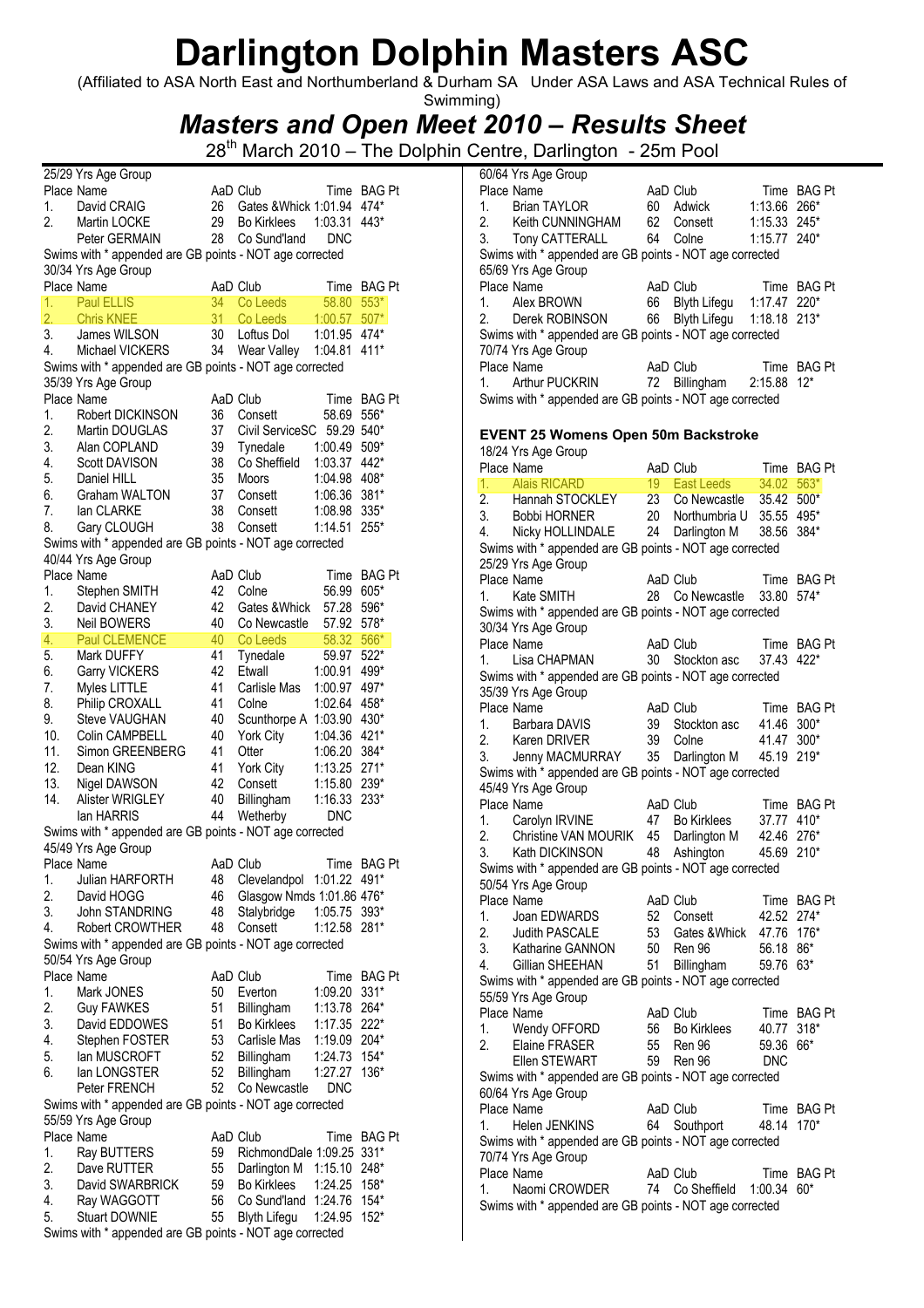(Affiliated to ASA North East and Northumberland & Durham SA Under ASA Laws and ASA Technical Rules of Swimming)

Masters and Open Meet 2010 – Results Sheet

28<sup>th</sup> March 2010 – The Dolphin Centre, Darlington - 25m Pool

### EVENT 26 Mens Open 50m Backstroke

|          | 18/24 Yrs Age Group                                                            |                 |                                |                          |                |
|----------|--------------------------------------------------------------------------------|-----------------|--------------------------------|--------------------------|----------------|
|          | Place Name                                                                     |                 | AaD Club                       |                          | Time BAG Pt    |
| 1.       | Tom MCAVOY                                                                     | 22              | <b>Bo Kirklees</b>             | 30.04                    | $542*$         |
| 2.       | <b>Adam DAVIS</b>                                                              | 19              | East Leeds                     | 30.82                    | $502*$         |
| 3.       | <b>Jake RYLATT</b>                                                             | 18 <sup>2</sup> | East Leeds                     | 30.92 497*               |                |
| 4.       | lain TOUGH<br>Michael WILLIAMS                                                 | 23              | Northwich                      | 31.89                    | 453*           |
| 5.<br>6. |                                                                                | 20<br>24        | Northumbria U<br>Gates & Whick | 33.14 401*<br>33.56 385* |                |
| 7.       | Stephen HALL<br>Ben DAVIS                                                      | 19              | Troutbeck Br                   | 33.74                    | $378*$         |
| 8.       | Gary NISBET                                                                    | 24              | Forfar                         | 35.61                    | $315*$         |
| 9.       | Andrew SIXSMITH                                                                | 21              | Northumbria U                  | 35.70                    | $313*$         |
|          | Swims with * appended are GB points - NOT age corrected                        |                 |                                |                          |                |
|          | 25/29 Yrs Age Group                                                            |                 |                                |                          |                |
|          | Place Name                                                                     |                 | AaD Club                       |                          | Time BAG Pt    |
| 1.       | Philip PRATT<br>Wayne KENNION<br>IS With * -                                   | 29              | East Leeds                     | 28.68 618*               |                |
| 2.       |                                                                                | 25              | Stalybridge                    | 33.82                    | $375*$         |
|          | Swims with * appended are GB points - NOT age corrected                        |                 |                                |                          |                |
|          | 30/34 Yrs Age Group                                                            |                 |                                |                          |                |
|          | Place Name                                                                     |                 | AaD Club                       |                          | Time BAG Pt    |
| 1.       | Gareth UNSWORTH                                                                | 31              | Stalybridge                    | 31.04 491*               |                |
| 2.       | James WILSON                                                                   | 30 <sup>2</sup> | Loftus Dol                     | 35.49                    | $319*$         |
|          | Samuel PARKES                                                                  | 34              | East Leeds                     | <b>DNC</b>               |                |
|          | Swims with * appended are GB points - NOT age corrected                        |                 |                                |                          |                |
|          | 35/39 Yrs Age Group                                                            |                 |                                |                          |                |
|          | Place Name                                                                     |                 | AaD Club                       | Time                     | <b>BAG Pt</b>  |
| 1.       | Paul SMITH                                                                     |                 | 35 NorthernWave                | 32.01                    | 447*           |
|          | Swims with * appended are GB points - NOT age corrected                        |                 |                                |                          |                |
|          | 40/44 Yrs Age Group                                                            |                 |                                |                          |                |
|          | Place Name                                                                     |                 | AaD Club                       |                          | Time BAG Pt    |
| 1.       | Neil BOWERS                                                                    | 40              | Co Newcastle                   | 30.29 529*               |                |
| 2.       | Gary WILSON                                                                    | 43              | Newburn                        | 34.68 345*               |                |
| 3.       | <b>Philip CROXALL</b>                                                          | 41              | Colne                          | 35.62                    | $315*$         |
|          | Swims with * appended are GB points - NOT age corrected                        |                 |                                |                          |                |
|          | 45/49 Yrs Age Group                                                            |                 |                                |                          |                |
|          | Place Name                                                                     |                 | AaD Club                       |                          | Time BAG Pt    |
| 1.<br>2. | lan RUDDLE<br>Matthew GRANT                                                    | 46<br>46        | Darlington M<br>Gates & Whick  | 31.68<br>34.97           | 462*<br>$335*$ |
|          | Swims with * appended are GB points - NOT age corrected                        |                 |                                |                          |                |
|          | 50/54 Yrs Age Group                                                            |                 |                                |                          |                |
|          | Place Name                                                                     |                 | AaD Club                       |                          | Time BAG Pt    |
| 1.       | Graeme SUTTON                                                                  | 51              | Carlisle Mas                   | 37.94                    | $251*$         |
| 2.       | Gordon DICKINSON                                                               | 51              | Ashington                      | 38.81                    | $231*$         |
| 3.       | Mark JONES                                                                     | 50              | Everton                        | 38.93 228*               |                |
| 4.       | Peter FRENCH                                                                   |                 | 52 Co Newcastle 40.23 201*     |                          |                |
| 5.       | Stephen FOSTER                                                                 |                 | 53 Carlisle Mas                | 41.51 178*               |                |
| 6.       | Kevin DEVINE                                                                   | 53              | RichmondDale                   | 41.89                    | $171*$         |
| 7.       | Stephen URWIN                                                                  | 53              | Newburn                        | 46.23                    | $112*$         |
|          | Swims with * appended are GB points - NOT age corrected                        |                 |                                |                          |                |
|          | 55/59 Yrs Age Group                                                            |                 |                                |                          |                |
|          | Place Name                                                                     |                 | AaD Club                       |                          | Time BAG Pt    |
| 1.       | Colin WEBB                                                                     | 58              | Cockermouth                    | 38.97 227*               |                |
|          | 2. David SWARBRICK                                                             | 59              | <b>Bo Kirklees</b>             | 48.20                    | 93*            |
|          | Swims with * appended are GB points - NOT age corrected                        |                 |                                |                          |                |
|          | 60/64 Yrs Age Group                                                            |                 |                                |                          |                |
|          | Place Name                                                                     |                 | AaD Club                       |                          | Time BAG Pt    |
| 1.       | Graham PADGETT                                                                 |                 | 63 Warr'ton Dol                | 40.92 188*               |                |
| 2.       | Graeme SHUTT                                                                   | 61              | Co Sund'land                   | 46.57                    | $109*$         |
|          | Swims with * appended are GB points - NOT age corrected<br>65/69 Yrs Age Group |                 |                                |                          |                |
|          | Place Name                                                                     |                 | AaD Club                       |                          | Time BAG Pt    |
| 1.       | Carl BUTLER                                                                    |                 | 66 RichmondDale 44.27          |                          | $136*$         |
|          | Swims with * appended are GB points - NOT age corrected                        |                 |                                |                          |                |
|          | 70/74 Yrs Age Group                                                            |                 |                                |                          |                |
|          | Place Name                                                                     |                 | AaD Club                       |                          | Time BAG Pt    |
| 1.       | <b>Bill MOORE</b>                                                              | 73              | East Leeds                     | 46.43 110*               |                |
| 2.       | John PENSWICK                                                                  | 72              | Colne                          | 54.28 51*                |                |
|          | 3. Arthur PUCKRIN                                                              | 72              | Billingham                     | 1:20.58 4*               |                |

| <b>EVENT 27 Womens Open 100m Butterfly</b>                                     |                 |                                 |              |             |  |  |  |
|--------------------------------------------------------------------------------|-----------------|---------------------------------|--------------|-------------|--|--|--|
| 18/24 Yrs Age Group                                                            |                 |                                 |              |             |  |  |  |
| Place Name                                                                     |                 | AaD Club                        |              | Time BAG Pt |  |  |  |
| Hannah NOBLE<br>1.                                                             |                 | 20 Troutbeck Br 1:19.84 400*    |              |             |  |  |  |
| 2. Nicky HOLLINDALE 24 Darlington M 1:21.59 373*                               |                 |                                 |              |             |  |  |  |
| Swims with * appended are GB points - NOT age corrected                        |                 |                                 |              |             |  |  |  |
| 25/29 Yrs Age Group                                                            |                 |                                 |              |             |  |  |  |
| Place Name                                                                     |                 | AaD Club                        |              | Time BAG Pt |  |  |  |
| Eve LENEZ<br>1.                                                                |                 | 28 Co Newcastle 1:20.74 386*    |              |             |  |  |  |
| Swims with * appended are GB points - NOT age corrected                        |                 |                                 |              |             |  |  |  |
| 30/34 Yrs Age Group                                                            |                 |                                 |              |             |  |  |  |
| Place Name                                                                     |                 | AaD Club                        |              | Time BAG Pt |  |  |  |
| <b>Fiona LAVETY</b><br>1.                                                      |                 | 34 Ren 96                       | 1:28.82 279* |             |  |  |  |
| Swims with * appended are GB points - NOT age corrected<br>40/44 Yrs Age Group |                 |                                 |              |             |  |  |  |
| Place Name                                                                     |                 | AaD Club                        |              | Time BAG Pt |  |  |  |
| 1. Amanda ATKINSON                                                             |                 | 40 Carlisle Mas 1:32.81         |              | $237*$      |  |  |  |
| Swims with * appended are GB points - NOT age corrected                        |                 |                                 |              |             |  |  |  |
| 45/49 Yrs Age Group                                                            |                 |                                 |              |             |  |  |  |
| Place Name                                                                     |                 | AaD Club                        |              | Time BAG Pt |  |  |  |
| 1. Jane Donarski                                                               |                 | 48 Borough of K 1:48.07 128*    |              |             |  |  |  |
| Swims with * appended are GB points - NOT age corrected                        |                 |                                 |              |             |  |  |  |
| 50/54 Yrs Age Group                                                            |                 |                                 |              |             |  |  |  |
| Place Name                                                                     |                 | AaD Club                        |              | Time BAG Pt |  |  |  |
| <b>Judy HATTLE</b><br>1.                                                       |                 | 50 Carlisle Mas  1:09.51 607*   |              |             |  |  |  |
| 2. Katharine GANNON 50 Ren 96                                                  |                 |                                 | 2:09.14 54*  |             |  |  |  |
| 3. Denise BAKER                                                                |                 | 52 Darlington M 2:24.30 29*     |              |             |  |  |  |
| Swims with * appended are GB points - NOT age corrected                        |                 |                                 |              |             |  |  |  |
| 55/59 Yrs Age Group                                                            |                 |                                 |              |             |  |  |  |
| Place Name                                                                     |                 | AaD Club                        |              | Time BAG Pt |  |  |  |
| Day CAMPBELL                                                                   |                 | 59 Silver City                  | <b>DNC</b>   |             |  |  |  |
| 60/64 Yrs Age Group                                                            |                 |                                 |              |             |  |  |  |
|                                                                                |                 |                                 |              |             |  |  |  |
| Place Name                                                                     |                 | AaD Club                        |              | Time BAG Pt |  |  |  |
| Pat JACKSON<br>1.                                                              |                 | 63 East Anglian 1:36.98 200*    |              |             |  |  |  |
| Swims with * appended are GB points - NOT age corrected                        |                 |                                 |              |             |  |  |  |
|                                                                                |                 |                                 |              |             |  |  |  |
| <b>EVENT 28 Mens Open 100m Butterfly</b>                                       |                 |                                 |              |             |  |  |  |
| 18/24 Yrs Age Group                                                            |                 |                                 |              |             |  |  |  |
| Place Name                                                                     |                 | AaD Club                        |              | Time BAG Pt |  |  |  |
| 1.<br>James Benson                                                             | 20              | stockton asc                    | 59.64 660*   |             |  |  |  |
| 2 <sup>2</sup><br>Jake RYLATT                                                  | 18 <sup>1</sup> | East Leeds 1:08.36 444*         |              |             |  |  |  |
| 3. Ben DAVIS                                                                   | 19              | Troutbeck Br 1:12.61            |              | $365*$      |  |  |  |
| Swims with * appended are GB points - NOT age corrected                        |                 |                                 |              |             |  |  |  |
| 30/34 Yrs Age Group                                                            |                 |                                 |              |             |  |  |  |
| Place Name                                                                     |                 | AaD Club                        |              | Time BAG Pt |  |  |  |
| <b>Paul ELLIS</b><br>1.                                                        | 34              | Co Leeds                        | 1:11.66 382* |             |  |  |  |
| Swims with * appended are GB points - NOT age corrected                        |                 |                                 |              |             |  |  |  |
| 35/39 Yrs Age Group                                                            |                 |                                 |              |             |  |  |  |
| Place Name<br>Martin DOUGLAS<br>1.                                             |                 | AaD Club                        |              | Time BAG Pt |  |  |  |
|                                                                                |                 | 37 Civil ServiceSC 1:09.92 413* |              |             |  |  |  |
| Swims with * appended are GB points - NOT age corrected<br>40/44 Yrs Age Group |                 |                                 |              |             |  |  |  |
| Place Name                                                                     |                 | AaD Club                        |              | Time BAG Pt |  |  |  |
| Myles LITTLE                                                                   |                 | 41 Carlisle Mas                 | <b>DNC</b>   |             |  |  |  |
| 45/49 Yrs Age Group                                                            |                 |                                 |              |             |  |  |  |
| Place Name                                                                     |                 | AaD Club                        |              | Time BAG Pt |  |  |  |
| 1.<br>Philip HAWORTH                                                           |                 | 45 Stalybridge                  | 1:06.27      | 488*        |  |  |  |
| Swims with * appended are GB points - NOT age corrected                        |                 |                                 |              |             |  |  |  |
| 50/54 Yrs Age Group                                                            |                 |                                 |              |             |  |  |  |
| Place Name                                                                     |                 | AaD Club                        |              | Time BAG Pt |  |  |  |
| Michael WATSON<br>1.                                                           | 50              | Clevelandpol 1:13.48 351*       |              |             |  |  |  |
| 2.<br>Mark JONES                                                               | 50              | Everton                         | 1:17.43 293* |             |  |  |  |
| 3.<br><b>Guy FAWKES</b>                                                        | 51              | Billingham                      | 1:17.66      | 290*        |  |  |  |
| Swims with * appended are GB points - NOT age corrected                        |                 |                                 |              |             |  |  |  |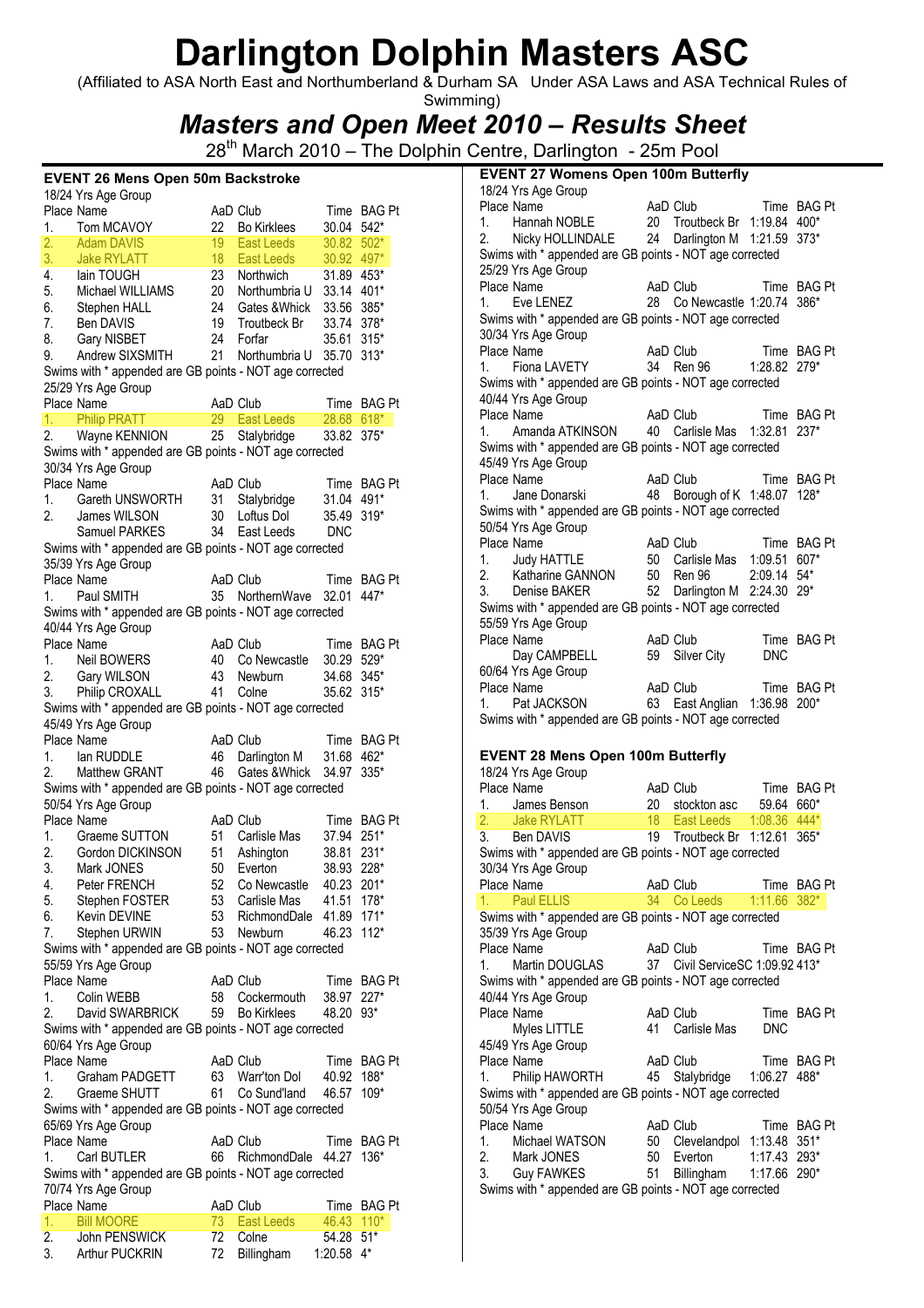(Affiliated to ASA North East and Northumberland & Durham SA Under ASA Laws and ASA Technical Rules of Swimming)

Masters and Open Meet 2010 – Results Sheet

|                | 55/59 Yrs Age Group                                                     |      |                              |            |             |
|----------------|-------------------------------------------------------------------------|------|------------------------------|------------|-------------|
|                | Place Name                                                              |      | AaD Club                     |            | Time BAG Pt |
| 1.             | Graham PEARSON                                                          |      | 58 Carlisle Mas 1:20.76 252* |            |             |
|                | Swims with * appended are GB points - NOT age corrected                 |      |                              |            |             |
|                | 65/69 Yrs Age Group                                                     |      |                              |            |             |
|                | Place Name                                                              |      | AaD Club                     |            | Time BAG Pt |
| 1.             | Norman STEPHENSON 66 Co Sund'land 1:35.42 129*                          |      |                              |            |             |
|                | Swims with * appended are GB points - NOT age corrected                 |      |                              |            |             |
|                |                                                                         |      |                              |            |             |
|                | <b>EVENT 29 Womens Open 50m Breaststroke</b>                            |      |                              |            |             |
|                | 18/24 Yrs Age Group                                                     |      |                              |            |             |
|                | Place Name                                                              |      | AaD Club                     |            | Time BAG Pt |
| 1.             | Lorna MACDONALD                                                         |      | 21 Northumbria U             | 36.88 604* |             |
| 2.             | <b>Bobbi HORNER</b>                                                     |      | 20 Northumbria U             | 40.29 466* |             |
| 3.             | Hannah NOBLE                                                            |      | 20 Troutbeck Br              | 41.62 421* |             |
| 4.             | <b>Hayley MELLOR</b>                                                    |      | 22 East Leeds                |            | 44.49 339*  |
|                | Swims with * appended are GB points - NOT age corrected                 |      |                              |            |             |
|                | 25/29 Yrs Age Group                                                     |      |                              |            |             |
|                | Place Name                                                              |      | AaD Club                     |            | Time BAG Pt |
| 1.             | Kate SMITH                                                              |      | 28 Co Newcastle              | 37.64 570* |             |
| 2.             | <b>Clare TURNER</b>                                                     |      | 26 Billingham                | 39.35 501* |             |
|                | Hannah JONES                                                            | 29   | Stalybridge                  | 40.32 465* |             |
|                | Swims with * appended are GB points - NOT age corrected                 |      |                              |            |             |
|                | 30/34 Yrs Age Group                                                     |      |                              |            |             |
|                | Place Name                                                              |      | AaD Club                     |            | Time BAG Pt |
| 1.             | <b>Helen TONGE</b>                                                      | 33   | Stalybridge                  | 40.70 452* |             |
| 2.             | Claire BATH                                                             | 34   | Consett                      | 41.70 419* |             |
| 3.             | Vikki NOBLE                                                             | 30   | Ashington                    | 53.28 173* |             |
|                | Swims with * appended are GB points - NOT age corrected                 |      |                              |            |             |
|                |                                                                         |      |                              |            |             |
|                | 35/39 Yrs Age Group<br>Place Name                                       |      | AaD Club                     |            | Time BAG Pt |
| 1.             | Karen DRIVER                                                            |      | 39 Colne                     | 43.19 374* |             |
|                |                                                                         |      | 36 Etwall                    |            |             |
|                | Lisa STANSBIE                                                           |      |                              | 44.48 339* |             |
|                |                                                                         |      |                              |            |             |
|                | 3. Aerian ROGERS                                                        |      | 37 Co Newcastle              | 44.68 334* |             |
|                | Swims with * appended are GB points - NOT age corrected                 |      |                              |            |             |
|                | 40/44 Yrs Age Group                                                     |      |                              |            |             |
|                | Place Name                                                              |      | AaD Club                     |            | Time BAG Pt |
|                | 1. Elaine COOPER                                                        |      | 41 Darlington M              | 40.18 470* |             |
|                | Patricia WEAVILL                                                        | 43   | Stockton asc                 | 50.58 213* |             |
|                | Swims with * appended are GB points - NOT age corrected                 |      |                              |            |             |
| 2.             | 45/49 Yrs Age Group                                                     |      |                              |            |             |
|                | Place Name                                                              |      | AaD Club                     |            | Time BAG Pt |
| 1.             | Karen MCBEATH                                                           | 48   | Forres                       | 42.76 386* |             |
|                | Jane Donarski                                                           |      | 48 Borough of K              | <b>DNC</b> |             |
|                | Swims with * appended are GB points - NOT age corrected                 |      |                              |            |             |
|                | 50/54 Yrs Age Group                                                     |      |                              |            |             |
| 2.             | Place Name                                                              |      | AaD Club                     |            | Time BAG Pt |
| 1.             | <b>Judy HATTLE</b>                                                      |      | 50 Carlisle Mas              | 39.08 511* |             |
|                | Verity DOBBIE                                                           | 51 - | Gates & Whick                | 40.68 452* |             |
| 2.<br>3.       | Carol BOAGEY                                                            |      | 51 Hartlepool                | 43.49 365* |             |
|                | Vanessa FOSTER                                                          |      | 52 Carlisle Mas              | 46.99 280* |             |
|                | Katharine GANNON                                                        |      | 50 Ren 96                    | 54.24      | $161*$      |
|                | Swims with * appended are GB points - NOT age corrected                 |      |                              |            |             |
|                | 55/59 Yrs Age Group                                                     |      |                              |            |             |
|                | Place Name                                                              |      | AaD Club                     |            | Time BAG Pt |
|                |                                                                         | 56 - |                              |            |             |
|                | Sally SHIELDS                                                           | 55   | <b>Bo Kirklees</b><br>Ren 96 | 41.83 415* | $155*$      |
|                | Elaine FRASER                                                           |      |                              | 54.70      |             |
| 1.             | Nicky BUTLER                                                            | 55   | Boldon                       | 58.30      | $118*$      |
| 4.<br>5.<br>2. | Swims with * appended are GB points - NOT age corrected                 |      |                              |            |             |
|                | 60/64 Yrs Age Group                                                     |      |                              |            |             |
|                | Place Name                                                              |      | AaD Club                     |            | Time BAG Pt |
| 1.             | Helen JENKINS                                                           | 64   | Southport                    | 47.08 278* |             |
|                | Swims with * appended are GB points - NOT age corrected                 |      |                              |            |             |
|                | 75/79 Yrs Age Group                                                     |      |                              |            |             |
|                | Place Name                                                              |      | AaD Club                     |            | Time BAG Pt |
| 1.             | Myrna TAYLOR<br>Swims with * appended are GB points - NOT age corrected | 77   | Blackpool                    | 55.43 147* |             |

| <b>EVENT 30 Mens Open 50m Breaststroke</b> |                                                         |                 |                              |                     |                |  |  |
|--------------------------------------------|---------------------------------------------------------|-----------------|------------------------------|---------------------|----------------|--|--|
|                                            | 18/24 Yrs Age Group                                     |                 |                              |                     |                |  |  |
|                                            | Place Name                                              |                 | AaD Club                     |                     | Time BAG Pt    |  |  |
| 1.                                         | Graham Bruce                                            | 19              | stockton asc                 | 32.20               | $622*$         |  |  |
| 2.                                         | Andrew SIXSMITH                                         | 21              | Northumbria U                | 32.99               | 581*           |  |  |
| 3.                                         | Thomas HARFORTH                                         | 22              | Middlesboro                  | 34.02               | 532*           |  |  |
| 4.                                         | <b>Ross FISHER</b>                                      | 18              | Middlesboro                  | 35.60 464*          |                |  |  |
| 5.<br>6.                                   | <b>Jake RYLATT</b><br><b>Adam DAVIS</b>                 | 18<br>19        | East Leeds<br>East Leeds     | 35.66<br>36.19 441* | $462*$         |  |  |
| 7.                                         | Michael WILLIAMS                                        | 20 <sub>2</sub> | Northumbria U 41.22          |                     | 286*           |  |  |
| 8.                                         | Christopher GREEN                                       | 21              | Middlesboro                  | 41.74               | $273*$         |  |  |
|                                            | Swims with * appended are GB points - NOT age corrected |                 |                              |                     |                |  |  |
|                                            | 25/29 Yrs Age Group                                     |                 |                              |                     |                |  |  |
|                                            | Place Name                                              |                 | AaD Club                     |                     | Time BAG Pt    |  |  |
| 1.                                         | David CRAIG                                             | 26              | Gates & Whick                | 38.40               | $365*$         |  |  |
| 2.                                         | David CHARLTON                                          | 29              | Boldon                       | 38.43               | 364*           |  |  |
| 3.                                         | Graham KENNEDY                                          | 26              | Boldon                       | 38.61               | $358*$         |  |  |
|                                            | Swims with * appended are GB points - NOT age corrected |                 |                              |                     |                |  |  |
|                                            | 30/34 Yrs Age Group                                     |                 |                              |                     |                |  |  |
|                                            | Place Name                                              |                 | AaD Club                     |                     | Time BAG Pt    |  |  |
| 1.                                         | Marc BEST                                               | 32              | Stockton asc                 | 32.18               | 624*           |  |  |
| 2.                                         | Gareth UNSWORTH                                         | 31              | Stalybridge                  | 33.31               | 566*           |  |  |
| 3.                                         | <b>Samuel PARKES</b>                                    | 34 <sup>2</sup> | East Leeds                   | 34.68               | $503*$         |  |  |
|                                            | Swims with * appended are GB points - NOT age corrected |                 |                              |                     |                |  |  |
|                                            | 35/39 Yrs Age Group                                     |                 |                              |                     |                |  |  |
|                                            | Place Name                                              |                 | AaD Club                     | Time                | <b>BAG Pt</b>  |  |  |
| 1.                                         | Paul BUTLER                                             | 38              | Co Sheffield                 | 34.10               | $528*$         |  |  |
| 2.                                         | Robert DICKINSON                                        | 36              | Consett                      | 35.35 474*          |                |  |  |
| 3.                                         | Graham WALTON                                           | 37              | Consett                      | 37.30               | 401*           |  |  |
| 4.<br>5.                                   | <b>Scott DAVISON</b><br>lan CLARKE                      | 38<br>38        | Co Sheffield<br>Consett      | 37.50<br>39.97      | 394*<br>$318*$ |  |  |
|                                            | Paul SMITH                                              | 35              | NorthernWave                 | <b>DNC</b>          |                |  |  |
|                                            | Swims with * appended are GB points - NOT age corrected |                 |                              |                     |                |  |  |
|                                            | 40/44 Yrs Age Group                                     |                 |                              |                     |                |  |  |
|                                            | Place Name                                              |                 | AaD Club                     |                     | Time BAG Pt    |  |  |
| 1.                                         | David MASSEY                                            | 43              | Stalybridge                  | 35.10               | 485*           |  |  |
| 2.                                         | lan HARRIS                                              | 44              | Wetherby                     | 35.78 457*          |                |  |  |
| 3.                                         | <b>Steve VAUGHAN</b>                                    | 40              |                              | 36.54 428*          |                |  |  |
| 4.                                         | John BOYER                                              | 44              | Scunthorpe A<br>Darlington M | 37.97               | 378*           |  |  |
| 5.                                         | Gary WILSON                                             | 43              | Newburn                      | 38.07               | $375*$         |  |  |
|                                            | Swims with * appended are GB points - NOT age corrected |                 |                              |                     |                |  |  |
|                                            | 45/49 Yrs Age Group                                     |                 |                              |                     |                |  |  |
|                                            | Place Name                                              |                 | AaD Club                     |                     | Time BAG Pt    |  |  |
| 1.                                         | Matthew GRANT                                           | 46              | Gates & Whick                | 38.34 366*          |                |  |  |
| 2.                                         | Kevin BEER                                              | 45              | Darlington M                 | 39.10 343*          |                |  |  |
|                                            | Swims with * appended are GB points - NOT age corrected |                 |                              |                     |                |  |  |
|                                            | 50/54 Yrs Age Group                                     |                 |                              |                     |                |  |  |
|                                            | Place Name                                              |                 | AaD Club                     |                     | Time BAG Pt    |  |  |
| 1.<br>2.                                   | Kevin DEVINE<br>Mark JONES                              | 53<br>50        | RichmondDale                 | 40.68 299*<br>40.92 | 293*           |  |  |
| 3.                                         |                                                         | 53              | Everton<br>Newburn           | 47.39               | 168*           |  |  |
|                                            | Stephen URWIN<br>Michael WATSON                         | 50              | Clevelandpol                 | <b>DNC</b>          |                |  |  |
|                                            | Swims with * appended are GB points - NOT age corrected |                 |                              |                     |                |  |  |
|                                            | 55/59 Yrs Age Group                                     |                 |                              |                     |                |  |  |
|                                            | Place Name                                              |                 | AaD Club                     |                     | Time BAG Pt    |  |  |
| 1.                                         | Graham PEARSON                                          | 58              | Carlisle Mas                 | 36.99 412*          |                |  |  |
| 2.                                         | Denis HALL                                              | 57              | Tynedale                     | 40.34               | $308*$         |  |  |
|                                            | Swims with * appended are GB points - NOT age corrected |                 |                              |                     |                |  |  |
|                                            | 60/64 Yrs Age Group                                     |                 |                              |                     |                |  |  |
|                                            | Place Name                                              |                 | AaD Club                     |                     | Time BAG Pt    |  |  |
| 1.                                         | <b>Brian TAYLOR</b>                                     | 60              | Adwick                       | 37.35 399*          |                |  |  |
| 2.                                         | Graham PADGETT                                          | 63              | Warr'ton Dol                 | 42.80               | 249*           |  |  |
|                                            | Keith CUNNINGHAM                                        | 62              | Consett                      | <b>DNC</b>          |                |  |  |
|                                            | Swims with * appended are GB points - NOT age corrected |                 |                              |                     |                |  |  |
|                                            | 65/69 Yrs Age Group                                     |                 |                              |                     |                |  |  |
|                                            | Place Name                                              |                 | AaD Club                     |                     | Time BAG Pt    |  |  |
| 1.                                         | Norman STEPHENSON                                       |                 | 66 Co Sund'land              | 41.76 273*          |                |  |  |
| 2.                                         | George JACKSON                                          | 65              | East Anglian                 | 44.59 214*          |                |  |  |
|                                            | Swims with * appended are GB points - NOT age corrected |                 |                              |                     |                |  |  |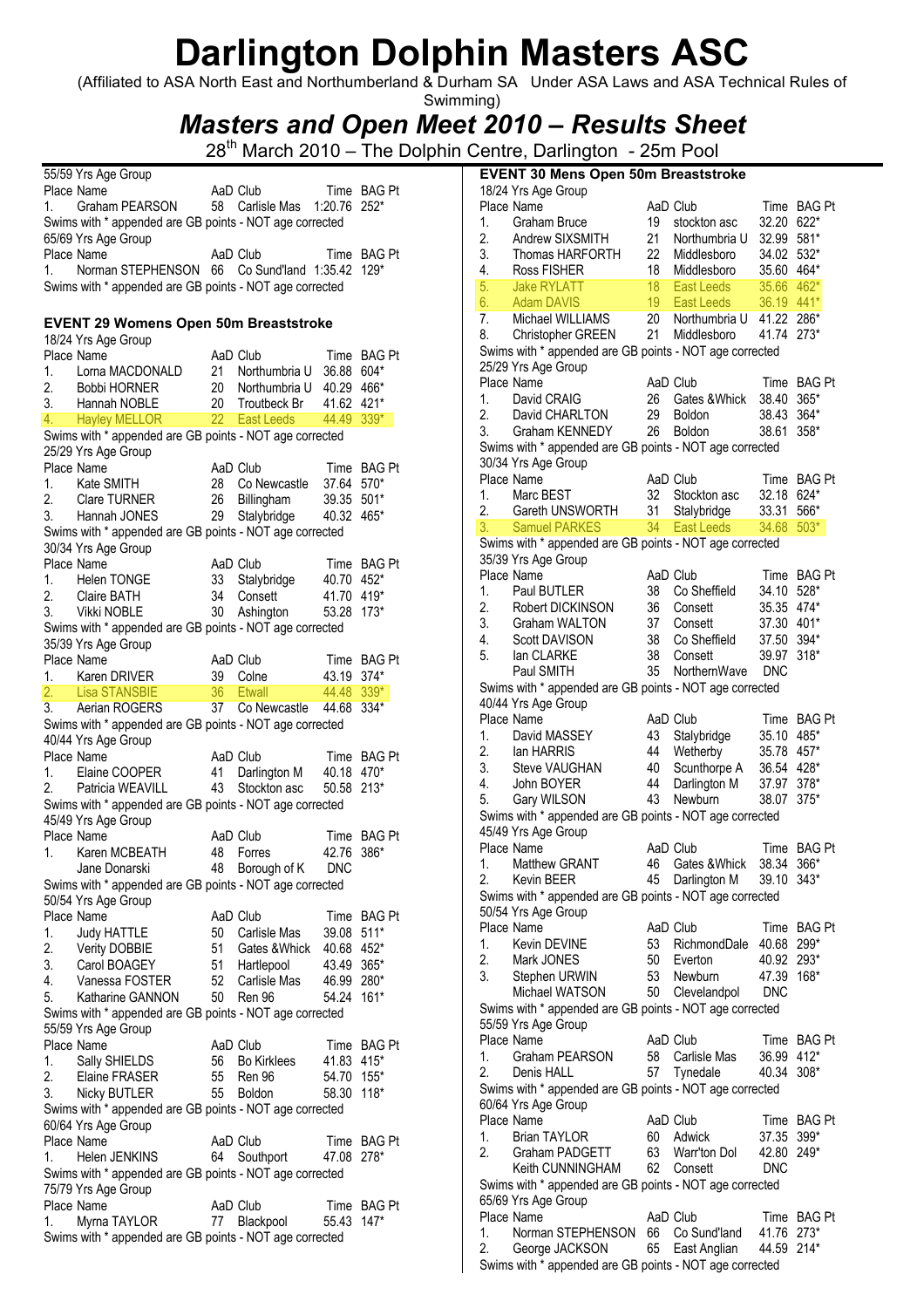(Affiliated to ASA North East and Northumberland & Durham SA Under ASA Laws and ASA Technical Rules of Swimming)

### Masters and Open Meet 2010 – Results Sheet

|    | 70/74 Yrs Age Group                                     |                 |                            |              |               |
|----|---------------------------------------------------------|-----------------|----------------------------|--------------|---------------|
|    | Place Name                                              |                 | AaD Club                   |              | Time BAG Pt   |
| 1. | <b>Bill MOORE</b>                                       | 73.             | East Leeds                 | 45.19 203*   |               |
| 2. | John PENSWICK                                           | 72              | Colne                      | 51.76        | $115*$        |
|    | Swims with * appended are GB points - NOT age corrected |                 |                            |              |               |
|    |                                                         |                 |                            |              |               |
|    | <b>EVENT 31 Womens Open 100m IM</b>                     |                 |                            |              |               |
|    | 18/24 Yrs Age Group                                     |                 |                            |              |               |
|    | Place Name                                              |                 | AaD Club                   |              | Time BAG Pt   |
|    |                                                         |                 |                            |              |               |
| 1. | Gillian BOOTH                                           | 24              | Stalybridge                | 1:16.54      | 535*          |
| 2. | Nikki PRIESTLEY                                         | 20              | Middlesboro                | 1:16.62      | 533*          |
| 3. | Hannah STOCKLEY                                         | 23              | Co Newcastle 1:18.57       |              | 495*          |
| 4. | <b>Bobbi HORNER</b>                                     | 20              | Northumbria U 1:19.90 470* |              |               |
| 5. | <b>Becki MCGUIRE</b>                                    | 19              | Northumbria U 1:23.65      |              | 407*          |
|    | Swims with * appended are GB points - NOT age corrected |                 |                            |              |               |
|    | 25/29 Yrs Age Group                                     |                 |                            |              |               |
|    | Place Name                                              |                 | AaD Club                   | Time         | <b>BAG Pt</b> |
| 1. | <b>Clare TURNER</b>                                     | 26              | Billingham                 | 1:15.12      | 565*          |
| 2. | Hannah JONES                                            | 29              | Stalybridge                | 1:17.55 514* |               |
| 3. | Helen MUSCROFT                                          | 26              | Billingham                 | 1:19.93 470* |               |
| 4. | Jessica ASHTON                                          | 25              | Darlington M               | 1:21.39      | 444*          |
| 5. | Eve LENEZ                                               | 28              | Co Newcastle 1:24.45 395*  |              |               |
| 6. | Maureen PRESTON                                         | 25              | Derwentside                | 1:25.23 383* |               |
| 7. | Lucy HILL                                               | 28              | Stalybridge                | 1:28.71      | $336*$        |
| 8. | Donna DAWSON                                            | 28              | Stockton asc               | 1:29.73      | $323*$        |
| 9. | Clare KNOX                                              | 29              | Billingham                 | 1:30.69      | $311*$        |
|    | Swims with * appended are GB points - NOT age corrected |                 |                            |              |               |
|    | 30/34 Yrs Age Group                                     |                 |                            |              |               |
|    | Place Name                                              |                 | AaD Club                   |              | Time BAG Pt   |
| 1. | <b>Helen TONGE</b>                                      | 33              | Stalybridge                | 1:18.10 504* |               |
| 2. | Lisa CHAPMAN                                            | 30              | Stockton asc               | 1:21.23      | 447*          |
| 3. | <b>Claire BATH</b>                                      | 34              | Consett                    | 1:22.22      | 430*          |
| 4. | Fiona LAVETY                                            | 34              | Ren 96                     | 1:26.92      | 359*          |
|    | Swims with * appended are GB points - NOT age corrected |                 |                            |              |               |
|    | 35/39 Yrs Age Group                                     |                 |                            |              |               |
|    | Place Name                                              |                 | AaD Club                   |              | Time BAG Pt   |
| 1. | Barbara DAVIS                                           | 39              | Stockton asc               | 1:22.07      | 433*          |
| 2. | Jenny MACMURRAY                                         | 35 <sub>o</sub> | Darlington M               | 1:35.60      | 258*          |
|    | Lisa STANSBIE                                           | 36              | Etwall                     | <b>DNC</b>   |               |
|    | Swims with * appended are GB points - NOT age corrected |                 |                            |              |               |
|    | 40/44 Yrs Age Group                                     |                 |                            |              |               |
|    | Place Name                                              |                 | AaD Club                   |              | Time BAG Pt   |
| 1. | Antonia DUFFY                                           | 41              | Tynedale                   | 1:19.93 470* |               |
| 2. | Elaine COOPER                                           | 41              | Darlington M 1:21.12 449*  |              |               |
| 3. | Fiona HARRIS                                            | 41              | Wetherby                   | 1:26.84      | 360*          |
| 4. | Amanda ATKINSON                                         | 40              | Carlisle Mas               | 1:28.60      | $337*$        |
| 5. | <b>Kirsten DURRANS</b>                                  | 43              | <b>Bo Kirklees</b>         | 1:29.07      | $331*$        |
| 6. | Ellisa DAWSON                                           | 41              | Consett                    | 1:40.66      | $212*$        |
|    | Swims with * appended are GB points - NOT age corrected |                 |                            |              |               |
|    | 45/49 Yrs Age Group                                     |                 |                            |              |               |
|    | Place Name                                              |                 |                            |              | <b>BAG Pt</b> |
|    |                                                         |                 | AaD Club                   | Time         |               |
| 1. | Carolyn IRVINE                                          | 47              | <b>Bo Kirklees</b>         | 1:22.49      | 426*          |
| 2. | Jacqueline ROBINSON                                     | 48              | Harrogate DC 1:26.74       |              | 362*          |
| 3. | Christine VAN MOURIK                                    | 45              | Darlington M               | 1:28.80      | 334*          |
|    | Swims with * appended are GB points - NOT age corrected |                 |                            |              |               |
|    | 50/54 Yrs Age Group                                     |                 |                            |              |               |
|    | Place Name                                              |                 | AaD Club                   | Time         | BAG Pt        |
| 1. | Verity DOBBIE                                           | 51              | Gates & Whick 1:22.20      |              | 431*          |
| 2. | Carol BOAGEY                                            | 51              | Hartlepool                 | 1:35.31      | 261*          |
| 3. | Judith PASCALE                                          | 53              | Gates & Whick 1:36.96      |              | $245*$        |
| 4. | Vanessa FOSTER                                          | 52              | Carlisle Mas               | 1:37.80      | 237*          |
| 5. | Katharine GANNON                                        | 50              | Ren 96                     | 1:51.41      | $141*$        |
| 6. | <b>Shirley FAWKES</b>                                   | 50              | Billingham                 | 1:53.84      | $128*$        |
| 7. | Lynn SHEPHERD                                           | 51              | Billingham                 | 2:16.03      | $55*$         |
|    | <b>Judy HATTLE</b>                                      | 50              | Carlisle Mas               | <b>DNC</b>   |               |
|    | Swims with * appended are GB points - NOT age corrected |                 |                            |              |               |

|          | Place Name                                                                        |                 | AaD Club                                        |                         | Time BAG Pt   |
|----------|-----------------------------------------------------------------------------------|-----------------|-------------------------------------------------|-------------------------|---------------|
|          | 1. Sally SHIELDS                                                                  |                 | 56 Bo Kirklees                                  | 1:27.95                 | $345*$        |
|          | 2. Elaine FRASER                                                                  |                 | 55 Ren 96                                       | 1:50.05                 | $148*$        |
| 3.       | Ellen STEWART                                                                     |                 | 59 Ren 96                                       | 1:50.23 147*            |               |
| 4.       | Day CAMPBELL                                                                      | 59              | Silver City                                     | 1:51.07                 | $142*$        |
|          | Swims with * appended are GB points - NOT age corrected                           |                 |                                                 |                         |               |
|          | 60/64 Yrs Age Group                                                               |                 |                                                 |                         |               |
|          | Place Name<br>Helen JENKINS                                                       | 64              | AaD Club                                        | 1:40.42 214*            | Time BAG Pt   |
| 1.       | Swims with * appended are GB points - NOT age corrected                           |                 | Southport                                       |                         |               |
|          | 70/74 Yrs Age Group                                                               |                 |                                                 |                         |               |
|          | Place Name                                                                        |                 | AaD Club                                        |                         | Time BAG Pt   |
| 1.       | Naomi CROWDER                                                                     | 74              | Co Sheffield                                    | 2:30.62                 | $31*$         |
|          | Swims with * appended are GB points - NOT age corrected                           |                 |                                                 |                         |               |
|          |                                                                                   |                 |                                                 |                         |               |
|          | EVENT 32 Mens Open 100m IM                                                        |                 |                                                 |                         |               |
|          | 18/24 Yrs Age Group                                                               |                 |                                                 |                         |               |
|          | Place Name                                                                        |                 | AaD Club                                        |                         | Time BAG Pt   |
| 1.       | Andrew SIXSMITH                                                                   | 21              | Northumbria U 1:07.81                           |                         | 534*          |
| 2.       | Adam DAVIS                                                                        | 19 <sup>°</sup> | East Leeds                                      | 1:08.22                 | $525*$        |
| 3.       | lain ROBINSON                                                                     |                 | 23 Harrogate                                    | 1:09.17                 | $504*$        |
|          | 4. Matthew CRACKELL                                                               | 19              | Middlesboro                                     | 1:09.51                 | 496*          |
|          | 5. Sean Kelly                                                                     | 18              | stockton asc                                    | 1:11.22                 | 461*          |
| 6.       | Stephen HALL                                                                      | 24              | Gates & Whick 1:12.60 434*                      |                         |               |
|          | lain TOUGH                                                                        | 23              | Northwich                                       | <b>DNC</b>              |               |
|          | Swims with * appended are GB points - NOT age corrected                           |                 |                                                 |                         |               |
|          | 25/29 Yrs Age Group<br>Place Name                                                 |                 | AaD Club                                        |                         | Time BAG Pt   |
|          |                                                                                   | 25              |                                                 | <b>DNC</b>              |               |
|          | Wayne KENNION<br>Martin LOCKE                                                     | 29              | Stalybridge<br><b>Bo Kirklees</b>               | DQ T-                   |               |
|          | 30/34 Yrs Age Group                                                               |                 |                                                 |                         |               |
|          | Place Name                                                                        |                 |                                                 |                         |               |
|          |                                                                                   |                 |                                                 |                         |               |
|          |                                                                                   |                 | AaD Club                                        |                         | Time BAG Pt   |
| 2.       | 1. Chris KNEE                                                                     |                 | 31 Co Leeds                                     | $1:11.60$ 453*          |               |
| 3.       | Michael VICKERS<br>lan TAYLOR                                                     |                 |                                                 | 1:13.46 418*<br>1:16.49 | 367*          |
|          | James WILSON                                                                      | 30              | 34 Wear Valley<br>34 Stockton asc<br>Loftus Dol | <b>DNC</b>              |               |
|          | Swims with * appended are GB points - NOT age corrected                           |                 |                                                 |                         |               |
|          | 35/39 Yrs Age Group                                                               |                 |                                                 |                         |               |
|          | Place Name                                                                        |                 | AaD Club                                        |                         | Time BAG Pt   |
| 1.       | Martin DOUGLAS                                                                    |                 | 37 Civil ServiceSC 1:05.57 588*                 |                         |               |
|          | Robert DICKINSON                                                                  | 36              | Consett                                         | <b>DNC</b>              |               |
|          | Swims with * appended are GB points - NOT age corrected                           |                 |                                                 |                         |               |
|          | 40/44 Yrs Age Group                                                               |                 |                                                 |                         |               |
|          | Place Name                                                                        |                 | AaD Club                                        |                         | Time BAG Pt   |
| 1.       | David CHANEY                                                                      | 42              | Gates & Whick 1:05.33                           |                         | 595*          |
| 2.       | Myles LITTLE                                                                      | 41              | Carlisle Mas                                    | 1:08.83                 | 511*          |
| 3.       | <b>Paul CLEMENCE</b>                                                              | 40              | Co Leeds                                        | 1:08.94                 | $509*$        |
| 4.       | Mark DUFFY                                                                        | 41              | Tynedale                                        | 1:09.93                 | 487*          |
| 5.       | Philip CROXALL                                                                    | 41<br>43        | Colne<br><b>Newburn</b>                         | 1:12.01                 | 445*          |
| 6.<br>7. | Gary WILSON<br>John BOYER                                                         | 44              | Darlington M                                    | 1:14.13<br>1:14.41      | 406*<br>401*  |
| 8.       | <b>Steve VAUGHAN</b>                                                              | 40              | Scunthorpe A                                    | 1:14.67                 | 397*          |
| 9.       | David MASSEY                                                                      | 43              | Stalybridge                                     | 1:15.97                 | $375*$        |
| 10.      | Dean KING                                                                         | 41              | <b>York City</b>                                | 1:23.00                 | $277*$        |
|          | Swims with * appended are GB points - NOT age corrected                           |                 |                                                 |                         |               |
|          | 45/49 Yrs Age Group                                                               |                 |                                                 |                         |               |
|          | Place Name                                                                        |                 | AaD Club                                        | Time                    | <b>BAG Pt</b> |
| 1.       | lan RUDDLE                                                                        | 46              | Darlington M                                    | 1:11.46                 | 456*          |
| 2.       | Philip HAWORTH                                                                    | 45              | Stalybridge                                     | 1:11.99                 | 446*          |
| 3.       | <b>Julian HARFORTH</b><br>Swims with * appended are GB points - NOT age corrected | 48              | Clevelandpol                                    | 1:12.64                 | 433*          |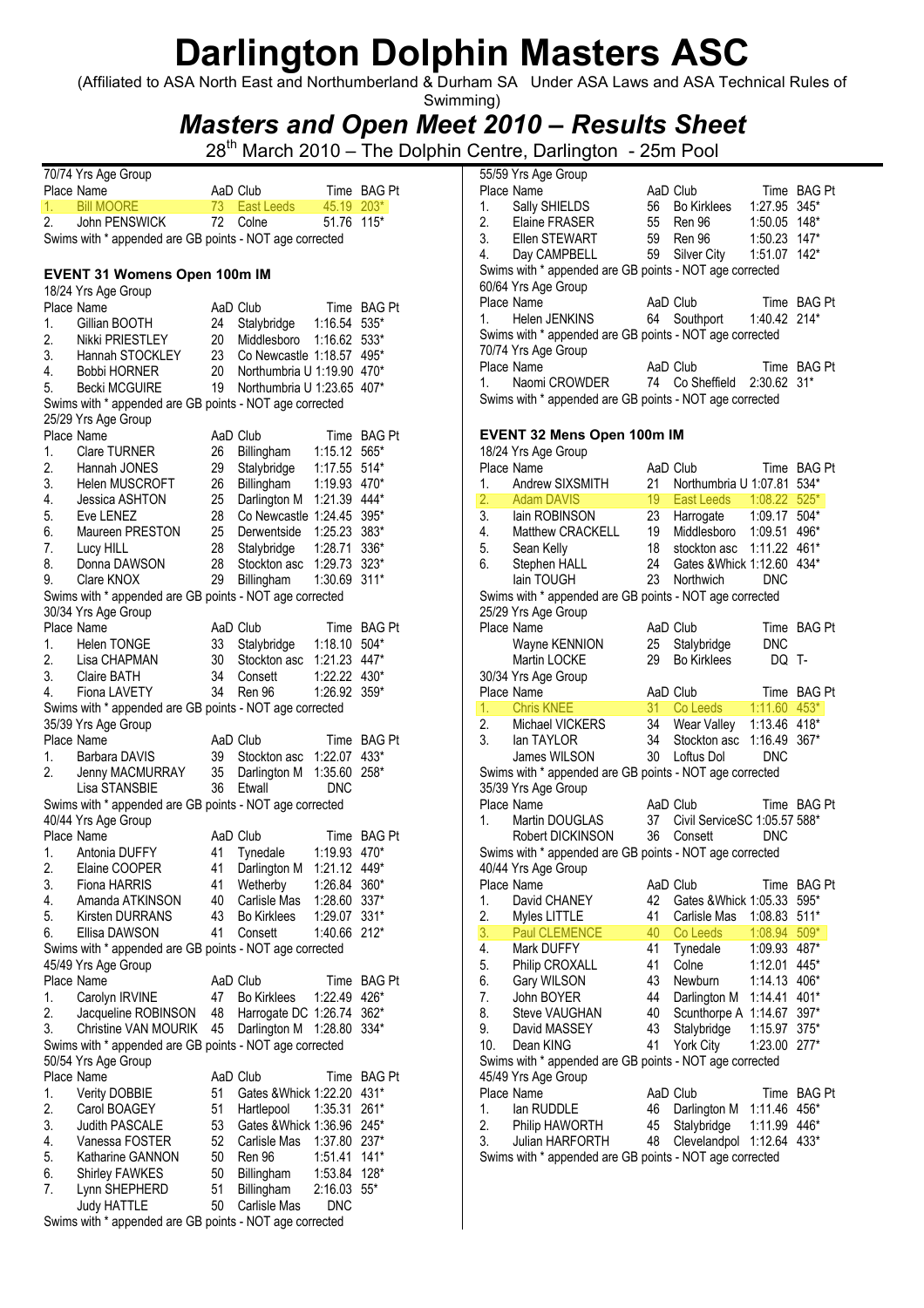(Affiliated to ASA North East and Northumberland & Durham SA Under ASA Laws and ASA Technical Rules of Swimming)

### Masters and Open Meet 2010 – Results Sheet

28<sup>th</sup> March 2010 – The Dolphin Centre, Darlington - 25m Pool

| 50/54 Yrs Age Group |                                                                                                                                                                                                                                                                                          |    |                              |             |             |
|---------------------|------------------------------------------------------------------------------------------------------------------------------------------------------------------------------------------------------------------------------------------------------------------------------------------|----|------------------------------|-------------|-------------|
|                     | Place Name                                                                                                                                                                                                                                                                               |    | AaD Club                     | Time BAG Pt |             |
| 1.                  | Mark JONES                                                                                                                                                                                                                                                                               | 50 | Everton                      | 1:18.56     | 336*        |
|                     | 2. Graeme SUTTON                                                                                                                                                                                                                                                                         |    | 51 Carlisle Mas              | 1:25.60     | $247*$      |
|                     | 3. Stephen FOSTER                                                                                                                                                                                                                                                                        |    | 53 Carlisle Mas 1:38.28 143* |             |             |
|                     | 4. Stephen URWIN                                                                                                                                                                                                                                                                         |    | 53 Newburn  1:43.25 115*     |             |             |
|                     | 5. Ian LONGSTER                                                                                                                                                                                                                                                                          |    | 52 Billingham 1:50.34 85*    |             |             |
|                     | Guy FAWKES 51                                                                                                                                                                                                                                                                            |    | Billingham                   | <b>DNC</b>  |             |
|                     | Swims with * appended are GB points - NOT age corrected                                                                                                                                                                                                                                  |    |                              |             |             |
|                     | 55/59 Yrs Age Group                                                                                                                                                                                                                                                                      |    |                              |             |             |
|                     | Place Name                                                                                                                                                                                                                                                                               |    | AaD Club                     |             | Time BAG Pt |
|                     | 1. Ray BUTTERS 59 RichmondDale 1:24.19 263*                                                                                                                                                                                                                                              |    |                              |             |             |
|                     | Swims with * appended are GB points - NOT age corrected                                                                                                                                                                                                                                  |    |                              |             |             |
|                     | 60/64 Yrs Age Group                                                                                                                                                                                                                                                                      |    |                              |             |             |
|                     | Place Name                                                                                                                                                                                                                                                                               |    | AaD Club                     | Time BAG Pt |             |
|                     | 1. Brian TAYLOR                                                                                                                                                                                                                                                                          |    | 60 Adwick                    | 1:20.80     | $305*$      |
|                     | 2. Graham PADGETT                                                                                                                                                                                                                                                                        |    | 63 Warr'ton Dol 1:23.45 272* |             |             |
|                     | 3. Tony CATTERALL                                                                                                                                                                                                                                                                        |    | 64 Colne 1:31.69 190*        |             |             |
|                     | 4. Graeme SHUTT                                                                                                                                                                                                                                                                          |    | 61 Co Sund'land 1:40.13      |             | $132*$      |
|                     | Swims with * appended are GB points - NOT age corrected                                                                                                                                                                                                                                  |    |                              |             |             |
|                     | 65/69 Yrs Age Group                                                                                                                                                                                                                                                                      |    |                              |             |             |
|                     | Place Name                                                                                                                                                                                                                                                                               |    | AaD Club <b>AaD</b>          |             | Time BAG Pt |
| 1 <sup>1</sup>      | Norman STEPHENSON 66 Co Sund'land 1:30.36 201*                                                                                                                                                                                                                                           |    |                              |             |             |
|                     | 2. Carl BUTLER                                                                                                                                                                                                                                                                           |    | 66 RichmondDale 1:32.59 183* |             |             |
|                     | Swims with * appended are GB points - NOT age corrected                                                                                                                                                                                                                                  |    |                              |             |             |
|                     | 70/74 Yrs Age Group                                                                                                                                                                                                                                                                      |    |                              |             |             |
|                     | Place Name                                                                                                                                                                                                                                                                               |    | AaD Club Time BAG Pt         |             |             |
| 1.                  | <b>Bill MOORE</b>                                                                                                                                                                                                                                                                        | 73 | East Leeds 1:42.66           |             | $118*$      |
|                     | $O(1)$ and $\frac{1}{2}$ and $\frac{1}{2}$ are $\frac{1}{2}$ and $\frac{1}{2}$ and $\frac{1}{2}$ and $\frac{1}{2}$ and $\frac{1}{2}$ and $\frac{1}{2}$ and $\frac{1}{2}$ and $\frac{1}{2}$ and $\frac{1}{2}$ and $\frac{1}{2}$ and $\frac{1}{2}$ and $\frac{1}{2}$ and $\frac{1}{2}$ and |    |                              |             |             |

Swims with \* appended are GB points - NOT age corrected

### EVENT 33 Womens 200+ 4x50m Freestyle Team

| Place Name                                              | A.G Club    |              | Time BAG Pt |
|---------------------------------------------------------|-------------|--------------|-------------|
| 1. Borough of Kirklees SC                               | Bo Kirklees | 2:42.38 225* |             |
| Swims with * appended are GB points - NOT age corrected |             |              |             |

#### EVENT 34 Mens 200+ 4x50m Freestyle Team

|                                                         | Place Name                    |  | A.G Club                  |  | Time BAG Pt |
|---------------------------------------------------------|-------------------------------|--|---------------------------|--|-------------|
| $\mathbf{1}$                                            | Carlisle Masters SC           |  | Carlisle Mas 2:12.76 282* |  |             |
| 2.                                                      | <b>Richmond Dales Amateur</b> |  | RichmondDale 2:13.76 274* |  |             |
| Swims with * appended are GB points - NOT age corrected |                               |  |                           |  |             |

#### EVENT 35 Womens 160+ 4x50m Medley Team

#### EVENT 36 Mens 160+ 4x50m Medley Team

|                                                         | Place Name             |  | A.G Club                  |                | Time BAG Pt |  |  |
|---------------------------------------------------------|------------------------|--|---------------------------|----------------|-------------|--|--|
|                                                         | 1. Stalybridge SC      |  | Stalybridge               | 2:05.90 476*   |             |  |  |
|                                                         | 2. East Leeds SC       |  | East Leeds                | $2:10.29$ 428* |             |  |  |
| 3.                                                      | Darlington Dolphin Mas |  | Darlington M 2:13.17 399* |                |             |  |  |
| 4.                                                      | Consett SC             |  | Consett                   | 2:17.04 363*   |             |  |  |
| Swims with * appended are GB points - NOT age corrected |                        |  |                           |                |             |  |  |

#### EVENT 37

#### Womens 120+ 4x50m FreestyleTeam

| Place Name                                              | A.G Club                  | Time BAG Pt |
|---------------------------------------------------------|---------------------------|-------------|
| 1. Consett SC                                           | Consett 2:17.68 401*      |             |
| 2. Stockton ASC                                         | Stockton asc 2:22.86 355* |             |
| Swims with * appended are GB points - NOT age corrected |                           |             |

#### Womens 72+ 4x50m FreestyleTeam

| Place Name                                              | A.G Club                 | Time BAG Pt |
|---------------------------------------------------------|--------------------------|-------------|
| 1. Stalybridge SC 72 yea                                | Stalybridge 2:03.49 559* |             |
| Swims with * appended are GB points - NOT age corrected |                          |             |

### EVENT 38

#### Mens 120+ 4x50m Freestyle Team

|    | Place Name                                              | A.G Club                  | Time BAG Pt |  |
|----|---------------------------------------------------------|---------------------------|-------------|--|
|    | 1. City of Leeds SC                                     | Co Leeds 1:48.04 548*     |             |  |
|    | 2. Middlesbrough 120+                                   | middlesbroug 1:48.18 546* |             |  |
|    | 3. stockton asc                                         | stockton asc 1:51.06 505* |             |  |
| 4. | Consett SC                                              | Consett 2:04.29 354*      |             |  |
|    | Swims with * appended are GB points - NOT age corrected |                           |             |  |

#### $\sim$   $\sim$   $\sim$   $\sim$   $\sim$

| Mens /2+/120+ 4x50m Freestyle Team |                                                        |  |  |                           |  |             |  |
|------------------------------------|--------------------------------------------------------|--|--|---------------------------|--|-------------|--|
|                                    | Place Name                                             |  |  | A.G Club                  |  | Time BAG Pt |  |
|                                    | 1. Stockton ASC 72 year                                |  |  | Stockton asc 1:41.41 655* |  |             |  |
|                                    | 2. East Leeds SC 72 yea                                |  |  | East Leeds 1:47.91 550*   |  |             |  |
|                                    | Cuime with * annonded are CD points. NOT ago corrected |  |  |                           |  |             |  |

Swims with \* appended are GB points - NOT age corrected